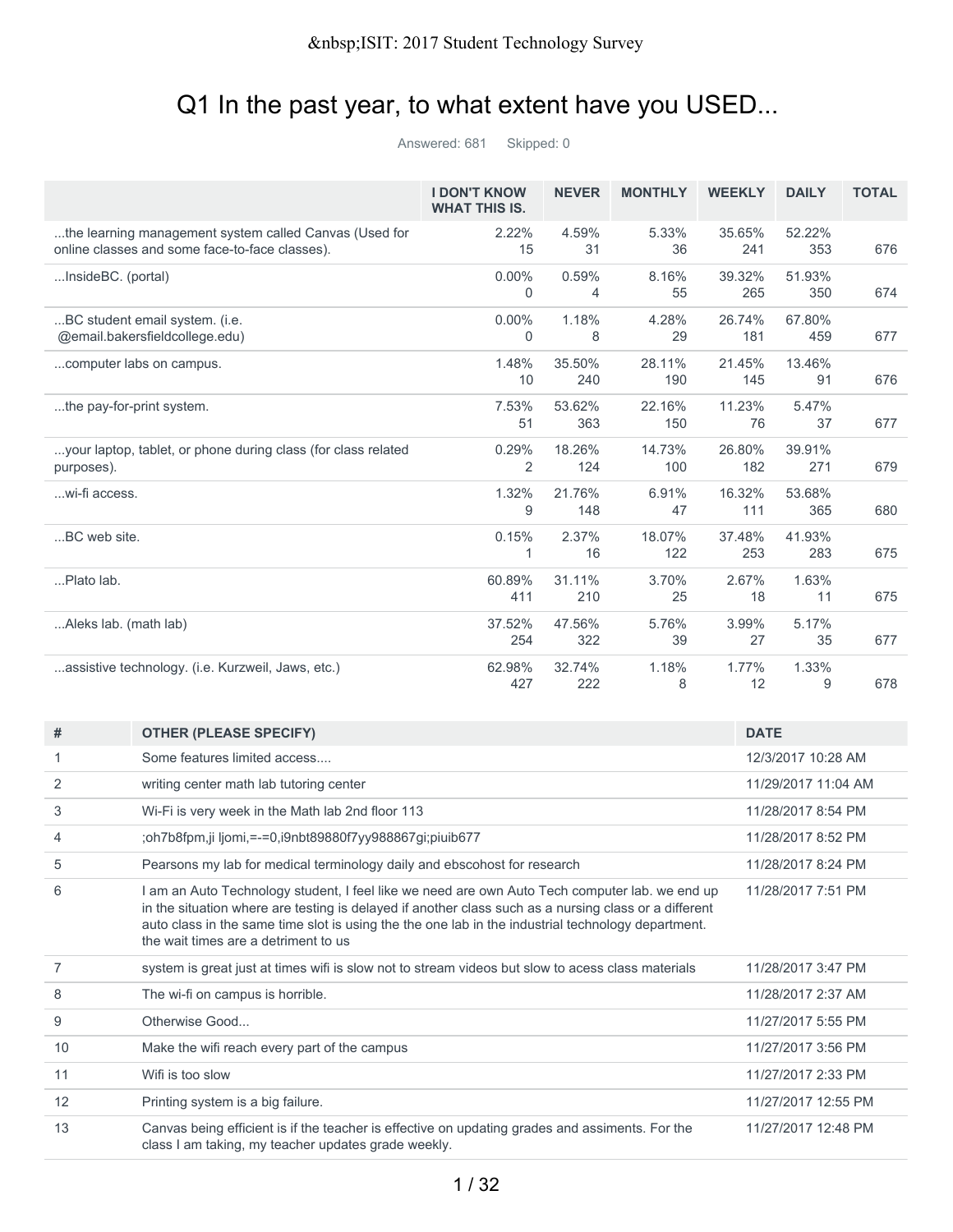| 14 | i also use the canvas app as well                                                                                                                | 11/27/2017 12:15 PM |
|----|--------------------------------------------------------------------------------------------------------------------------------------------------|---------------------|
| 15 | <b>DSPS SERVICES - Daily</b>                                                                                                                     | 11/27/2017 11:58 AM |
| 16 | Please give us new chairs for the computer lab under the library in the basement they are super<br>gross and they been here for years it's time. | 11/27/2017 11:08 AM |
| 17 | Web Assign is used weekly for Chem B2A homework                                                                                                  | 11/27/2017 11:03 AM |
| 18 | wifi wont connect to iphone/verizon                                                                                                              | 11/27/2017 10:59 AM |
| 19 | Pearson MyMath LAb                                                                                                                               | 11/27/2017 10:37 AM |
| 20 | WiFi is always spotty, please up the signal                                                                                                      | 11/27/2017 10:24 AM |
| 21 | Alexis program was used while taking a math course for that semester.                                                                            | 11/27/2017 9:29 AM  |
| 22 | <b>Student Government offices</b>                                                                                                                | 11/27/2017 8:59 AM  |
| 23 | Mastercam, Solidworks                                                                                                                            | 11/27/2017 8:38 AM  |
| 24 | what is assistive technology amd also questiin number is tricky.                                                                                 | 11/27/2017 8:30 AM  |
| 25 | Google Drive                                                                                                                                     | 11/27/2017 8:30 AM  |
| 26 | Wi-Fi on campus sucks                                                                                                                            | 11/27/2017 8:25 AM  |
| 27 | I have a Galaxy S5 and the wifi login page will not load on its own, but luckily I wrote down the<br>login website.                              | 11/27/2017 7:51 AM  |
| 28 | Firefly use weekly                                                                                                                               | 11/27/2017 7:50 AM  |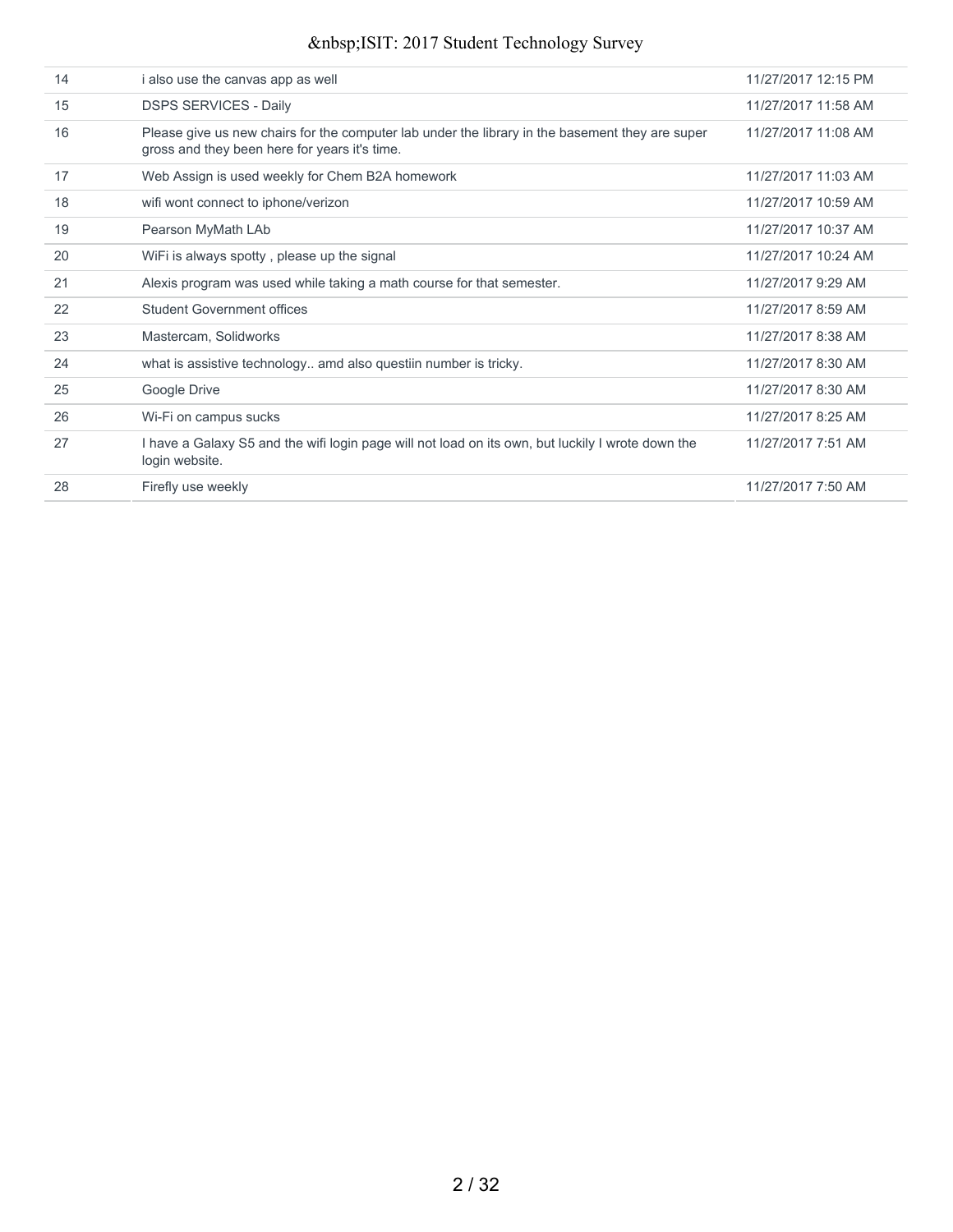# Q2 Rate the effectiveness of ...

Answered: 681 Skipped: 0

|                                                                                                              | <b>DIDN'T</b><br>USE. | <b>VERY</b><br><b>EFFECTIVE</b> | <b>SOMEWHAT</b><br><b>EFFECTIVE</b> | <b>SOMEWHAT</b><br><b>INEFFECTIVE</b> | <b>VERY</b><br><b>INEFFECTIVE</b> | <b>TOTAL</b> |
|--------------------------------------------------------------------------------------------------------------|-----------------------|---------------------------------|-------------------------------------|---------------------------------------|-----------------------------------|--------------|
| the learning management system called<br>Canvas (Used for online classes and some face-<br>to-face classes). | 6.02%<br>41           | 61.38%<br>418                   | 24.52%<br>167                       | 3.38%<br>23                           | 4.70%<br>32                       | 681          |
| InsideBC. (portal)                                                                                           | 0.74%<br>5            | 72.50%<br>493                   | 20.15%<br>137                       | 2.50%<br>17                           | 4.12%<br>28                       | 680          |
| BC student email system (i.e.<br>@email.bakersfieldcollege.edu)                                              | 1.32%<br>9            | 76.36%<br>520                   | 14.68%<br>100                       | 2.35%<br>16                           | 5.29%<br>36                       | 681          |
| computer labs on campus.                                                                                     | 31.52%<br>214         | 39.47%<br>268                   | 20.62%<br>140                       | 4.86%<br>33                           | 3.53%<br>24                       | 679          |
| the pay-for-print system.                                                                                    | 50.37%<br>340         | 21.93%<br>148                   | 14.81%<br>100                       | 6.37%<br>43                           | 6.52%<br>44                       | 675          |
| your laptop, tablet, or phone during class (for<br>class related purposes).                                  | 14.96%<br>101         | 53.63%<br>362                   | 21.04%<br>142                       | 6.07%<br>41                           | 4.30%<br>29                       | 675          |
| wi-fi access.                                                                                                | 15.74%<br>107         | 41.03%<br>279                   | 19.41%<br>132                       | 11.03%<br>75                          | 12.79%<br>87                      | 680          |
| BC web site.                                                                                                 | 2.97%<br>20           | 64.24%<br>433                   | 24.93%<br>168                       | 4.01%<br>27                           | 3.86%<br>26                       | 674          |
| Plato lab.                                                                                                   | 88.10%<br>592         | 5.65%<br>38                     | 3.42%<br>23                         | 0.89%<br>6                            | 1.93%<br>13                       | 672          |
| Aleks lab. (math lab)                                                                                        | 81.80%<br>553         | 9.76%<br>66                     | 4.73%<br>32                         | 1.04%<br>7                            | 2.66%<br>18                       | 676          |
| assistive technology. (i.e. Kurzweil, Jaws, etc.)                                                            | 92.61%<br>627         | 3.40%<br>23                     | 2.07%<br>14                         | 0.74%<br>5                            | 1.18%<br>8                        | 677          |

| #              | <b>OTHER (PLEASE SPECIFY)</b>                                                                                                                                                                                                                         | <b>DATE</b>         |
|----------------|-------------------------------------------------------------------------------------------------------------------------------------------------------------------------------------------------------------------------------------------------------|---------------------|
|                | Some features limited accessExample as:Facebook Link to ELECTRONICS, as to note, one<br>has tried to log into Facebook (successfully) and link to the BC web site for electronics, indication<br>displays that request no longer accessible/provided  | 12/3/2017 10:28 AM  |
| 2              | some of the computers in the computer commons needs to have web cams installed for for visual<br>classes, such as American Sign Language. Many assignments require uploading signing<br>assignments on video.                                         | 11/30/2017 6:05 AM  |
| 3              | The instructors are not helpful at all. I always see them talking, is rare that they will come by ask if<br>I need help. I thought they were getting pay to help the students succeed not to talk with their<br>colleagues and ignoring the students. | 11/29/2017 3:48 PM  |
| 4              | your systems with canvas is very ineffective to say the least, don't know if its updates or the<br>computers or my laptop. but I always have to switch between equipment                                                                              | 11/28/2017 8:54 PM  |
| 5              | $]/-ui-.d=oc-rp][d$                                                                                                                                                                                                                                   | 11/28/2017 8:52 PM  |
| 6              | Ni                                                                                                                                                                                                                                                    | 11/27/2017 5:55 PM  |
| $\overline{7}$ |                                                                                                                                                                                                                                                       | 11/27/2017 3:43 PM  |
| 8              | Canvas is only good if the teacher actually uses it, let alone has the knowledge to use it correctly.                                                                                                                                                 | 11/27/2017 2:47 PM  |
| 9              | <b>DSPS- EXTREMELY EFFECTIVE</b>                                                                                                                                                                                                                      | 11/27/2017 11:58 AM |
| 10             | The email addresses are to long                                                                                                                                                                                                                       | 11/27/2017 10:40 AM |
|                |                                                                                                                                                                                                                                                       |                     |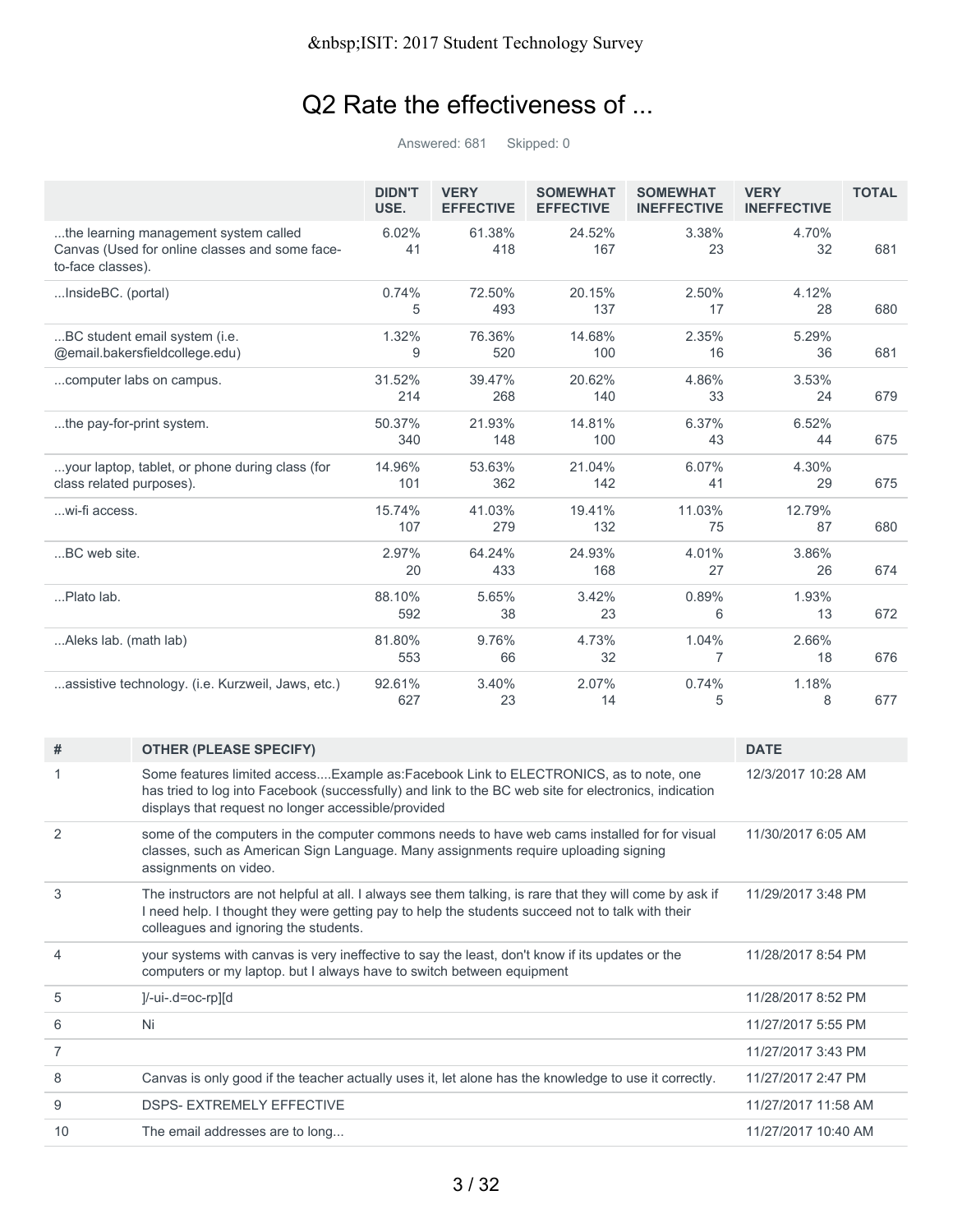|    | Canvas does have its flaws. At times I was fortunate to have a hard copy of my essay in order to<br>show I formatted correctly. | 11/27/2017 9:29 AM |
|----|---------------------------------------------------------------------------------------------------------------------------------|--------------------|
| 12 | Student Government offices, somewhat ineffective                                                                                | 11/27/2017 8:59 AM |
| 13 | what is plato labs                                                                                                              | 11/27/2017 8:30 AM |
| 14 | Was not able to use Wi-Fi. Kept saying it was insecure                                                                          | 11/27/2017 8:05 AM |
| 15 | Wifi connections aren't strong near the north side of campus                                                                    | 11/27/2017 7:53 AM |
|    |                                                                                                                                 |                    |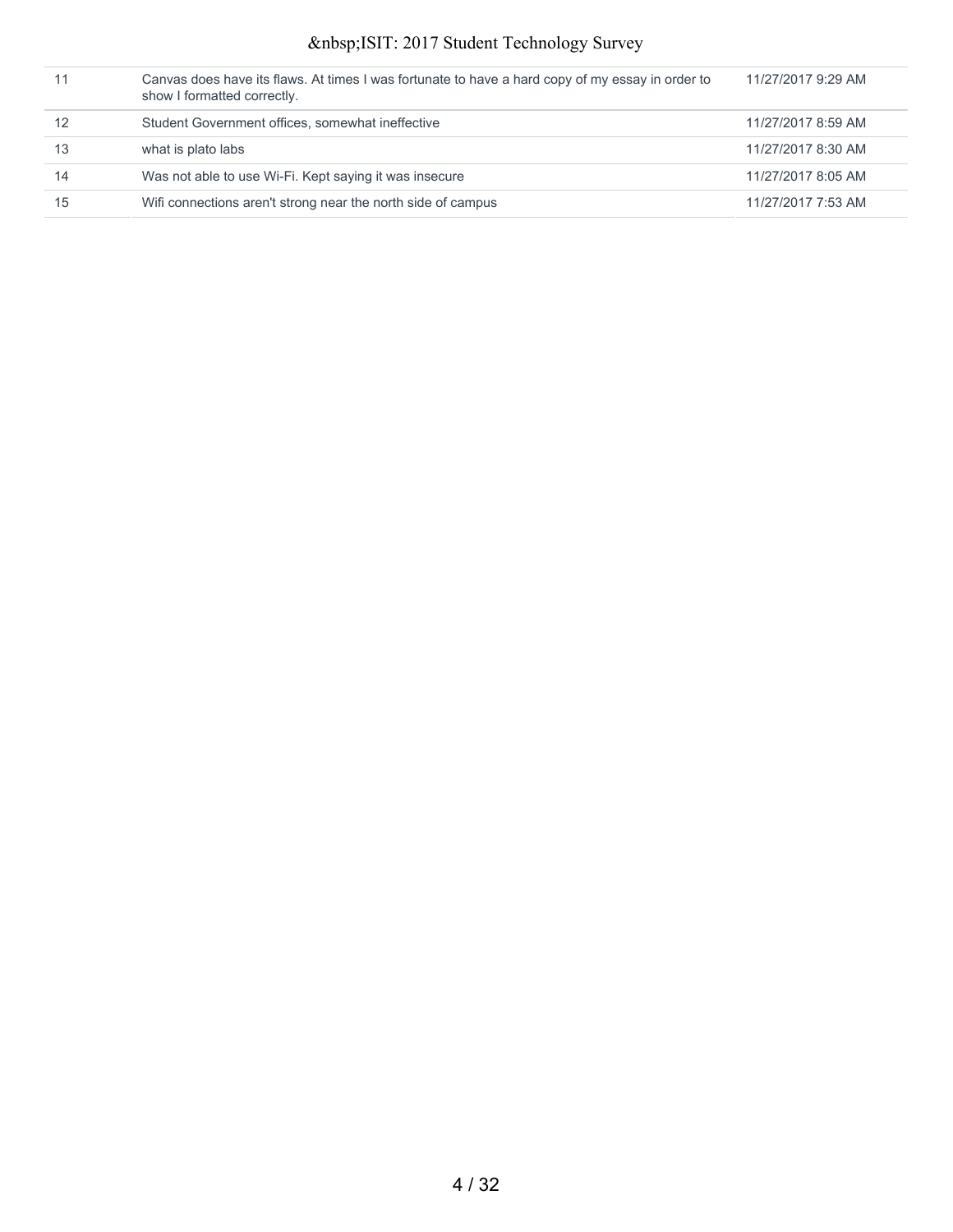## Q3 If you had problems related to one of the technologies in question #2, please specifically state the problem with the technology so we can address the issue.

Answered: 243 Skipped: 438

| #              | <b>RESPONSES</b>                                                                                                                                                                                                                                                                                                                                                                 | <b>DATE</b>         |
|----------------|----------------------------------------------------------------------------------------------------------------------------------------------------------------------------------------------------------------------------------------------------------------------------------------------------------------------------------------------------------------------------------|---------------------|
| 1              | The wi-fi was very limited to range as well as sometimes it would not connect due to the<br>connection being very low or non existent. Some classrooms had no wi-fi at all.                                                                                                                                                                                                      | 12/3/2017 10:39 AM  |
| 2              | This problem is nothing new related to the "BC-Technology" related to signing up for the Facebook<br>link to the BC Electronics web site, as times in the past and currently are that it is not up dated,<br>and denial to access with indications as request to or no longer accessible/provided. Have made<br>notation to instructors and results are not conclusive           | 12/3/2017 10:28 AM  |
| 3              | The wifi on campus tends to connect with no internet connection, or doesn't connect at all to my<br>portable devices. Our student emails would glitch from time to time on the gmail application. And I<br>would have to enter my account information in order to log in. Inside BC works fine, I would just<br>like to make a comment about accessing anything on the tool bar. | 12/1/2017 9:59 AM   |
| $\overline{4}$ | Not all teachers use canvas                                                                                                                                                                                                                                                                                                                                                      | 11/30/2017 10:36 PM |
| 5              | the computers in the math lab, plato lab, and eops department run really slow.                                                                                                                                                                                                                                                                                                   | 11/30/2017 1:53 PM  |
| 6              | The computers in the BC DELANO CAMPUS are out of date and half of them do not work! We too<br>are Bakersfield College students, and we too need the same access to printing as the main<br>campus people yet it has been a problem here that has always been ignored.                                                                                                            | 11/30/2017 10:50 AM |
| $\overline{7}$ | the wifi needs a bigger boost for people with laptops and phones for research etc.                                                                                                                                                                                                                                                                                               | 11/30/2017 9:47 AM  |
| 8              | I would like to learn how to use the assistive technology and learning new stuffs from it.                                                                                                                                                                                                                                                                                       | 11/30/2017 9:10 AM  |
| 9              | See comments above                                                                                                                                                                                                                                                                                                                                                               | 11/30/2017 6:05 AM  |
| 10             | Canvas would have problems login in. Recovering my password was very hard.                                                                                                                                                                                                                                                                                                       | 11/30/2017 1:13 AM  |
| 11             | The wifi access is relatively slow                                                                                                                                                                                                                                                                                                                                               | 11/29/2017 5:05 PM  |
| 12             | WiFi was very slow when I would connect my phone.                                                                                                                                                                                                                                                                                                                                | 11/29/2017 1:30 PM  |
| 13             | Had some fill in the blank quizzes on canvas that dropped some letters from the answer resulting<br>in missed points. I was able to retake the test with full credit. I emailed canvas support about the<br>issue and had somewhat ineffective response.                                                                                                                         | 11/29/2017 1:27 PM  |
| 14             | Wifi is very slow at times. Sometimes canvas is down when an assignment is due.                                                                                                                                                                                                                                                                                                  | 11/29/2017 12:39 PM |
| 15             | I always have issues connecting to the WIFI                                                                                                                                                                                                                                                                                                                                      | 11/29/2017 11:32 AM |
| 16             | none                                                                                                                                                                                                                                                                                                                                                                             | 11/29/2017 11:04 AM |
| 17             | The WiFi to use                                                                                                                                                                                                                                                                                                                                                                  | 11/29/2017 10:49 AM |
| 18             | Wi-fi is weak at some places on campus.                                                                                                                                                                                                                                                                                                                                          | 11/29/2017 9:42 AM  |
| 19             | The pay-for-print portal in the library computer commons at times would not allow me to web log in<br>to release documents for printing, and or would stall constantly for a good 15 minutes before it<br>would pop up if at all.                                                                                                                                                | 11/29/2017 9:33 AM  |
| 20             | The Wi-Fi is terrible on campus. If it lets you connect, it is incredibly slow. Almost unusable.                                                                                                                                                                                                                                                                                 | 11/29/2017 9:25 AM  |
| 21             | Did not know about tnem                                                                                                                                                                                                                                                                                                                                                          | 11/29/2017 9:23 AM  |
| 22             | I had problem with wifi and most of the time couldn't connect in class and sometimes in the library                                                                                                                                                                                                                                                                              | 11/29/2017 8:42 AM  |
| 23             | Wi-fi access was sporadic and slow at times. Even though I used the Canvas app on my phone, I<br>was required to login through internet (BC website) in order to use Canvas while on campus.                                                                                                                                                                                     | 11/29/2017 8:32 AM  |
| 24             | Having to login everytime to connect to the Wi-Fi?                                                                                                                                                                                                                                                                                                                               | 11/29/2017 8:09 AM  |
|                |                                                                                                                                                                                                                                                                                                                                                                                  |                     |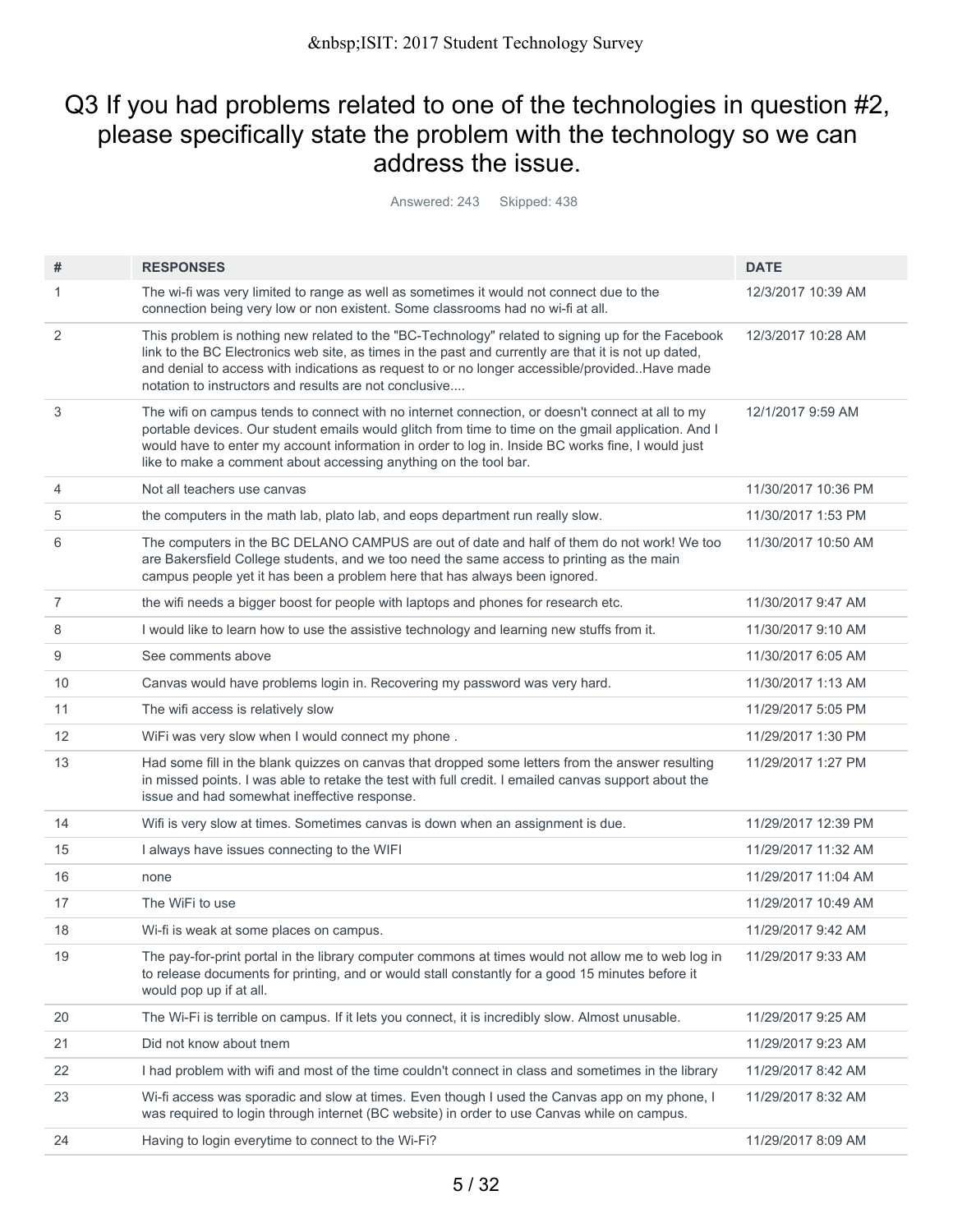| 25 | The copy machines in the library are a bit old.                                                                                                                                                                                                                                                                                                                                                                                                                                                  | 11/29/2017 5:33 AM  |
|----|--------------------------------------------------------------------------------------------------------------------------------------------------------------------------------------------------------------------------------------------------------------------------------------------------------------------------------------------------------------------------------------------------------------------------------------------------------------------------------------------------|---------------------|
| 26 | In certain rooms it's hard to connect to Wi-Fi                                                                                                                                                                                                                                                                                                                                                                                                                                                   | 11/29/2017 3:01 AM  |
| 27 | Wifi need tk be better                                                                                                                                                                                                                                                                                                                                                                                                                                                                           | 11/29/2017 12:03 AM |
| 28 | It's difficult to navigate Canvas. There seem to be multiple ways to get to each part of Canvas, but<br>none of them are very clear, sometimes assignments and other things are found under another<br>heading. A lot of professors don't even use Canvas.                                                                                                                                                                                                                                       | 11/28/2017 10:14 PM |
| 29 | The printing system is very complicated and we are always on time restrictions.                                                                                                                                                                                                                                                                                                                                                                                                                  | 11/28/2017 10:03 PM |
| 30 | The wifi is actually really bad and it slows down my phone. I always end up just using my data.                                                                                                                                                                                                                                                                                                                                                                                                  | 11/28/2017 9:42 PM  |
| 31 | Canvas needs to update calender, doesn't always show items, need to add alert to when and<br>assignments are do. I have the app. I use it the most.                                                                                                                                                                                                                                                                                                                                              | 11/28/2017 9:27 PM  |
| 32 | none                                                                                                                                                                                                                                                                                                                                                                                                                                                                                             | 11/28/2017 8:52 PM  |
| 33 | Was trying to take photos with my phone of the dry erase board to help myself keep up with note<br>taking in math before the professor would erase his examples. This hasn't been very effective for<br>me because I just ended up with a bunch of photos on my phone making it even more difficult to<br>understand. It would be easier if i just understood and comprehend more than I do. Not really sure<br>if there is anything that can be done for just trying to keep up with the class. | 11/28/2017 7:56 PM  |
| 34 | The wifi was basically unusable on my devices. (6s iphone and (1 yr old) mac book pro) super<br>slow/ randomly disconnect. couldn't use reliably to do homework/in class assignments                                                                                                                                                                                                                                                                                                             | 11/28/2017 7:33 PM  |
| 35 | Canvas is a bit confusing to use and does not offer as much customization as our professors<br>would prefer. Often the way assignments are listed among other things is not very clear, and I find<br>myself confused on what exactly is due soon and what has already been done.                                                                                                                                                                                                                | 11/28/2017 7:31 PM  |
| 36 | WiFi is kind of slow, but that's understandable, and the range isn't that great.                                                                                                                                                                                                                                                                                                                                                                                                                 | 11/28/2017 6:19 PM  |
| 37 | Wi-Fi connectivity and latency spikes                                                                                                                                                                                                                                                                                                                                                                                                                                                            | 11/28/2017 6:15 PM  |
| 38 | The wifi signal is inconsistent in its functionality. I often have to disconnect from the WiFi and just<br>use my cellular data.                                                                                                                                                                                                                                                                                                                                                                 | 11/28/2017 5:41 PM  |
| 39 | I can never get access to wifi, especially in class.                                                                                                                                                                                                                                                                                                                                                                                                                                             | 11/28/2017 4:51 PM  |
| 40 | Pay-for-print system has too many issues with connectivity and how to use it. I'm usually fairly<br>good at using technology, but this system has had an issue each time I've attempted to use it<br>efficiently. A more user-friendly interface would be extremely helpful.                                                                                                                                                                                                                     | 11/28/2017 4:36 PM  |
| 41 | The wifi can be really slow sometimes.                                                                                                                                                                                                                                                                                                                                                                                                                                                           | 11/28/2017 4:33 PM  |
| 42 | Just today i tried to pay online and it would not take my card it just declined it multiple times so i<br>wasn't able to print out class materials or study guide                                                                                                                                                                                                                                                                                                                                | 11/28/2017 3:47 PM  |
| 43 | n/a                                                                                                                                                                                                                                                                                                                                                                                                                                                                                              | 11/28/2017 2:14 PM  |
| 44 | free print, or even if you charge make it more accessible, promote more on how /where printing is<br>available. When possible lend out laptops, as not everyone can afford any type of computer or<br>printer.                                                                                                                                                                                                                                                                                   | 11/28/2017 1:45 PM  |
| 45 | very weak wifi connection                                                                                                                                                                                                                                                                                                                                                                                                                                                                        | 11/28/2017 12:57 PM |
| 46 | None                                                                                                                                                                                                                                                                                                                                                                                                                                                                                             | 11/28/2017 12:03 PM |
| 47 | the wifi disconnects easily                                                                                                                                                                                                                                                                                                                                                                                                                                                                      | 11/28/2017 11:01 AM |
| 48 | Wifi is just slow, but that is to be expected on a huge campus with so many students.                                                                                                                                                                                                                                                                                                                                                                                                            | 11/28/2017 10:59 AM |
| 49 | None                                                                                                                                                                                                                                                                                                                                                                                                                                                                                             | 11/28/2017 10:19 AM |
| 50 | The Aleks math online class is somewhat confusing! But there is plenty of staff to give help when it<br>is needed.                                                                                                                                                                                                                                                                                                                                                                               | 11/28/2017 8:23 AM  |
| 51 | Wifi connection was real slow.                                                                                                                                                                                                                                                                                                                                                                                                                                                                   | 11/28/2017 7:20 AM  |
| 52 | Not all teachers used Canvas and if they did, some barely posted. Would be nice if all/most<br>teachers stuck to Canvas or at least a similar method for their classes. Felt pointless to have the<br>Canvas app when only one professor used it once in a blue moon. I prefer using Canvas because<br>all the information for assinments is all there -- provided the teacher gives it.                                                                                                         | 11/28/2017 5:27 AM  |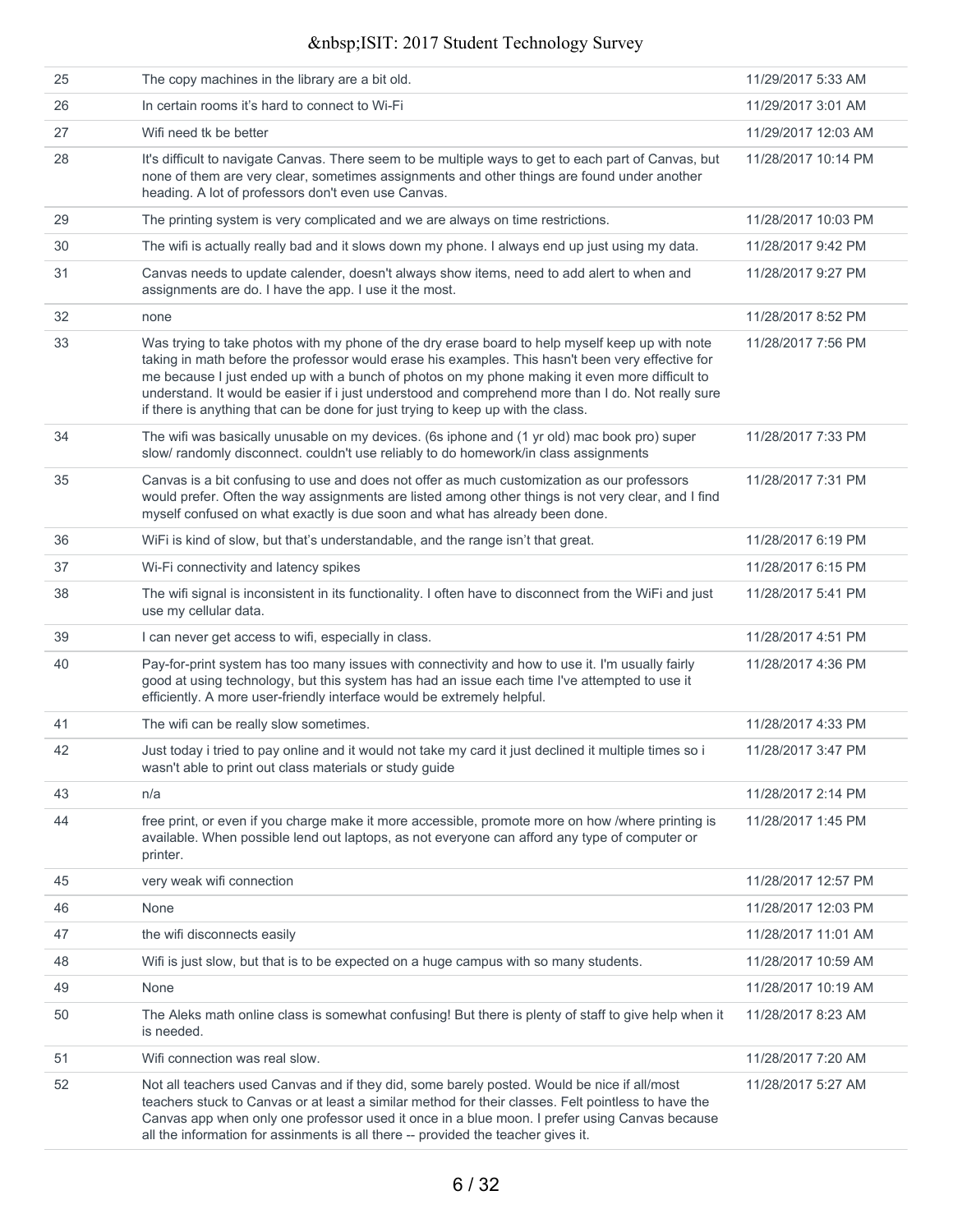| 53 | WiFi blocks a lot of websites and game apps                                                                                                                                                                                                                                                                                                                                                                                                                                                                                                                                                                                                                                                                                                   | 11/28/2017 4:05 AM  |
|----|-----------------------------------------------------------------------------------------------------------------------------------------------------------------------------------------------------------------------------------------------------------------------------------------------------------------------------------------------------------------------------------------------------------------------------------------------------------------------------------------------------------------------------------------------------------------------------------------------------------------------------------------------------------------------------------------------------------------------------------------------|---------------------|
| 54 | Computer labs took a very long time to load and would freeze often making time spent on<br>homework even longer than nesecary. Stats teacher did not use ant technology made class harder<br>to understand. Stats professor also never replied to emails making the email communication<br>capability useless.                                                                                                                                                                                                                                                                                                                                                                                                                                | 11/28/2017 2:37 AM  |
| 55 | The wifi is not strong on certain areas of bc and my wireless network goes dead on the LA building<br>area                                                                                                                                                                                                                                                                                                                                                                                                                                                                                                                                                                                                                                    | 11/28/2017 12:58 AM |
| 56 | none                                                                                                                                                                                                                                                                                                                                                                                                                                                                                                                                                                                                                                                                                                                                          | 11/27/2017 11:41 PM |
| 57 | WiFi is slow to connect when using my laptop on campus.                                                                                                                                                                                                                                                                                                                                                                                                                                                                                                                                                                                                                                                                                       | 11/27/2017 11:34 PM |
| 58 | Canvas Sometimes the answer that I gave didn't match exactly as the answer key, say I have<br>more info than required, so I would be marked wrong. The Professor would have to go over<br>answers and change grades.                                                                                                                                                                                                                                                                                                                                                                                                                                                                                                                          | 11/27/2017 11:22 PM |
| 59 | Wi-Fi is unreliable in most classrooms, so using phones / tablets / laptops is not conceivable in<br>those locations (e.g. the Engineering building).                                                                                                                                                                                                                                                                                                                                                                                                                                                                                                                                                                                         | 11/27/2017 11:20 PM |
| 60 | Wifi doesn't reach the solar panel parking lot                                                                                                                                                                                                                                                                                                                                                                                                                                                                                                                                                                                                                                                                                                | 11/27/2017 10:34 PM |
| 61 | Some days the internet access was down. The computer labs fill up quickly.                                                                                                                                                                                                                                                                                                                                                                                                                                                                                                                                                                                                                                                                    | 11/27/2017 9:40 PM  |
| 62 | Sometimes the wi-fi access will be terrible when I need to use my phone                                                                                                                                                                                                                                                                                                                                                                                                                                                                                                                                                                                                                                                                       | 11/27/2017 9:25 PM  |
| 63 | My ALEKA class format was unrealistic to recommend 40 hours per week for the B60 online<br>beginning Algebra class. It was a 5 unit class that required learning totally from the program with<br>videos linked that were NOT from McGraw-Hill! They didnt work, when they did they were muted<br>and that is unethical. We werent given the option of purchasing the real ALEKS videos due to<br>economics. I am sure its not just me who struggled with a lack of resources. Online education was<br>developed for working students. This class was not. Nor likely are the other online B70 classes<br>either. I have earned my ADN online and am 4 classes away from my BSN. I need good online<br>math classes with a structured format. | 11/27/2017 9:05 PM  |
| 64 | Wifi while trying to get on Canvas via mobile constantly crashes.                                                                                                                                                                                                                                                                                                                                                                                                                                                                                                                                                                                                                                                                             | 11/27/2017 8:36 PM  |
| 65 | <b>NO</b>                                                                                                                                                                                                                                                                                                                                                                                                                                                                                                                                                                                                                                                                                                                                     | 11/27/2017 8:18 PM  |
| 66 | The canvas app on my phone worked but none of the professors would post grades.                                                                                                                                                                                                                                                                                                                                                                                                                                                                                                                                                                                                                                                               | 11/27/2017 8:14 PM  |
| 67 | I WISH THE @EMAIL.BAKERSFIELDCOLLEGE.EDU COULD BE CHANGED TO SOMETHING<br><b>SHORTER</b>                                                                                                                                                                                                                                                                                                                                                                                                                                                                                                                                                                                                                                                      | 11/27/2017 8:07 PM  |
| 68 | The wifi didnt reach certain areas and there are several dead zones around campus. Also canvas<br>isnt always accurate with the grading.                                                                                                                                                                                                                                                                                                                                                                                                                                                                                                                                                                                                      | 11/27/2017 8:03 PM  |
| 69 | The WiFi doesn't reach some classrooms.                                                                                                                                                                                                                                                                                                                                                                                                                                                                                                                                                                                                                                                                                                       | 11/27/2017 7:54 PM  |
| 70 | Both in the MS and FA buildings, the WiFi is terrible. There is absolutely no service in the FA<br>building for me; the MS building has mildly less horrifying reception. I haven't the least idea how<br>these issues may be fixed, but it would be quite helpful if they were fixed.                                                                                                                                                                                                                                                                                                                                                                                                                                                        | 11/27/2017 7:41 PM  |
| 71 | signing in                                                                                                                                                                                                                                                                                                                                                                                                                                                                                                                                                                                                                                                                                                                                    | 11/27/2017 7:40 PM  |
| 72 | The aleks program is wonderful. The math lab computers are terrible, they should be placed in the<br>computer science hall of history in the business building :D. Wifi has so many dead spots and the<br>speeds are extremely throttled. Ethernet ports are not readily available for laptop use so I am<br>forced to use the wifi. When an ethernet is testing out at 900 Mb per second down. Also, please do<br>not block chrome on the Math lab computers internet explorer is decieving you. It is actually<br>internet exploder! :0                                                                                                                                                                                                     | 11/27/2017 7:10 PM  |
| 73 | Wi-Fi slow can't really how into anything.                                                                                                                                                                                                                                                                                                                                                                                                                                                                                                                                                                                                                                                                                                    | 11/27/2017 7:10 PM  |
| 74 | Alex: the explanations are more confusing than they need to be, and topics jump around instead<br>of being linear. For example; you start with arithmetic readiness then go to factoring, to find the<br>verticle angles then to exponents. For the majority of students in math you need to build from one<br>topic to the next not going from B to E to A to D to C                                                                                                                                                                                                                                                                                                                                                                         | 11/27/2017 7:09 PM  |
| 75 | computer labs sometimes are slow to respond to requested data                                                                                                                                                                                                                                                                                                                                                                                                                                                                                                                                                                                                                                                                                 | 11/27/2017 7:08 PM  |
| 76 | <b>No</b>                                                                                                                                                                                                                                                                                                                                                                                                                                                                                                                                                                                                                                                                                                                                     | 11/27/2017 6:59 PM  |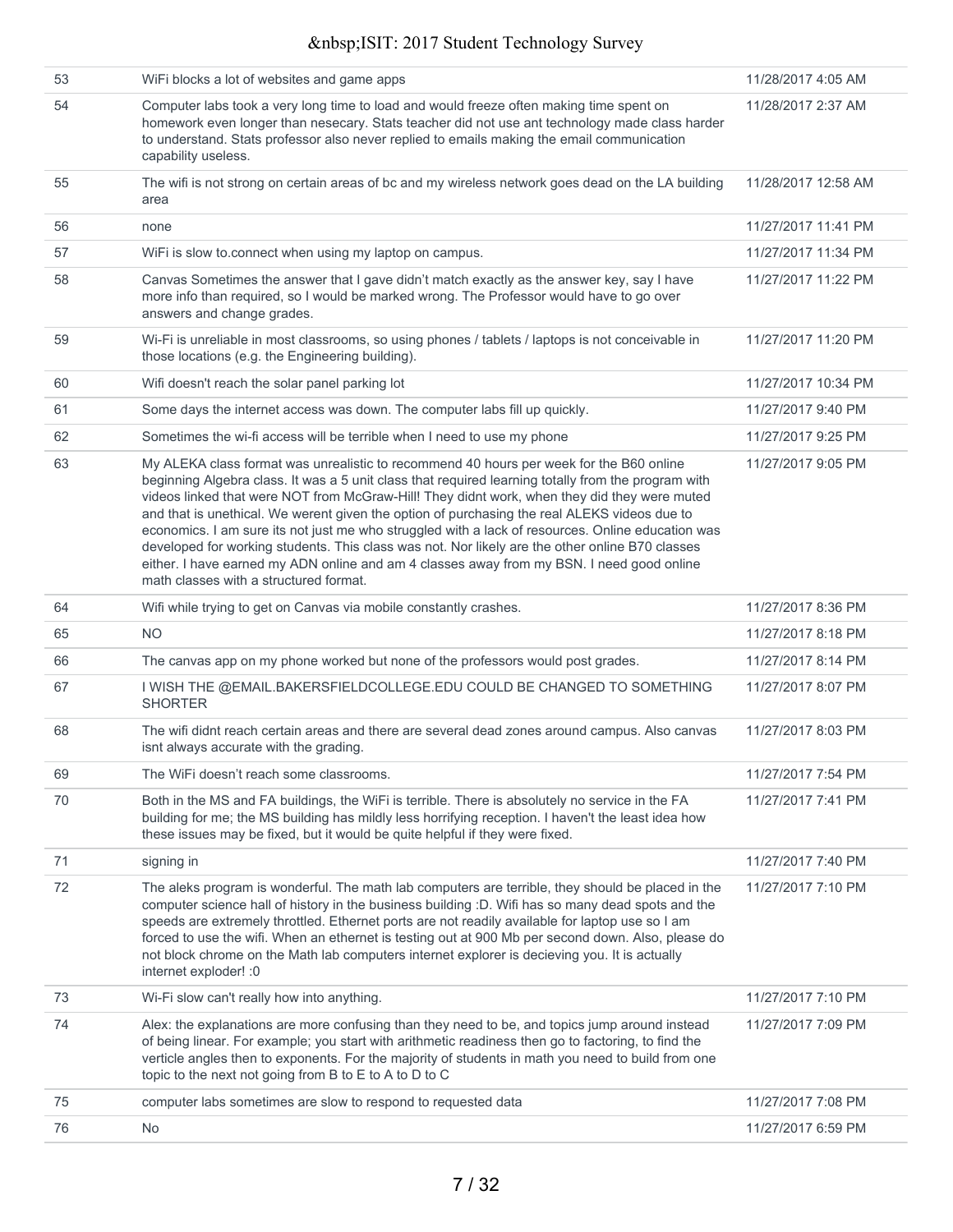| 77  | My only problem is that the wi-fi is sometimes really slow. That's all.                                                                                                                                                                                                                                                                                                                                                                                                                                                                                                                                                                                                             | 11/27/2017 6:53 PM |
|-----|-------------------------------------------------------------------------------------------------------------------------------------------------------------------------------------------------------------------------------------------------------------------------------------------------------------------------------------------------------------------------------------------------------------------------------------------------------------------------------------------------------------------------------------------------------------------------------------------------------------------------------------------------------------------------------------|--------------------|
| 78  | The wi-fi is extremely slow.                                                                                                                                                                                                                                                                                                                                                                                                                                                                                                                                                                                                                                                        | 11/27/2017 6:41 PM |
| 79  | None                                                                                                                                                                                                                                                                                                                                                                                                                                                                                                                                                                                                                                                                                | 11/27/2017 6:33 PM |
| 80  | N/A                                                                                                                                                                                                                                                                                                                                                                                                                                                                                                                                                                                                                                                                                 | 11/27/2017 5:55 PM |
| 81  | WiFi is very poor and cannot connect 90% of the time                                                                                                                                                                                                                                                                                                                                                                                                                                                                                                                                                                                                                                | 11/27/2017 5:55 PM |
| 82  | I often got lost while searching for certain pages on the BC web site.                                                                                                                                                                                                                                                                                                                                                                                                                                                                                                                                                                                                              | 11/27/2017 5:38 PM |
| 83  | Registering for classes on Canvas this year proved to be a challenge. There was a mistake<br>occurred after an update and prevented me from being able to register early on.                                                                                                                                                                                                                                                                                                                                                                                                                                                                                                        | 11/27/2017 5:33 PM |
| 84  | When I try and log into my "inside BC" on mobile it will not let me and it says "error" or "contact BC<br>web"                                                                                                                                                                                                                                                                                                                                                                                                                                                                                                                                                                      | 11/27/2017 5:29 PM |
| 85  | Cannot connect to school wifi                                                                                                                                                                                                                                                                                                                                                                                                                                                                                                                                                                                                                                                       | 11/27/2017 5:06 PM |
| 86  | The computer lab computers sometimes take a long time to log you on.                                                                                                                                                                                                                                                                                                                                                                                                                                                                                                                                                                                                                | 11/27/2017 5:06 PM |
| 87  | the Wi-Fi coverage seems spotty throughout campus                                                                                                                                                                                                                                                                                                                                                                                                                                                                                                                                                                                                                                   | 11/27/2017 4:33 PM |
| 88  | The wifi is all messed up in the fine arts building. At least it is in the main lecture hall in there.<br>There was also a couple times when the computers in a computer lab in the business building<br>wasn't connecting well to the internet.                                                                                                                                                                                                                                                                                                                                                                                                                                    | 11/27/2017 4:19 PM |
| 89  | Often it takes a while for things to load and the WIFI often asks me to sign in again even though i<br>did so an hour prior.                                                                                                                                                                                                                                                                                                                                                                                                                                                                                                                                                        | 11/27/2017 4:19 PM |
| 90  | The computers in the library and in the lab my class is in are completely up to date and the<br>software consistently has problems with the programs we use for our COMP B5 class.                                                                                                                                                                                                                                                                                                                                                                                                                                                                                                  | 11/27/2017 4:14 PM |
| 91  | the wifi in some classrooms did not always work when i needed it the most                                                                                                                                                                                                                                                                                                                                                                                                                                                                                                                                                                                                           | 11/27/2017 4:02 PM |
| 92  | None                                                                                                                                                                                                                                                                                                                                                                                                                                                                                                                                                                                                                                                                                | 11/27/2017 3:47 PM |
| 93  | None.                                                                                                                                                                                                                                                                                                                                                                                                                                                                                                                                                                                                                                                                               | 11/27/2017 3:47 PM |
| 94  | at times when I'm on campus and I need to use the wi-fi it tends to fail and I cannot receive<br>important emails or information my professors send out.                                                                                                                                                                                                                                                                                                                                                                                                                                                                                                                            | 11/27/2017 3:43 PM |
| 95  | WiFi was hard to log into. I have a MAC computer and had trouble staying logged in. I used my<br>computer for online quizzes, hw, exams etc. Pay for print- it was hard to figure out how to load<br>money onto my acct. without having to run to the finance office. This might be a convenience for<br>the campus to not have a money machine but it also makes printing while in the allied health<br>computer lab hard. That is quite the walk to the finance office. There are no specific instructions in<br>computer lab. I had to search instructions on how to load money onto acct. please make this<br>option easier, oh! I could only do it from a campus computer. : ( | 11/27/2017 3:22 PM |
| 96  | The Wi-Fi is very inconsistent throughout the campus.                                                                                                                                                                                                                                                                                                                                                                                                                                                                                                                                                                                                                               | 11/27/2017 3:07 PM |
| 97  | Teachers need to be trained to use Canvas and to keep it updated consistently, and the<br>notifications are annoying.                                                                                                                                                                                                                                                                                                                                                                                                                                                                                                                                                               | 11/27/2017 2:47 PM |
| 98  | At times I have to enter my info. about 5 times for the WiFi to work and allow me to join.                                                                                                                                                                                                                                                                                                                                                                                                                                                                                                                                                                                          | 11/27/2017 2:42 PM |
| 99  | Paying for printing is awful. Also the WiFi is very shotty here                                                                                                                                                                                                                                                                                                                                                                                                                                                                                                                                                                                                                     | 11/27/2017 2:34 PM |
| 100 | During my online Aleks course the text book and instructional videos were "down" and not working<br>my entire course. I was not warned of this and still expected to teach myself the material! It has<br>been a nightmare, setting the students up for failure! I took an online course because I cannot<br>come in yet still I am expected to spend everyday in the math lab for help. My professor took obver<br>a month to respond to my emails for help.                                                                                                                                                                                                                       | 11/27/2017 2:34 PM |
| 101 | N/A                                                                                                                                                                                                                                                                                                                                                                                                                                                                                                                                                                                                                                                                                 | 11/27/2017 2:29 PM |
| 102 | wi-fi is somewhat slow, and I have never heard of the assistive technology.                                                                                                                                                                                                                                                                                                                                                                                                                                                                                                                                                                                                         | 11/27/2017 2:26 PM |
| 103 | The WiFi was slow in certain classes                                                                                                                                                                                                                                                                                                                                                                                                                                                                                                                                                                                                                                                | 11/27/2017 2:16 PM |
|     |                                                                                                                                                                                                                                                                                                                                                                                                                                                                                                                                                                                                                                                                                     |                    |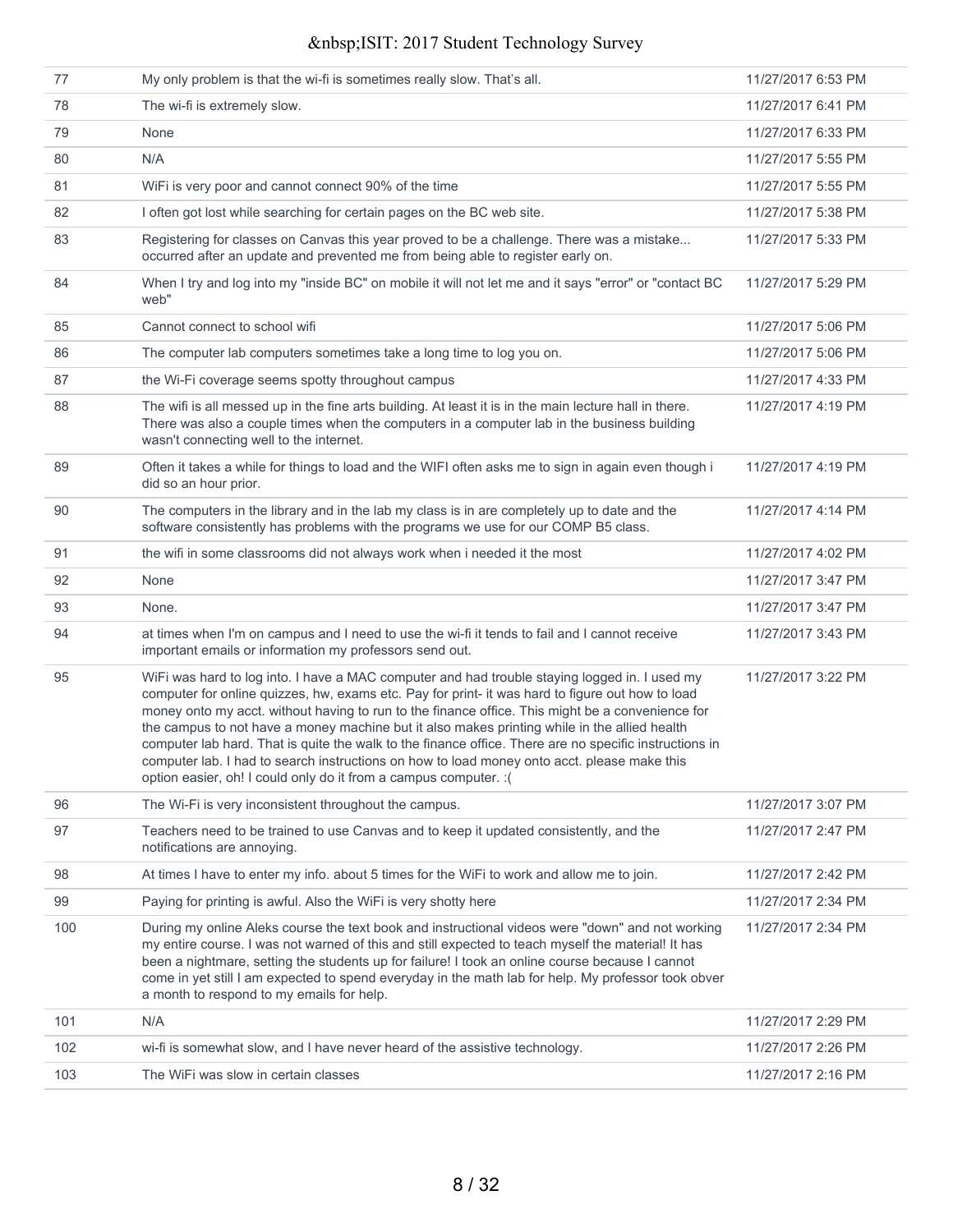11/27/2017 2:14 PM

104 I registered for classes for next semester and printed out my schedule. Went to check on my wait list status a week later and that it no longer showed I was enrolled in the class. There was no sign of me enrolling in the class. The class is now full and I am unable to get in. The only proof I have is the schedule I printed. I feel there was a glitch in the system as this happened twice and missed out on the classes I need for graduation this summer.

| 105 | no problem                                                                                                                                                                                                                                                                                                                   | 11/27/2017 2:08 PM  |
|-----|------------------------------------------------------------------------------------------------------------------------------------------------------------------------------------------------------------------------------------------------------------------------------------------------------------------------------|---------------------|
| 106 | BC website is convoluted to navigate.                                                                                                                                                                                                                                                                                        | 11/27/2017 2:04 PM  |
| 107 | I didn't know we could use the school's WiFi.                                                                                                                                                                                                                                                                                | 11/27/2017 2:00 PM  |
| 108 | The wifi never works for anything. Ever                                                                                                                                                                                                                                                                                      | 11/27/2017 1:41 PM  |
| 109 | The free wifi in the FACE building will kick people off of the secure network and will provide a<br>slower connection.                                                                                                                                                                                                       | 11/27/2017 1:32 PM  |
| 110 | The WIFI is a bit slow, it constantly is buffering on some parts of the campus.                                                                                                                                                                                                                                              | 11/27/2017 1:13 PM  |
| 111 | The wifi on campus is spotty and doesn't always load. Also the bakersfield college emails can only<br>be accessed through the inside bc website, and at times is not accessible on a phone, even using<br>data.                                                                                                              | 11/27/2017 1:10 PM  |
| 112 | N/A                                                                                                                                                                                                                                                                                                                          | 11/27/2017 1:09 PM  |
| 113 | Sometimes the printer's don't always work.                                                                                                                                                                                                                                                                                   | 11/27/2017 1:07 PM  |
| 114 | The printing system. There is always an issue with the printers at the delano campus.                                                                                                                                                                                                                                        | 11/27/2017 12:55 PM |
| 115 | For canvas their is human error and at time I have to mention to the teacher some assigment<br>haven't been inputted into canvas. After they have graded and returned my Assignment.                                                                                                                                         | 11/27/2017 12:48 PM |
| 116 | the wifi could be faster and stronger                                                                                                                                                                                                                                                                                        | 11/27/2017 12:44 PM |
| 117 | The wifi was complicated to get in to and didn't give me a strong signal in my class, super slow                                                                                                                                                                                                                             | 11/27/2017 12:44 PM |
| 118 | not able to log onto bc wifi                                                                                                                                                                                                                                                                                                 | 11/27/2017 12:42 PM |
| 119 | My name has changed. My problem is my email and anything I have to long into with my email has<br>them old name and then my professors ask me why that is different from my name on the role<br>sheet, so I have to tell them my story or show them my change of name. My whole name has<br>changed first, middle, and last. | 11/27/2017 12:39 PM |
| 120 | The pay-for-print system charged me without printing out papers about 5 times including one large<br>job in the computer lab for over 20 pages. Bryan in the Allied health department ended up printing<br>it out for me that day since there were problems with the printer that day.                                       | 11/27/2017 12:35 PM |
| 121 | The WiFi is really bad. It would be great if it was faster and worked better.                                                                                                                                                                                                                                                | 11/27/2017 12:34 PM |
| 122 | The wifi is very iffy depending on where you are on campus, also, wifi seems to only be accessed<br>by being inside the classroom, not in the halls or on the grass near an building, but in the<br>classroom.                                                                                                               | 11/27/2017 12:32 PM |
| 123 | Almost every technology I used is very helpful and very effective, so I don't have issues with tha.                                                                                                                                                                                                                          | 11/27/2017 12:19 PM |
| 124 | the computers that Bc tend to be very slow and take awhile to log on to                                                                                                                                                                                                                                                      | 11/27/2017 12:15 PM |
| 125 | The wifi isnt always the best                                                                                                                                                                                                                                                                                                | 11/27/2017 12:08 PM |
| 126 | I didn't use the assistive tech.                                                                                                                                                                                                                                                                                             | 11/27/2017 12:07 PM |
| 127 | I've used the computers in the labs and they are absolutely horrible they are slow and take forever<br>to bring up my work.                                                                                                                                                                                                  | 11/27/2017 12:07 PM |
| 128 | The computers are extremely slow. I had to wait 5 min for a power point to download.                                                                                                                                                                                                                                         | 11/27/2017 12:04 PM |
| 129 | I don't know how to access BC's wifi                                                                                                                                                                                                                                                                                         | 11/27/2017 12:00 PM |
| 130 | Wi-Fi signals aren't strong enough                                                                                                                                                                                                                                                                                           | 11/27/2017 11:54 AM |
| 131 | N/A                                                                                                                                                                                                                                                                                                                          | 11/27/2017 11:51 AM |
| 132 | The school wifi doesn't work for me on my phone, I usually have to disable wifi while I'm on<br>campus just to be able to use data for whatever I need internet access on.                                                                                                                                                   | 11/27/2017 11:45 AM |
| 133 | Adding money onto printing account is not easy process                                                                                                                                                                                                                                                                       | 11/27/2017 11:32 AM |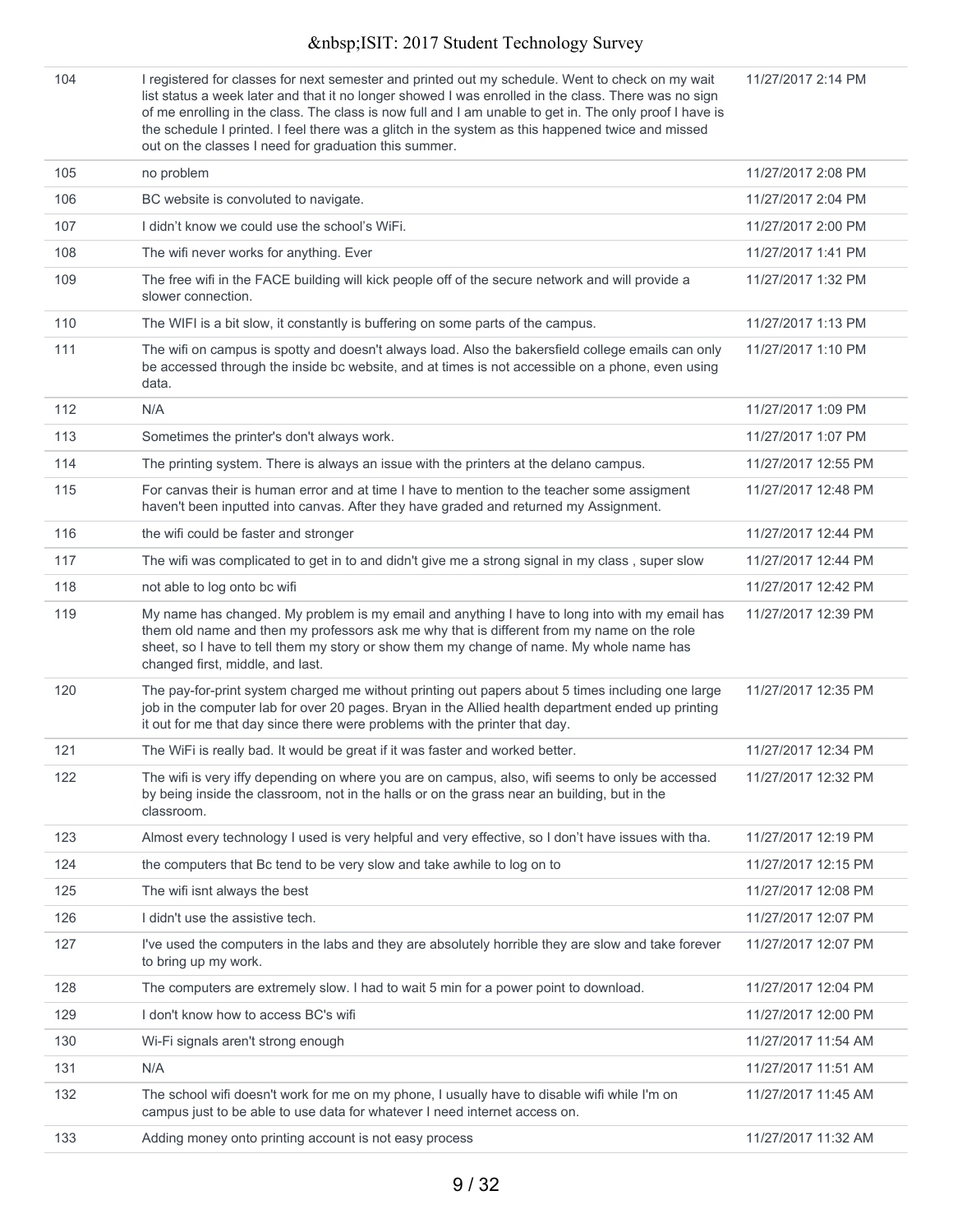|            | No problems.                                                                                                                                                                                                                                                                                                                                                                                                                    | 11/27/2017 11:21 AM |
|------------|---------------------------------------------------------------------------------------------------------------------------------------------------------------------------------------------------------------------------------------------------------------------------------------------------------------------------------------------------------------------------------------------------------------------------------|---------------------|
| 134<br>135 |                                                                                                                                                                                                                                                                                                                                                                                                                                 | 11/27/2017 11:13 AM |
|            | The wifi connection doesn't reach everywhere                                                                                                                                                                                                                                                                                                                                                                                    |                     |
| 136        | N/A                                                                                                                                                                                                                                                                                                                                                                                                                             | 11/27/2017 11:11 AM |
| 137        | The wifi is extremely hard I use. I couldn't figure out how to use it all semester.                                                                                                                                                                                                                                                                                                                                             | 11/27/2017 11:08 AM |
| 138        | WiFi on campus is terrible.                                                                                                                                                                                                                                                                                                                                                                                                     | 11/27/2017 11:06 AM |
| 139        | The WiFi connects but works very very poorly                                                                                                                                                                                                                                                                                                                                                                                    | 11/27/2017 11:05 AM |
| 140        | The WiFi on campus is very sporadic. Some areas of campus the WiFi is unavailable and some<br>the connection is wonderful. Unfortunately, the WiFi seems to be set up to work better on<br>computers rather than smartphones. I tried connecting to Web Assign to do my chemistry<br>homework during an SI session on my smartphone and it was not allowing me to connect but it<br>allowed the connection on my laptop.        | 11/27/2017 11:03 AM |
| 141        | The computers in the SS lab are ALWAYS really slow.                                                                                                                                                                                                                                                                                                                                                                             | 11/27/2017 11:02 AM |
| 142        | Pay-for-print system was not easy to use on a time crunch. I actually gave up on trying to get it<br>everything taken care of so I could use it. The campus wi-fi often has only 1 or 2 bars making it<br>almost useless and slow.                                                                                                                                                                                              | 11/27/2017 11:02 AM |
| 143        | The WiFi for some reason doesn't really work for me so I have to use my internet.                                                                                                                                                                                                                                                                                                                                               | 11/27/2017 10:40 AM |
| 144        | The WiFi is completely useless and does not work on mobile devices.                                                                                                                                                                                                                                                                                                                                                             | 11/27/2017 10:35 AM |
| 145        | On Canvas, the email box should be within the class. Right now it is separated and we read the<br>email in one window, then have to leave this window and go the class window. So it would help if<br>they were integrated.                                                                                                                                                                                                     | 11/27/2017 10:34 AM |
| 146        | Wifi is slow or does not work                                                                                                                                                                                                                                                                                                                                                                                                   | 11/27/2017 10:33 AM |
| 147        | No problem                                                                                                                                                                                                                                                                                                                                                                                                                      | 11/27/2017 10:31 AM |
| 148        | The wifi signal at BC is so weak it's not even worth connecting to. I have an unlimited data plan on<br>my phone so I use that instead, but I would imagine this is a set back for other students.                                                                                                                                                                                                                              | 11/27/2017 10:30 AM |
| 149        | The wifi from the school and the one from my phone doesn't work on the top floor                                                                                                                                                                                                                                                                                                                                                | 11/27/2017 10:30 AM |
| 150        | The wifi sucks                                                                                                                                                                                                                                                                                                                                                                                                                  | 11/27/2017 10:29 AM |
| 151        | When I tried to study outside (on the grass at FA or in the cafeteria) the wifi wouldn't connect and I<br>just wanted to lay down and enjoy the good weather to focus.                                                                                                                                                                                                                                                          | 11/27/2017 10:29 AM |
| 152        | Improve WiFi signal                                                                                                                                                                                                                                                                                                                                                                                                             | 11/27/2017 10:24 AM |
| 153        | Spread the word or make a handout for the centers with their purposes and locations.                                                                                                                                                                                                                                                                                                                                            | 11/27/2017 10:23 AM |
| 154        | No issues                                                                                                                                                                                                                                                                                                                                                                                                                       | 11/27/2017 10:14 AM |
| 155        | The WiFi in classrooms (specifically the LA building) does not work ever. This is frustrating for<br>when I need it for my iPad and laptop in class.                                                                                                                                                                                                                                                                            | 11/27/2017 10:12 AM |
| 156        | it would be better to have a better understanding of it                                                                                                                                                                                                                                                                                                                                                                         | 11/27/2017 10:09 AM |
| 157        | n/a                                                                                                                                                                                                                                                                                                                                                                                                                             | 11/27/2017 10:06 AM |
| 158        | The wifi is very slow. The pay to print is inconvenient to most students, only one in the library on<br>the top floor with everyone needing to use it is not convenient.                                                                                                                                                                                                                                                        | 11/27/2017 10:06 AM |
| 159        | Finanacial aid link to scholarships.                                                                                                                                                                                                                                                                                                                                                                                            | 11/27/2017 10:04 AM |
| 160        | It would be nice if ALL the professors could decide if they are going to use this or not. This is my<br>third semester taking classes and I didn't find out about it until my second semester from a Cerra<br>Cosa Professor. Even now out of four professors, only three use it, and I still do not know how to<br>access it. In fact I have one professor that doesn't have anything listed for her class at all; it is as if | 11/27/2017 9:59 AM  |
|            | her class doesn't exist.                                                                                                                                                                                                                                                                                                                                                                                                        |                     |
| 161        | N/A                                                                                                                                                                                                                                                                                                                                                                                                                             | 11/27/2017 9:54 AM  |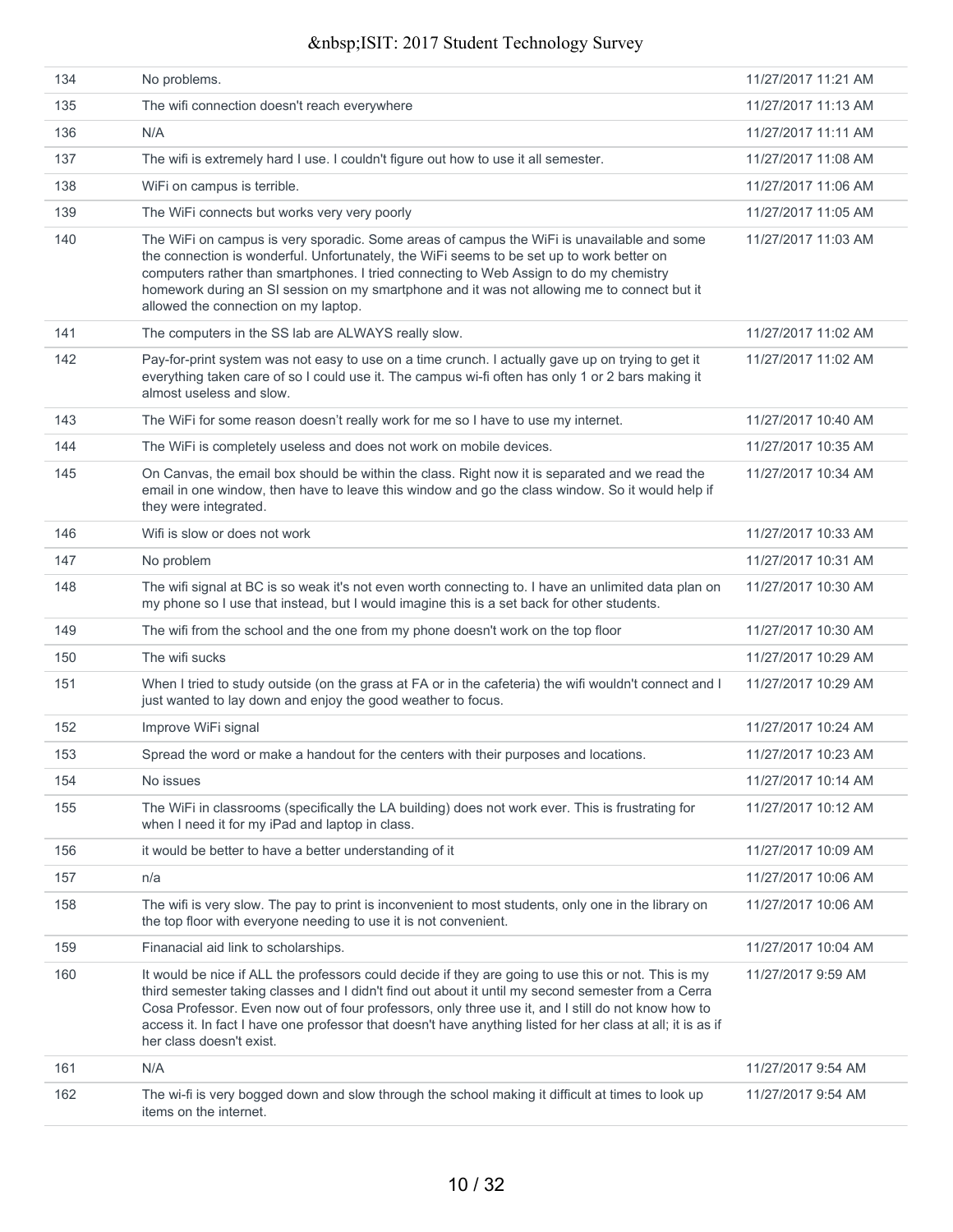| 163 | Alek website is difficult to navigate. Also, when working on problems the "next question " and<br>"another solution " button are right on top of each other . This was EXTREMELY frustrating.                                                                                                                                                                                                                                                                                                                                                                                                                                                                                  | 11/27/2017 9:48 AM |
|-----|--------------------------------------------------------------------------------------------------------------------------------------------------------------------------------------------------------------------------------------------------------------------------------------------------------------------------------------------------------------------------------------------------------------------------------------------------------------------------------------------------------------------------------------------------------------------------------------------------------------------------------------------------------------------------------|--------------------|
| 164 | <b>NA</b>                                                                                                                                                                                                                                                                                                                                                                                                                                                                                                                                                                                                                                                                      | 11/27/2017 9:42 AM |
| 165 | <b>NA</b>                                                                                                                                                                                                                                                                                                                                                                                                                                                                                                                                                                                                                                                                      | 11/27/2017 9:42 AM |
| 166 | Canvas is more annoying than useful for both student and teachers according to personal<br>experience and teacher's commentary                                                                                                                                                                                                                                                                                                                                                                                                                                                                                                                                                 | 11/27/2017 9:40 AM |
| 167 | WiFi seems to never work                                                                                                                                                                                                                                                                                                                                                                                                                                                                                                                                                                                                                                                       | 11/27/2017 9:40 AM |
| 168 | The wifi, even in the places where it's at it's strongest, is quite slow. The side of campus by the<br>Fine Arts building is not only lacking in wifi, but even data signals are weak there.                                                                                                                                                                                                                                                                                                                                                                                                                                                                                   | 11/27/2017 9:34 AM |
| 169 | I never had a problem with any of the systems.                                                                                                                                                                                                                                                                                                                                                                                                                                                                                                                                                                                                                                 | 11/27/2017 9:33 AM |
| 170 | Nothing specific comes to mind.                                                                                                                                                                                                                                                                                                                                                                                                                                                                                                                                                                                                                                                | 11/27/2017 9:33 AM |
| 171 | Aleks is just not as accurate as other services                                                                                                                                                                                                                                                                                                                                                                                                                                                                                                                                                                                                                                | 11/27/2017 9:32 AM |
| 172 | The Wifi Access in the math hub is etheir limited or no access at all. It is specially hard for students<br>to open canvas, youtube or internet related work inside the math hub                                                                                                                                                                                                                                                                                                                                                                                                                                                                                               | 11/27/2017 9:31 AM |
| 173 | It is difficult to use Wi-Fi on campus.                                                                                                                                                                                                                                                                                                                                                                                                                                                                                                                                                                                                                                        | 11/27/2017 9:27 AM |
| 174 | N/A                                                                                                                                                                                                                                                                                                                                                                                                                                                                                                                                                                                                                                                                            | 11/27/2017 9:25 AM |
| 175 | The computer lab computers in the success center do not always work or allow my assignment to<br>come up. It gives me a puzzle piece and that is all. Sometimes canvas gives me trouble on the<br>app. It crashes a lot and kicks me off of it. My degree Path is not updated nor effective. When I<br>met with a counselor, they informed me I took a lot of the wrong classes and was given about<br>seven more classes to take.                                                                                                                                                                                                                                             | 11/27/2017 9:24 AM |
| 176 | Well there is not much I can say but the computers do slow down alot and take a while to log in.                                                                                                                                                                                                                                                                                                                                                                                                                                                                                                                                                                               | 11/27/2017 9:22 AM |
| 177 | The wifi can be very slow and there are times where it won't connect at all to the secure one and I'll<br>have to use the unsecure one. There are also times where I can't connect to either                                                                                                                                                                                                                                                                                                                                                                                                                                                                                   | 11/27/2017 9:21 AM |
| 178 | Canvas can be improved.                                                                                                                                                                                                                                                                                                                                                                                                                                                                                                                                                                                                                                                        | 11/27/2017 9:06 AM |
| 179 | no problems                                                                                                                                                                                                                                                                                                                                                                                                                                                                                                                                                                                                                                                                    | 11/27/2017 9:05 AM |
| 180 | N/A                                                                                                                                                                                                                                                                                                                                                                                                                                                                                                                                                                                                                                                                            | 11/27/2017 9:04 AM |
| 181 | wifi at BC sucks too many people on itjust searches and searches. pay per print sometimes<br>works and sometimes doesn't I am not sure if it is the computers or the printers or the print system.                                                                                                                                                                                                                                                                                                                                                                                                                                                                             | 11/27/2017 9:01 AM |
| 182 | Wifi access is very slow. Computers at library and lab take a while to start, or sometimes freeze<br>and never go beyond the loading screen. Printers have used my balance but no files were sent to<br>the printer                                                                                                                                                                                                                                                                                                                                                                                                                                                            | 11/27/2017 9:01 AM |
| 183 | Wi-Fi access on campus is terrible. Student login to computers is terrible and takes much too long.<br>Student login to canvas and portal requires too much time for typing in full email addresses rather<br>than simply usernames or student ID numbers. Computers across campus do not all have the<br>same operating system upgrades, making it difficult to use "any" computer for coursework<br>purposes due to outdated systems having incompatible programs like Microsoft Office Suite.<br>Student Government office computers are not up to date with the rest of the campus and also have<br>incompatible programs due to the operating systems not being upgraded. | 11/27/2017 8:59 AM |
| 184 | TurnItIn, which is used through Canvas, is somewhat unreliable, and causes much confusion<br>between teachers and students.                                                                                                                                                                                                                                                                                                                                                                                                                                                                                                                                                    | 11/27/2017 8:59 AM |
| 185 | The wifi does not connect to my items such as phone and tablet. But connects to my laptop daily<br>although it is not a strong connection                                                                                                                                                                                                                                                                                                                                                                                                                                                                                                                                      | 11/27/2017 8:58 AM |
| 186 | Computer lab computers very slow to start up                                                                                                                                                                                                                                                                                                                                                                                                                                                                                                                                                                                                                                   | 11/27/2017 8:58 AM |
| 187 | wi-fi is very spoty, on campus. Professors are nat taking advantage of canvas, some of my<br>professors donot useit.                                                                                                                                                                                                                                                                                                                                                                                                                                                                                                                                                           | 11/27/2017 8:56 AM |
| 188 | With the pay for print system I credited my account then printed; I left enough to print 1 page and<br>when I returned at a later date to print an assignment my credit was gone.                                                                                                                                                                                                                                                                                                                                                                                                                                                                                              | 11/27/2017 8:56 AM |
| 189 | at times canvas has problems with updating or, and sending the instructors messages.                                                                                                                                                                                                                                                                                                                                                                                                                                                                                                                                                                                           | 11/27/2017 8:55 AM |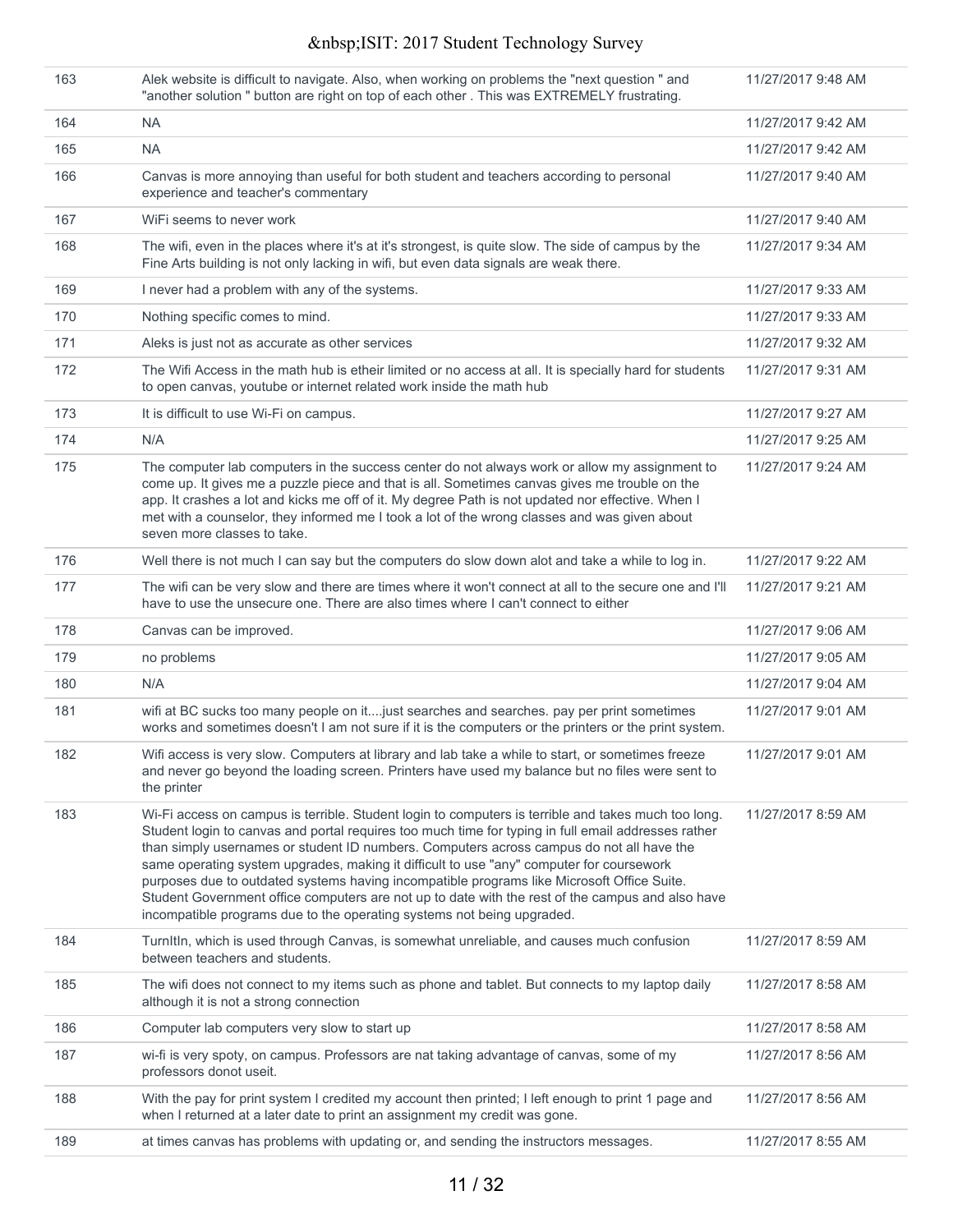| 190 | The WiFi has issues sometimes that make it difficult to complete assignments because web pages<br>won't load.                                                                                                                                                                                                                                                           | 11/27/2017 8:54 AM |
|-----|-------------------------------------------------------------------------------------------------------------------------------------------------------------------------------------------------------------------------------------------------------------------------------------------------------------------------------------------------------------------------|--------------------|
| 191 | no                                                                                                                                                                                                                                                                                                                                                                      | 11/27/2017 8:45 AM |
| 192 | Printing is expensive.                                                                                                                                                                                                                                                                                                                                                  | 11/27/2017 8:43 AM |
| 193 | I had no problems with any of these technologies.                                                                                                                                                                                                                                                                                                                       | 11/27/2017 8:42 AM |
| 194 | Not having money to print. Stop charging for printing                                                                                                                                                                                                                                                                                                                   | 11/27/2017 8:40 AM |
| 195 | Wi-fi is slow which makes it less possible to use.                                                                                                                                                                                                                                                                                                                      | 11/27/2017 8:38 AM |
| 196 | Canvas would not load sometimes                                                                                                                                                                                                                                                                                                                                         | 11/27/2017 8:36 AM |
| 197 | wi-fi acess imposible to connect for me.                                                                                                                                                                                                                                                                                                                                | 11/27/2017 8:34 AM |
| 198 | N/a                                                                                                                                                                                                                                                                                                                                                                     | 11/27/2017 8:33 AM |
| 199 | the wifi speed is so slow my laptop freezes or simply gives me an error message, the data on my<br>phone is faster but inconvenient with the small screen and the inability to use Microsoft word,<br>excel, outlook, etc.                                                                                                                                              | 11/27/2017 8:32 AM |
| 200 | N/A                                                                                                                                                                                                                                                                                                                                                                     | 11/27/2017 8:31 AM |
| 201 | there is a ooen wifi. wich according o exoerts say that can be very unsafe for your labtop. whn<br>using the wifi secure ia like very slow some thimes.                                                                                                                                                                                                                 | 11/27/2017 8:30 AM |
| 202 | The BC Wi-Fi signal is really weak, it continues to crash for no reason.                                                                                                                                                                                                                                                                                                | 11/27/2017 8:29 AM |
| 203 | Wi-fi needs a serious upgrade. The only place it's effective is in the library. I use it everyday while<br>on campus and I have to go there to use it.                                                                                                                                                                                                                  | 11/27/2017 8:25 AM |
| 204 | Make WiFi connection and range stronger. Problems staying connected                                                                                                                                                                                                                                                                                                     | 11/27/2017 8:25 AM |
| 205 | The Wi-Fi is pretty bad all over campus, especially in humanities and Shafer Hall.                                                                                                                                                                                                                                                                                      | 11/27/2017 8:25 AM |
| 206 | Wi-if access is sometimes ineffective. At times I have been booted from access during lecture,<br>which isn't really a problem but can be annoying as I use Microsoft one note and google docs for<br>my lectures (both require internet to save content to cloud).                                                                                                     | 11/27/2017 8:22 AM |
| 207 | the pay-for-print system did not work for me and i do not want to put my credit card info onto the<br>schools computers                                                                                                                                                                                                                                                 | 11/27/2017 8:17 AM |
| 208 | An issue i had was with the wi-fi and its range. I would probably use my computer in classes if the<br>classes i was in had access to wi-fi. There are some classrooms where it doesnt reach at all and<br>there have been times where teachers ask us to look uo something and i am unable to because i<br>dont have internet on my phone and i dont have wi-fi access | 11/27/2017 8:17 AM |
| 209 | WiFi rarely connects and runs very slow                                                                                                                                                                                                                                                                                                                                 | 11/27/2017 8:16 AM |
| 210 | WiFi connectivity is horrible.                                                                                                                                                                                                                                                                                                                                          | 11/27/2017 8:13 AM |
| 211 | Slow/Bad wifi connection in places that say theres connection. Bad to no connection in FA<br>buidlings                                                                                                                                                                                                                                                                  | 11/27/2017 8:12 AM |
| 212 | No issues                                                                                                                                                                                                                                                                                                                                                               | 11/27/2017 8:11 AM |
| 213 | I've been having problems with the WiFi. There's times where the WiFi doesn't work at all                                                                                                                                                                                                                                                                               | 11/27/2017 8:10 AM |
| 214 | Slow connections freezes                                                                                                                                                                                                                                                                                                                                                | 11/27/2017 8:09 AM |
| 215 | I had no problem                                                                                                                                                                                                                                                                                                                                                        | 11/27/2017 8:09 AM |
| 216 | The WiFi really spotty and it drops too often. Even if you're inside buildings and that's the best<br>location to use the WiFi, it still drops in speed often. The only location where it does not is the<br>library.                                                                                                                                                   | 11/27/2017 8:08 AM |
| 217 | Computer labs and class computers. In SE7 there are multiple computers that "glitch" on a regular<br>basis, effecting the class work we are required to do, as the program SPSS is required.                                                                                                                                                                            | 11/27/2017 8:08 AM |
| 218 | The wifi once in the library becomes very slow. It's frustrating especially when you need to get<br>something finished fast.                                                                                                                                                                                                                                            | 11/27/2017 8:07 AM |
| 219 | WiFi is very slow                                                                                                                                                                                                                                                                                                                                                       | 11/27/2017 8:06 AM |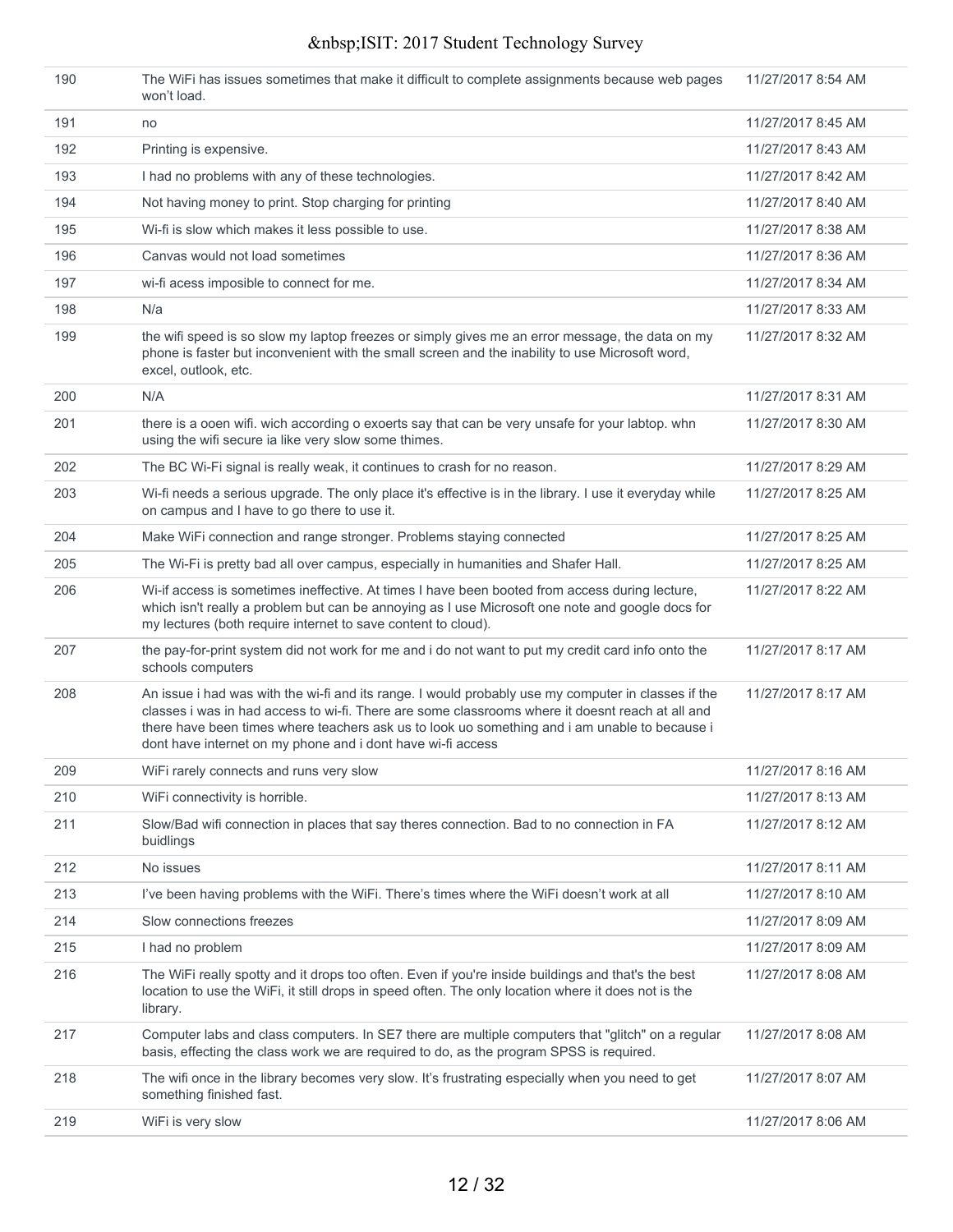| 220 | WiFi is kind of slow in some parts of the campus sometimes there's no WiFi at all. It is needed for<br>those who don't have internet on phones, no signal areas, and laptops.                                                            | 11/27/2017 8:06 AM |
|-----|------------------------------------------------------------------------------------------------------------------------------------------------------------------------------------------------------------------------------------------|--------------------|
| 221 | Arvin classes need access to WiFi for students. I have a digital version of my book and it's hard to<br>get access to it sometimes without WiFi I predownload what I think I might need but if we need to<br>look back or ahead I can't. | 11/27/2017 8:05 AM |
| 222 | The WiFi was slow so I never used it for class purposes                                                                                                                                                                                  | 11/27/2017 8:03 AM |
| 223 | Wifi sometimes doesn't connect to iPad. Takes multiple tries. Once connected it works well.                                                                                                                                              | 11/27/2017 8:02 AM |
| 224 | the wifi even in the classes is slow and then sometimes it would just kick me out of the webpage.                                                                                                                                        | 11/27/2017 7:58 AM |
| 225 | The WiFi on campus is terrible and rarely works.                                                                                                                                                                                         | 11/27/2017 7:56 AM |
| 226 | never was able to use the wifi and i dont know how to fix that.                                                                                                                                                                          | 11/27/2017 7:55 AM |
| 227 | The website should be arranged in mind for ease of student navigation.                                                                                                                                                                   | 11/27/2017 7:55 AM |
| 228 | Some areas on campus, mainly lecture halls had poor or weak WiFi signals.                                                                                                                                                                | 11/27/2017 7:54 AM |
| 229 | The wifi is not as good as in other schools. There is nonconnectivity in some buildings and we<br>have to log in every time even though we use it daily!                                                                                 | 11/27/2017 7:54 AM |
| 230 | Wifi connections aren't strong near the north side of campus. Not all teaches use canvas, and they<br>should. Allows students to easily track their grades and see when assignments are graded.                                          | 11/27/2017 7:53 AM |
| 231 | I didn't have any problems.                                                                                                                                                                                                              | 11/27/2017 7:53 AM |
| 232 | None                                                                                                                                                                                                                                     | 11/27/2017 7:52 AM |
| 233 | Speed up B.C. system                                                                                                                                                                                                                     | 11/27/2017 7:50 AM |
| 234 | WiFi router range. Website is hard to navigate if you don't know where things are. Stem printer<br>communication problems.                                                                                                               | 11/27/2017 7:50 AM |
| 235 | Wifi doesn't always work. It will connect but won't let you load anything.                                                                                                                                                               | 11/27/2017 7:50 AM |
| 236 | No problems to mention                                                                                                                                                                                                                   | 11/27/2017 7:49 AM |
| 237 | There were no issues.                                                                                                                                                                                                                    | 11/27/2017 7:48 AM |
| 238 | Wi-Fi is not very fast and takes a couple minutes to start working.                                                                                                                                                                      | 11/27/2017 7:48 AM |
| 239 | Weak wifi signals amongst the campus and having to pay cash to business office for print (I think<br>the librarians should have ability to take currency and step are account up).                                                       | 11/27/2017 7:48 AM |
| 240 | WiFi never works in LA building.                                                                                                                                                                                                         | 11/27/2017 7:48 AM |
| 241 | WiFi is slow.                                                                                                                                                                                                                            | 11/27/2017 7:48 AM |
| 242 | The WiFi is super slow and sucks. If I want to follow PowerPoints online, I have to download it<br>ahead of time before I get on campus                                                                                                  | 11/27/2017 7:46 AM |
| 243 | Wifi is rarely available to use                                                                                                                                                                                                          | 11/27/2017 7:46 AM |
|     |                                                                                                                                                                                                                                          |                    |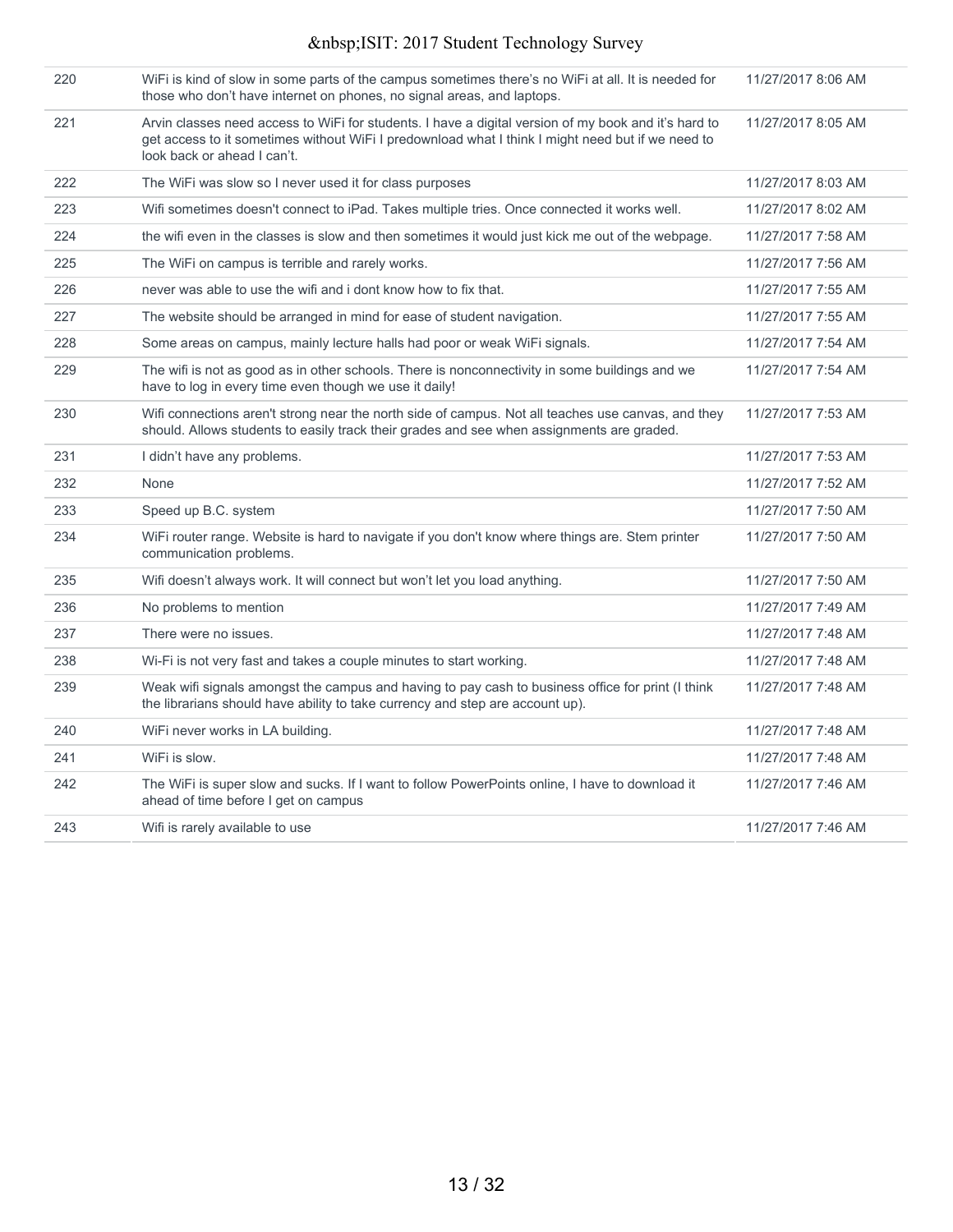## Q4 Tell us ONE thing Bakersfield College can do with technology to better support your academic success.

Answered: 368 Skipped: 313

| #  | <b>RESPONSES</b>                                                                                                                                                                                                                                                                                                                                                                                                                                                                                                                      | <b>DATE</b>         |
|----|---------------------------------------------------------------------------------------------------------------------------------------------------------------------------------------------------------------------------------------------------------------------------------------------------------------------------------------------------------------------------------------------------------------------------------------------------------------------------------------------------------------------------------------|---------------------|
| 1  | Bakersfield College could better their wi-fi system in range and dependability for the academic<br>success of the students attending.                                                                                                                                                                                                                                                                                                                                                                                                 | 12/3/2017 10:39 AM  |
| 2  | On-line seminar for students currently enrolled for semester classes (all categories) on being able<br>to set up and use the campus WiFi (via secured methods to forbid any unauthorized outsiders<br>hacking into our WiFi A.P.'s) online videos just as that is used for Q&A on BC main web<br>pageAlso could include a F.A.Q. for the students to learn and know before calling BC tech<br>support and tying up resourcesAlso when using portable laptop, Firewall access via BC web<br>access denied by Windows do to invalid SSL | 12/3/2017 10:28 AM  |
| 3  | When you click for example; MyBanWeb. It transfers you to the whole page which than removes<br>you from home page of Inside BC. If there is a way to where you can click MyBanWeb, Canvas or<br>any of the tools listed and have it open in a different tab and continue to have InsideBC open on<br>the original tab, that would be a great help! I believe it would be more efficient and easier for multi-<br>tasking through the BC Website.                                                                                      | 12/1/2017 9:59 AM   |
| 4  | more computers and instructors.                                                                                                                                                                                                                                                                                                                                                                                                                                                                                                       | 12/1/2017 8:53 AM   |
| 5  | Require all teachers to use and update on canvas                                                                                                                                                                                                                                                                                                                                                                                                                                                                                      | 11/30/2017 10:36 PM |
| 6  | The wifi is VERY weak.                                                                                                                                                                                                                                                                                                                                                                                                                                                                                                                | 11/30/2017 7:27 PM  |
| 7  | It would be helpful to be able to have a button option that allows me to return to the Inside BC<br>portal from the myBanWeb. I always access the myBanWeb by first logging into InsideBC, but i<br>keep having to retype the InsideBC address or logging in all over.                                                                                                                                                                                                                                                                | 11/30/2017 3:12 PM  |
| 8  | either update your computer system because they are really slow when you first turn them on.                                                                                                                                                                                                                                                                                                                                                                                                                                          | 11/30/2017 1:53 PM  |
| 9  | Replace our computers (there's about 12) or at least replace the ones that do not work, update<br>them and fix the PAY-TO-PRINT program. It's very confusing and complicated to use. It is<br>constantly giving us the runaround. A second printer would also help us at the Lobby for Delano<br>Campus. One is simply not enough.                                                                                                                                                                                                    | 11/30/2017 10:50 AM |
| 10 | to upgrade all computers to windows 10                                                                                                                                                                                                                                                                                                                                                                                                                                                                                                | 11/30/2017 9:47 AM  |
| 11 | Learning to handle machinery and how to repair them.                                                                                                                                                                                                                                                                                                                                                                                                                                                                                  | 11/30/2017 9:10 AM  |
| 12 | More professors use canvas for the students to keep track of what is due and when.                                                                                                                                                                                                                                                                                                                                                                                                                                                    | 11/30/2017 8:01 AM  |
| 13 | Install web cams on some computers                                                                                                                                                                                                                                                                                                                                                                                                                                                                                                    | 11/30/2017 6:05 AM  |
| 14 | WiFi acces sucks! And it is so slow if you can even get a signal                                                                                                                                                                                                                                                                                                                                                                                                                                                                      | 11/30/2017 1:34 AM  |
| 15 | Upgrade every chance the college gets. Before Canvas there was another app called doodle, not<br>sure if thats the original name, but it would not work at all for me. Canvas improved a lot but has a<br>few glitches.                                                                                                                                                                                                                                                                                                               | 11/30/2017 1:13 AM  |
| 16 | Contact with teacher easier. Most teachers don't reply because Canvas is "annoying" or not easy<br>to use for them. It's soooo annoying when I need help or have a concern about something & cant<br>contact my teacher because they don't check nor reply to their Canvas messages and email.                                                                                                                                                                                                                                        | 11/30/2017 12:38 AM |
| 17 | None that I can think of                                                                                                                                                                                                                                                                                                                                                                                                                                                                                                              | 11/29/2017 11:59 PM |
| 18 | Stronger WiFi                                                                                                                                                                                                                                                                                                                                                                                                                                                                                                                         | 11/29/2017 10:51 PM |
| 19 | Make the Wi-Fi better in certain areas of the campus                                                                                                                                                                                                                                                                                                                                                                                                                                                                                  | 11/29/2017 7:25 PM  |
| 20 | Continue to develop and improve canvas incorporation in classes.                                                                                                                                                                                                                                                                                                                                                                                                                                                                      | 11/29/2017 1:27 PM  |
| 21 | Nothing, I know BC does everything possible, it just can't keep everyone happy all the time.                                                                                                                                                                                                                                                                                                                                                                                                                                          | 11/29/2017 12:39 PM |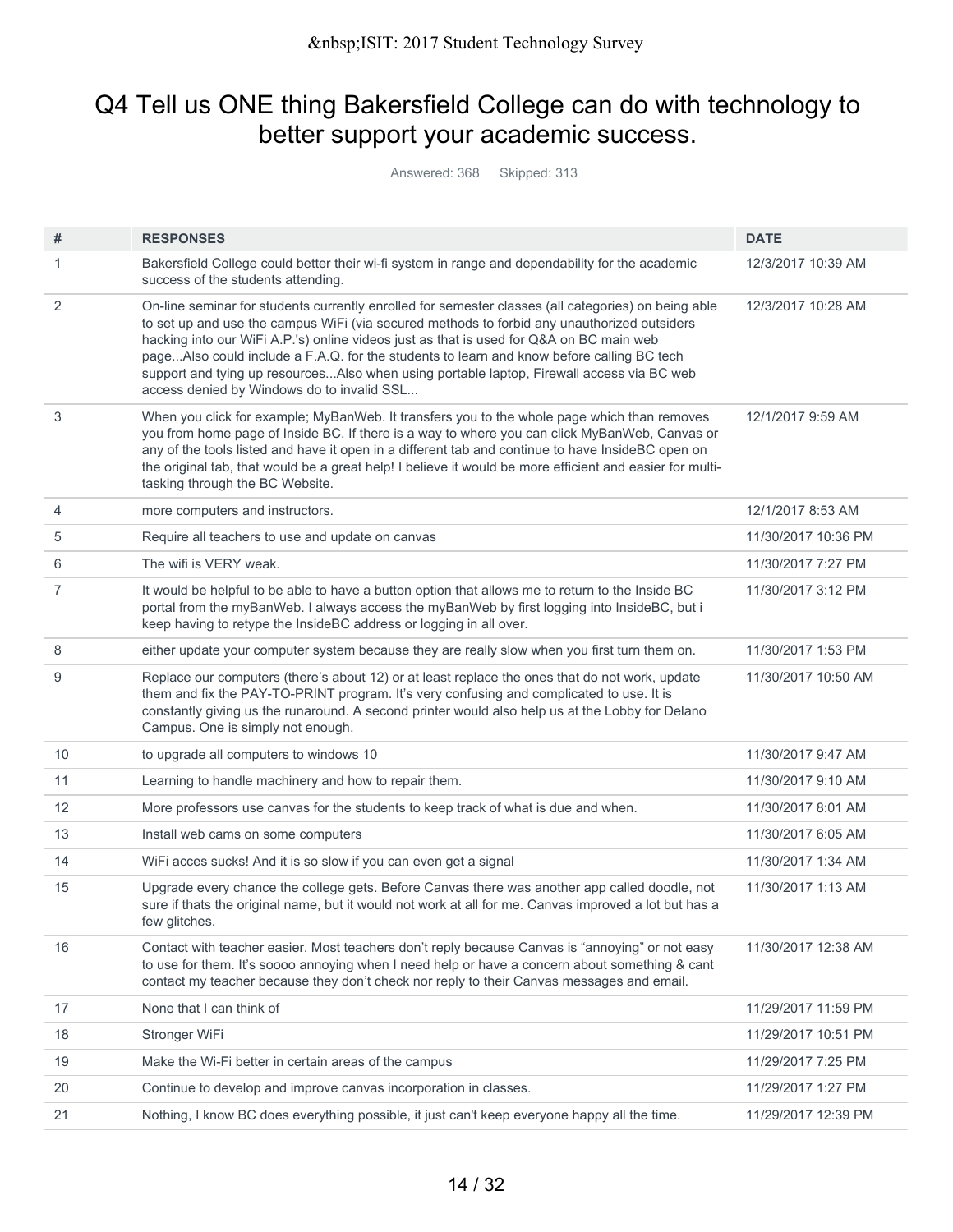| 22 | Make pay for print more simple. Maybe a payment system that is online for students to pay with<br>debit or credit card. The current pay for print system is too inconvenient.                                                                                                                                                                                                                                                                                                      | 11/29/2017 11:32 AM |
|----|------------------------------------------------------------------------------------------------------------------------------------------------------------------------------------------------------------------------------------------------------------------------------------------------------------------------------------------------------------------------------------------------------------------------------------------------------------------------------------|---------------------|
| 23 | noe                                                                                                                                                                                                                                                                                                                                                                                                                                                                                | 11/29/2017 11:04 AM |
| 24 | Your phone                                                                                                                                                                                                                                                                                                                                                                                                                                                                         | 11/29/2017 10:49 AM |
| 25 | more computers in the library                                                                                                                                                                                                                                                                                                                                                                                                                                                      | 11/29/2017 10:05 AM |
| 26 | I think there could be a program installed on the computers students can click on to ask for help.<br>Although there are "need help," signs on the computers for students to use when they need<br>assistance, it often takes the staff members a significant amount of time to see the signs and assist<br>students. Therefore, if there is a light the staff members can see near the circulation desk, or on<br>the computers they use, they can assist easily and effectively. | 11/29/2017 9:33 AM  |
| 27 | the programs should be faster when there up loading and when the program starts up on the pc.                                                                                                                                                                                                                                                                                                                                                                                      | 11/29/2017 9:27 AM  |
| 28 | <b>Better Wi-Fi</b>                                                                                                                                                                                                                                                                                                                                                                                                                                                                | 11/29/2017 9:25 AM  |
| 29 | Fix canvas and it will aid students                                                                                                                                                                                                                                                                                                                                                                                                                                                | 11/29/2017 9:23 AM  |
| 30 | Many of us use our own laptops/devices in class. It would be helpful to have more outlets to power<br>them up. I see many students selectively sitting in desks next to the walls, or they bring their own<br>extension cords.                                                                                                                                                                                                                                                     | 11/29/2017 8:32 AM  |
| 31 | I think that Bakersfield College could do a lot better in their online courses; currently these courses<br>are far below average and maybe looking at other online programs, such as CAVA might help.                                                                                                                                                                                                                                                                              | 11/29/2017 5:44 AM  |
| 32 | Enable free, Or minimally priced WiFi throughout campus.                                                                                                                                                                                                                                                                                                                                                                                                                           | 11/29/2017 5:33 AM  |
| 33 | Increase the strength of the Wi-Fi                                                                                                                                                                                                                                                                                                                                                                                                                                                 | 11/29/2017 3:01 AM  |
| 34 | Have WiFi reach the certain parts of the campus cause sometimes it doesn't reach certain classes<br>like that art room.                                                                                                                                                                                                                                                                                                                                                            | 11/29/2017 1:53 AM  |
| 35 | Better wifi                                                                                                                                                                                                                                                                                                                                                                                                                                                                        | 11/29/2017 12:03 AM |
| 36 | I believe the programs that Bakersfield College has set for me already help me academically! I<br>cannot think of any chances that need to be done.                                                                                                                                                                                                                                                                                                                                | 11/28/2017 10:39 PM |
| 37 | Simplify it.                                                                                                                                                                                                                                                                                                                                                                                                                                                                       | 11/28/2017 10:03 PM |
| 38 | Make the Wi-Fi faster.                                                                                                                                                                                                                                                                                                                                                                                                                                                             | 11/28/2017 9:53 PM  |
| 39 | It can provide charging areas where students can go and charge their devices.                                                                                                                                                                                                                                                                                                                                                                                                      | 11/28/2017 9:42 PM  |
| 40 | fix the networks and Wi-Fi                                                                                                                                                                                                                                                                                                                                                                                                                                                         | 11/28/2017 8:54 PM  |
| 41 | none                                                                                                                                                                                                                                                                                                                                                                                                                                                                               | 11/28/2017 8:52 PM  |
| 42 | Better student workers who understand how to use the technology                                                                                                                                                                                                                                                                                                                                                                                                                    | 11/28/2017 8:24 PM  |
| 43 | Not sure.                                                                                                                                                                                                                                                                                                                                                                                                                                                                          | 11/28/2017 7:56 PM  |
| 44 | Improve the wifi connectivity/speed, some of my classes have no connection and very little to no<br>cell reception to use the data either.                                                                                                                                                                                                                                                                                                                                         | 11/28/2017 7:33 PM  |
| 45 | Improve the student access to WiFi                                                                                                                                                                                                                                                                                                                                                                                                                                                 | 11/28/2017 7:33 PM  |
| 46 | WiFi in all buildings would be a major plus, as cell-phones and laptops are useful in most subjects<br>even during lectures.                                                                                                                                                                                                                                                                                                                                                       | 11/28/2017 7:31 PM  |
| 47 | Get WiFi with better range so everyone can successfully use it when needed from anywhere on<br>campus.                                                                                                                                                                                                                                                                                                                                                                             | 11/28/2017 6:19 PM  |
| 48 | transferring BC email from student to staff                                                                                                                                                                                                                                                                                                                                                                                                                                        | 11/28/2017 6:14 PM  |
| 49 | Upgrading the WiFi signal aonfhat it's useable all the time would be really helpful.                                                                                                                                                                                                                                                                                                                                                                                               | 11/28/2017 5:41 PM  |
| 50 | easier access to the wifi, how to access it, password etc and make the connection better.                                                                                                                                                                                                                                                                                                                                                                                          | 11/28/2017 4:51 PM  |
| 51 | Perhaps include a small fee for printing services with enrollment and do away with the pay for print<br>services? I don't know how that would end financially, but perhaps it could be investigated (in<br>every class this semester I've heard students who couldn't get their assignment to print even<br>though they completed it in time).                                                                                                                                     | 11/28/2017 4:36 PM  |
| 52 | Free Mac books!! Haha jk                                                                                                                                                                                                                                                                                                                                                                                                                                                           | 11/28/2017 4:33 PM  |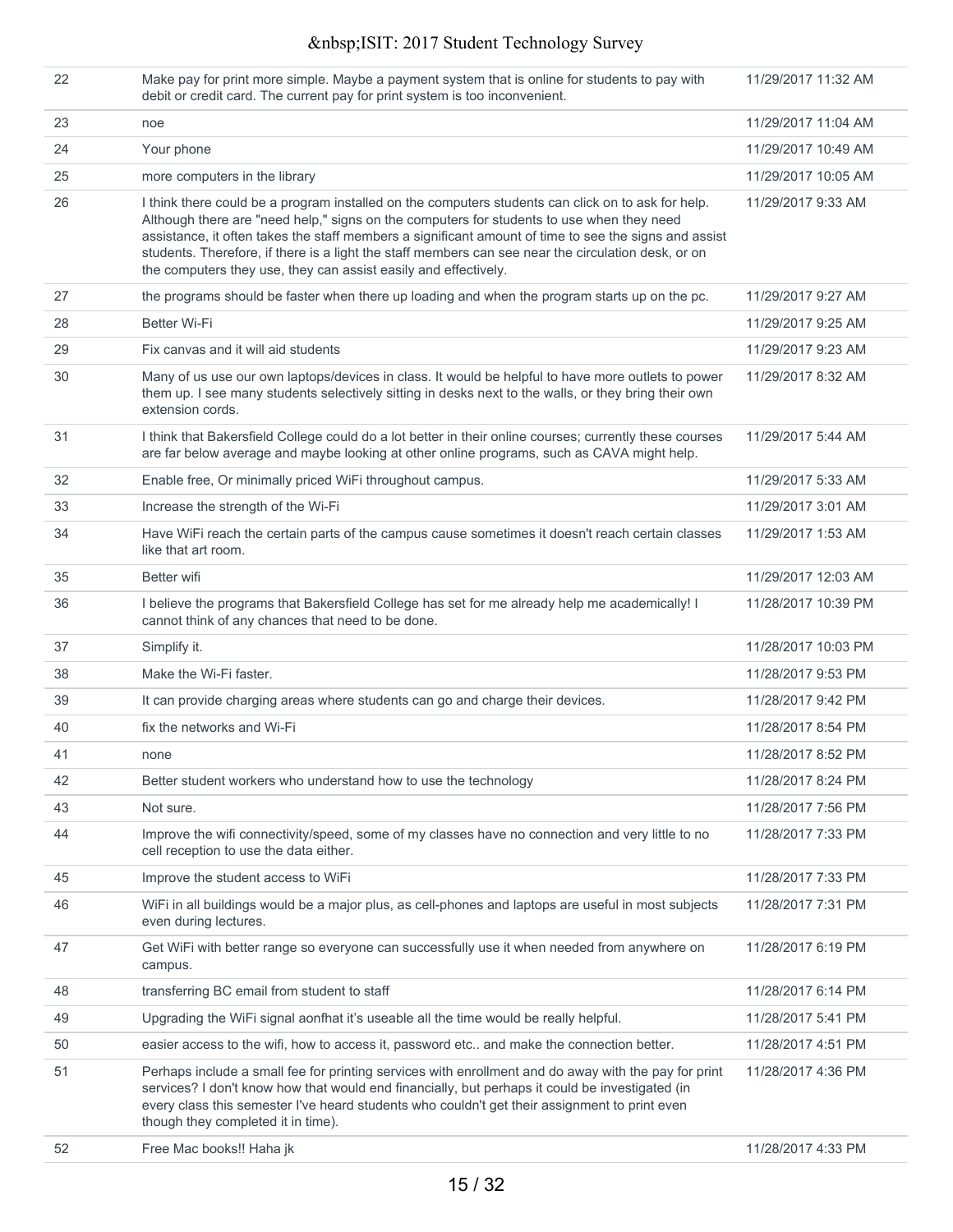| 53 | I would like to have more paper based assignments. I find the use of technology for every<br>assignment hinders the possible learning for students.                                                                                                                                                                                                                                                                                                                                 | 11/28/2017 4:28 PM  |
|----|-------------------------------------------------------------------------------------------------------------------------------------------------------------------------------------------------------------------------------------------------------------------------------------------------------------------------------------------------------------------------------------------------------------------------------------------------------------------------------------|---------------------|
| 54 | make sure the speakers are connected in classes that have a projector so that we are able to hear<br>when professors would like to share a video for us to see.                                                                                                                                                                                                                                                                                                                     | 11/28/2017 4:00 PM  |
| 55 | allow laptops in all classrooms                                                                                                                                                                                                                                                                                                                                                                                                                                                     | 11/28/2017 2:58 PM  |
| 56 | n/a                                                                                                                                                                                                                                                                                                                                                                                                                                                                                 | 11/28/2017 2:14 PM  |
| 57 | Not use the SAM program as it's not user friendly. I know computers and the different programs<br>(Word, Excel, etc) and I had difficulty with the programs.                                                                                                                                                                                                                                                                                                                        | 11/28/2017 2:10 PM  |
| 58 | make it more readily available, more accessible (economically).                                                                                                                                                                                                                                                                                                                                                                                                                     | 11/28/2017 1:45 PM  |
| 59 | make mydegreepath better by making it properly show the classes and what they fulfill                                                                                                                                                                                                                                                                                                                                                                                               | 11/28/2017 12:57 PM |
| 60 | Require a new "what if degree" report to be ran before students enroll in classes.                                                                                                                                                                                                                                                                                                                                                                                                  | 11/28/2017 12:25 PM |
| 61 | Better wifi                                                                                                                                                                                                                                                                                                                                                                                                                                                                         | 11/28/2017 12:03 PM |
| 62 | stronger wifi                                                                                                                                                                                                                                                                                                                                                                                                                                                                       | 11/28/2017 11:01 AM |
| 63 | Signing in for SI is entirely too long of a process. Especially if it's a popular and effective SI<br>session. No point if you're missing valuable information just trying to sign in!                                                                                                                                                                                                                                                                                              | 11/28/2017 10:03 AM |
| 64 | For canvas and bc student log in to stop crashing                                                                                                                                                                                                                                                                                                                                                                                                                                   | 11/28/2017 9:24 AM  |
| 65 | Make general improvement to the BC website (better navigation, updated clubs, dates, more<br>thorough explanations, etc.)                                                                                                                                                                                                                                                                                                                                                           | 11/28/2017 8:28 AM  |
| 66 | Have more computers available in the EOPS Study area.                                                                                                                                                                                                                                                                                                                                                                                                                               | 11/28/2017 8:23 AM  |
| 67 | Increase the Wi-Fi strength around the school.                                                                                                                                                                                                                                                                                                                                                                                                                                      | 11/28/2017 7:56 AM  |
| 68 | Better connections to wifi.                                                                                                                                                                                                                                                                                                                                                                                                                                                         | 11/28/2017 7:20 AM  |
| 69 | Besides the Canvas stuff from the previous question, it'd honestly be nice if teachers checked their<br>emails/Canvas more frequently. Obviously that's up to the teacher, but I've never had so many<br>teachers not respond to my emails asking for help on things as I have this semesterit was very<br>frustrating.                                                                                                                                                             | 11/28/2017 5:27 AM  |
| 70 | Require classes to include an online component to reinforce learning even if it's practice quizzes.<br>Require professors to respond by and be available by email by a certain time. Make WiFi useful for<br>cellphone use. Make insideBC more mobile friendly. FYI just downloaded BCapp didn't know it<br>existed.                                                                                                                                                                | 11/28/2017 2:37 AM  |
| 71 | No so much with the technology but it's inconvenient to have papers printed and go to a different<br>area to pay for it                                                                                                                                                                                                                                                                                                                                                             | 11/28/2017 12:58 AM |
| 72 | Increase WiFi strength or range                                                                                                                                                                                                                                                                                                                                                                                                                                                     | 11/28/2017 12:22 AM |
| 73 | <b>Better WiFi</b>                                                                                                                                                                                                                                                                                                                                                                                                                                                                  | 11/28/2017 12:02 AM |
| 74 | better computers/. more access to computers                                                                                                                                                                                                                                                                                                                                                                                                                                         | 11/27/2017 11:56 PM |
| 75 | Allow access to strong WiFi for all students to use, help place more capacity for computers.                                                                                                                                                                                                                                                                                                                                                                                        | 11/27/2017 11:45 PM |
| 76 | Keep the school website up to date, improve the calendar.                                                                                                                                                                                                                                                                                                                                                                                                                           | 11/27/2017 11:44 PM |
| 77 | update the search engine                                                                                                                                                                                                                                                                                                                                                                                                                                                            | 11/27/2017 11:41 PM |
| 78 | Nome                                                                                                                                                                                                                                                                                                                                                                                                                                                                                | 11/27/2017 11:34 PM |
| 79 | I'm not sure. I'm only taking one class and am not very computer literate.                                                                                                                                                                                                                                                                                                                                                                                                          | 11/27/2017 11:22 PM |
| 80 | Make more teachers use canvas!!!! it actually helps me keep organized and helps me prioritize my<br>assignments especially since I have learning disabilities. When the teachers upload the rubric's to<br>the assignments, PDF's and other helpful materials it makes learning more interactive. Professor<br>McAllister utilizes canvas very well and helps her students understand how to use it too. Not to<br>mention it nice to be able to see your grade on a regular basis. | 11/27/2017 11:18 PM |
| 81 | It would be of great help to the students if the printers had an option to pay cash when you don't<br>have a credit card, instead of having to go to the cashiers office. In my previous college we had a<br>card dispenser that you would get a card and in the dispenser you had the option to add any<br>amount instead of going or asking someone for help.                                                                                                                     | 11/27/2017 10:58 PM |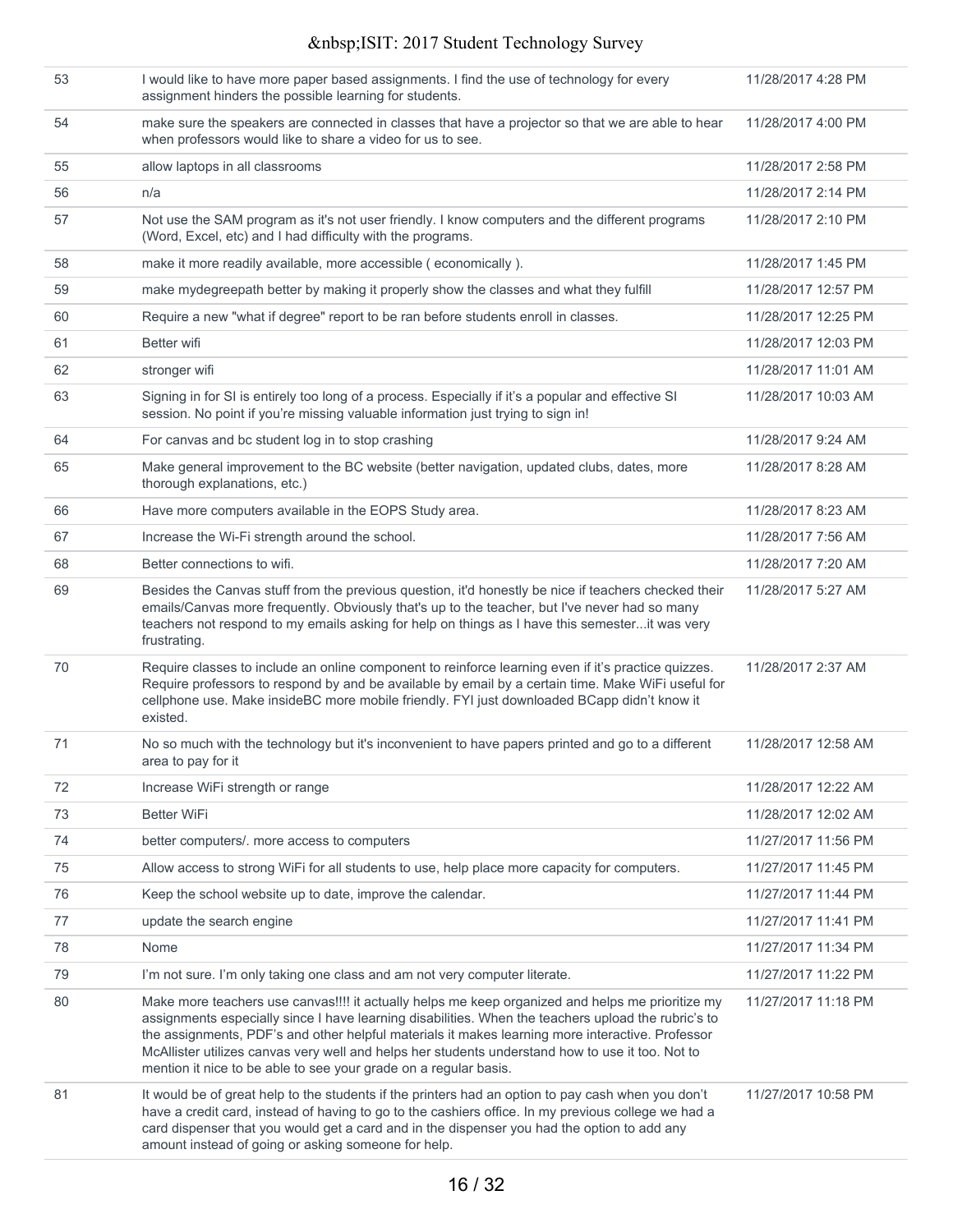| 82  | Allow wifi to be in the solar panel parking lot                                                                                                                                                                                                                                                                                                                                                                                                                                                                                                                                                                                                                                                                                                                | 11/27/2017 10:34 PM |
|-----|----------------------------------------------------------------------------------------------------------------------------------------------------------------------------------------------------------------------------------------------------------------------------------------------------------------------------------------------------------------------------------------------------------------------------------------------------------------------------------------------------------------------------------------------------------------------------------------------------------------------------------------------------------------------------------------------------------------------------------------------------------------|---------------------|
| 83  | Better response from Counselors                                                                                                                                                                                                                                                                                                                                                                                                                                                                                                                                                                                                                                                                                                                                | 11/27/2017 10:25 PM |
| 84  | Provideo free copies from ebooks as needed                                                                                                                                                                                                                                                                                                                                                                                                                                                                                                                                                                                                                                                                                                                     | 11/27/2017 10:18 PM |
| 85  | <b>Better WiFi</b>                                                                                                                                                                                                                                                                                                                                                                                                                                                                                                                                                                                                                                                                                                                                             | 11/27/2017 10:05 PM |
| 86  | I'm not sure. Whenever I sit to do work, I feel like I'm a receptionist and I immediately feel tired and<br>don't feel like doing my work. Or maybe that's a personal issue?                                                                                                                                                                                                                                                                                                                                                                                                                                                                                                                                                                                   | 11/27/2017 9:58 PM  |
| 87  | Make pay for print stations more accessible                                                                                                                                                                                                                                                                                                                                                                                                                                                                                                                                                                                                                                                                                                                    | 11/27/2017 9:40 PM  |
| 88  | Balersfield college should make printing free for all college students who attend BC.                                                                                                                                                                                                                                                                                                                                                                                                                                                                                                                                                                                                                                                                          | 11/27/2017 9:32 PM  |
| 89  | Have better wi-fi connection                                                                                                                                                                                                                                                                                                                                                                                                                                                                                                                                                                                                                                                                                                                                   | 11/27/2017 9:25 PM  |
| 90  | upgrade all computers                                                                                                                                                                                                                                                                                                                                                                                                                                                                                                                                                                                                                                                                                                                                          | 11/27/2017 9:14 PM  |
| 91  | Calculate when student least use online technologies, and use that time for maintenance.                                                                                                                                                                                                                                                                                                                                                                                                                                                                                                                                                                                                                                                                       | 11/27/2017 9:10 PM  |
| 92  | Have the option to purchase the ENTIRE videos with ALEKs and restructure the class to help<br>students suceed.                                                                                                                                                                                                                                                                                                                                                                                                                                                                                                                                                                                                                                                 | 11/27/2017 9:05 PM  |
| 93  | New computers in the library                                                                                                                                                                                                                                                                                                                                                                                                                                                                                                                                                                                                                                                                                                                                   | 11/27/2017 8:59 PM  |
| 94  | Honestly, I had one professor use canvas and it was the best experience while learning in college I<br>could imagine. Professor Rutuku took the time to learn the how it operated and implemented it in<br>our class very well. It worked so well for me, because like so many other students I'm on my<br>phone a lot. it reduced my time studying, streamlined communication to the entire class, was able<br>to view past essays with corrections, and the best part was the communication. I was able to<br>easily communicate with my peers and professor. If every professor could use canvas to the<br>abilities that Professor Rutuku did in our class, there would be a lot less confusion over<br>assignments or anything related to a class really. | 11/27/2017 8:18 PM  |
| 95  | Just keep it going and maybe add a student building where all you do is relax and do homework.                                                                                                                                                                                                                                                                                                                                                                                                                                                                                                                                                                                                                                                                 | 11/27/2017 8:14 PM  |
| 96  | Some areas on campus have choppy/unreliable WiFi access, so it randomly cuts out sometimes                                                                                                                                                                                                                                                                                                                                                                                                                                                                                                                                                                                                                                                                     | 11/27/2017 8:10 PM  |
| 97  | the technology i use at BC is usually my own. the only thing i have used that is BC's are the<br>computer labs and printers. those work perfectly fine. the adding funds to your account is very<br>confusing, but other than that everything is effective for me.                                                                                                                                                                                                                                                                                                                                                                                                                                                                                             | 11/27/2017 8:08 PM  |
| 98  | I WISH THE @EMAIL.BAKERSFIELDCOLLEGE.EDU COULD BE CHANGED TO SOMETHING<br><b>SHORTER</b>                                                                                                                                                                                                                                                                                                                                                                                                                                                                                                                                                                                                                                                                       | 11/27/2017 8:07 PM  |
| 99  | better the wifi                                                                                                                                                                                                                                                                                                                                                                                                                                                                                                                                                                                                                                                                                                                                                | 11/27/2017 8:03 PM  |
| 100 | Have WiFi in every classroom                                                                                                                                                                                                                                                                                                                                                                                                                                                                                                                                                                                                                                                                                                                                   | 11/27/2017 7:54 PM  |
| 101 | N/A                                                                                                                                                                                                                                                                                                                                                                                                                                                                                                                                                                                                                                                                                                                                                            | 11/27/2017 7:41 PM  |
| 102 | make the printing process simpler (and cheaper)                                                                                                                                                                                                                                                                                                                                                                                                                                                                                                                                                                                                                                                                                                                | 11/27/2017 7:40 PM  |
| 103 | Broaden wifi coverage and boost the speed. Some ethernet ports in the library would be<br>wonderful. The computers in the math labs take forever to boot and load a user profile. This is<br>easily be resolved by installing SSDs into the old computers or by simply replacing them. The hard<br>drive is the bottleneck.                                                                                                                                                                                                                                                                                                                                                                                                                                    | 11/27/2017 7:10 PM  |
| 104 | Better Wi-Fi speed so we don't have to use our own internet.                                                                                                                                                                                                                                                                                                                                                                                                                                                                                                                                                                                                                                                                                                   | 11/27/2017 7:10 PM  |
| 105 | Update the computers so they aren't so slow loading up.                                                                                                                                                                                                                                                                                                                                                                                                                                                                                                                                                                                                                                                                                                        | 11/27/2017 7:09 PM  |
| 106 | search sometimes is not effective when looking for needed items. search needs revamp. i see<br>issues where others don't. I have been in IT 40 years. I am upgrading my skills now                                                                                                                                                                                                                                                                                                                                                                                                                                                                                                                                                                             | 11/27/2017 7:08 PM  |
| 107 | I think BC is already doing a fantastic job.(:                                                                                                                                                                                                                                                                                                                                                                                                                                                                                                                                                                                                                                                                                                                 | 11/27/2017 6:53 PM  |
| 108 | More online resources for required courses, such as math, reading, and English. Ways to reach<br>out to all types of learners in each subject.                                                                                                                                                                                                                                                                                                                                                                                                                                                                                                                                                                                                                 | 11/27/2017 6:47 PM  |
| 109 | Improve wi-fi access.                                                                                                                                                                                                                                                                                                                                                                                                                                                                                                                                                                                                                                                                                                                                          | 11/27/2017 6:41 PM  |
| 110 | Provide a personal notebook/laptop for students majoring in CompTIA and/or Computer Science.                                                                                                                                                                                                                                                                                                                                                                                                                                                                                                                                                                                                                                                                   | 11/27/2017 6:33 PM  |
|     |                                                                                                                                                                                                                                                                                                                                                                                                                                                                                                                                                                                                                                                                                                                                                                |                     |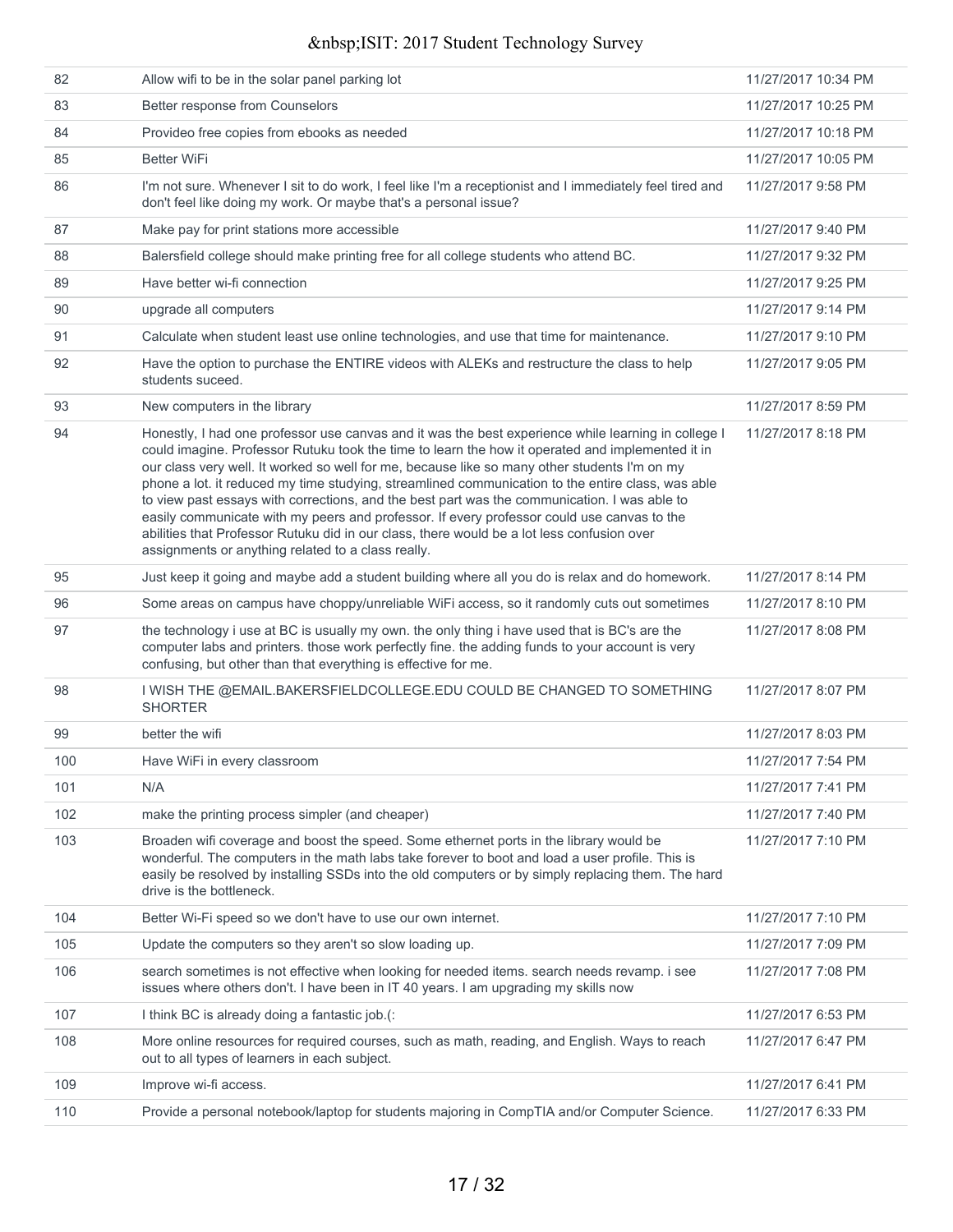| 111 | The speed of the computers in the library are awfully slow. If you could resolve this issue that'd be<br>helpful.                                                                                                                                                                                                                                                                                                                                                                                                                                                                                       | 11/27/2017 6:28 PM |
|-----|---------------------------------------------------------------------------------------------------------------------------------------------------------------------------------------------------------------------------------------------------------------------------------------------------------------------------------------------------------------------------------------------------------------------------------------------------------------------------------------------------------------------------------------------------------------------------------------------------------|--------------------|
| 112 | Tutorials of various subjects would be helpful.                                                                                                                                                                                                                                                                                                                                                                                                                                                                                                                                                         | 11/27/2017 6:05 PM |
| 113 | It's more convenient for everyone if all the professors would use canvas.                                                                                                                                                                                                                                                                                                                                                                                                                                                                                                                               | 11/27/2017 6:02 PM |
| 114 | WiFi                                                                                                                                                                                                                                                                                                                                                                                                                                                                                                                                                                                                    | 11/27/2017 5:55 PM |
| 115 | Fix the Wi-Fi                                                                                                                                                                                                                                                                                                                                                                                                                                                                                                                                                                                           | 11/27/2017 5:55 PM |
| 116 | Nothing for me. I'm happy with the services.                                                                                                                                                                                                                                                                                                                                                                                                                                                                                                                                                            | 11/27/2017 5:48 PM |
| 117 | Make the BC web site less confusing and easier to navigate.                                                                                                                                                                                                                                                                                                                                                                                                                                                                                                                                             | 11/27/2017 5:38 PM |
| 118 | Better WiFi                                                                                                                                                                                                                                                                                                                                                                                                                                                                                                                                                                                             | 11/27/2017 5:35 PM |
| 119 | have head phones to check out                                                                                                                                                                                                                                                                                                                                                                                                                                                                                                                                                                           | 11/27/2017 5:34 PM |
| 120 | Have solar phone charging stations- or places where personal computers can be plugged in.<br>Honestly, there just isn't enough space offered for students to work outside of the library and it is<br>often overcrowded.                                                                                                                                                                                                                                                                                                                                                                                | 11/27/2017 5:33 PM |
| 121 | Work better on their my inside BC mobile and BC mobile email. It's more harder to do things on<br>mobile and it will not let you log in all the time and says "error".                                                                                                                                                                                                                                                                                                                                                                                                                                  | 11/27/2017 5:29 PM |
| 122 | more convenient/working outlets                                                                                                                                                                                                                                                                                                                                                                                                                                                                                                                                                                         | 11/27/2017 5:28 PM |
| 123 | All websites should be more user friendly. The previous inside BC website was easier to navigate<br>with its simple look; with the new look, it takes a while to get used to it and even then it's difficult to<br>find things (I.e. Class schedule, signing-up for classes).                                                                                                                                                                                                                                                                                                                           | 11/27/2017 5:24 PM |
| 124 | Make the printer available to connect to students laptops and have a way to add money to it<br>without being on the computers at BC                                                                                                                                                                                                                                                                                                                                                                                                                                                                     | 11/27/2017 5:14 PM |
| 125 | The WiFi could be a bit better. It certain buildings the connection isn't so good. I struggle to keep<br>my iPad connected in the Humanities building room 52.                                                                                                                                                                                                                                                                                                                                                                                                                                          | 11/27/2017 5:14 PM |
| 126 | Better wifi access and print lab access                                                                                                                                                                                                                                                                                                                                                                                                                                                                                                                                                                 | 11/27/2017 5:06 PM |
| 127 | Require all classes to use Canvas.                                                                                                                                                                                                                                                                                                                                                                                                                                                                                                                                                                      | 11/27/2017 4:37 PM |
| 128 | Keep bringing new tech into the classroom. I find learning using new tech to be very stimulating,<br>thus facilitating greater focus.                                                                                                                                                                                                                                                                                                                                                                                                                                                                   | 11/27/2017 4:33 PM |
| 129 | Nail the wifi everywhere you can. Im not talking some weak wifi just to claim that you have it<br>everywhere but like some quality wifi all over campus. For sure in all the building since I know it<br>doesn't work in the fine arts lecture hall. And if you're feeling extra helpful, make sure the wifi<br>works well outside the buildings as well like in the big walkways and in the parking lots and even in<br>the stadium if you haven't done those things already. (oh and one other small thing, more outlets<br>in the library. Gotta keep everything charged for those study marathons.) | 11/27/2017 4:19 PM |
| 130 | Provide a tutorial for Canvas so students who are new to it can learn much easier.                                                                                                                                                                                                                                                                                                                                                                                                                                                                                                                      | 11/27/2017 4:19 PM |
| 131 | Strengthen the wifi in certain areas of campus: i.e. the math building and arts building.                                                                                                                                                                                                                                                                                                                                                                                                                                                                                                               | 11/27/2017 4:14 PM |
| 132 | Something that Bakersfield College can do with technology to better support our academic<br>success is to make the BC web page easier to access different files needed. such as minimize the<br>different tabs.                                                                                                                                                                                                                                                                                                                                                                                         | 11/27/2017 4:02 PM |
| 133 | Have a mental counselor for students going through mental problems.                                                                                                                                                                                                                                                                                                                                                                                                                                                                                                                                     | 11/27/2017 3:54 PM |
| 134 | Have stronger wifi connections in more parts of the campus                                                                                                                                                                                                                                                                                                                                                                                                                                                                                                                                              | 11/27/2017 3:50 PM |
| 135 | Nothing I can think of.                                                                                                                                                                                                                                                                                                                                                                                                                                                                                                                                                                                 | 11/27/2017 3:47 PM |
| 136 | I would get better WiFi because the one that is currently in place is very slow                                                                                                                                                                                                                                                                                                                                                                                                                                                                                                                         | 11/27/2017 3:43 PM |
| 137 | One thing Bakersfield College can do to improve technology wise is by making the wifi connection<br>stronger throughout the entire campus rather than in some areas.                                                                                                                                                                                                                                                                                                                                                                                                                                    | 11/27/2017 3:43 PM |
| 138 | One thing Bakersfield College can do with technology would be to have more of it. Allow students<br>to freely use phones because they do help with education. Also, maybe switching to having online<br>tests instead of scantrons.                                                                                                                                                                                                                                                                                                                                                                     | 11/27/2017 3:40 PM |
| 139 | Make Canvas better. At times it won't let me log in.                                                                                                                                                                                                                                                                                                                                                                                                                                                                                                                                                    | 11/27/2017 3:23 PM |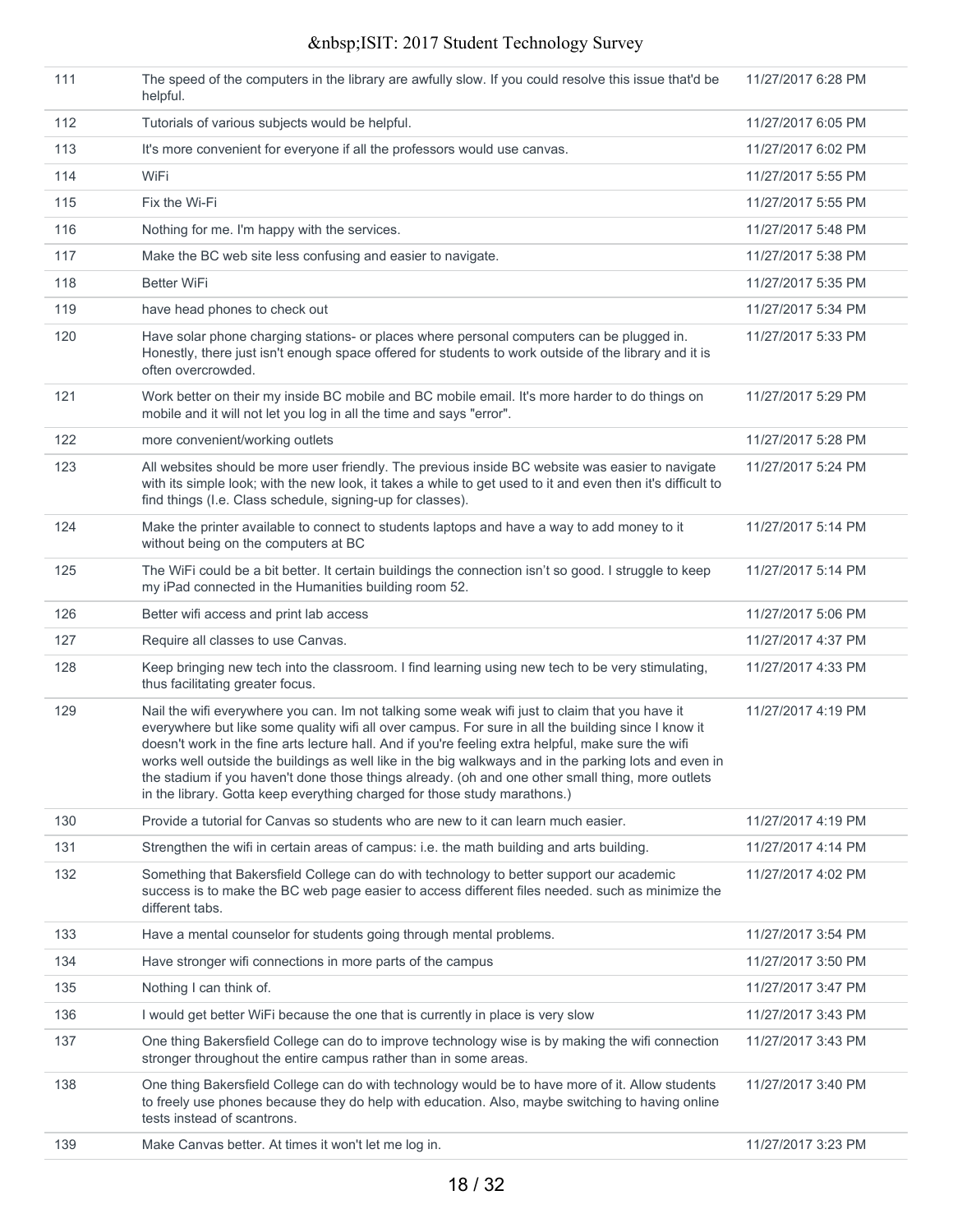| 140 | We can be taught in a better way with new technology.lip                                                                                                                                                                                                                                                                                                                 | 11/27/2017 3:11 PM  |
|-----|--------------------------------------------------------------------------------------------------------------------------------------------------------------------------------------------------------------------------------------------------------------------------------------------------------------------------------------------------------------------------|---------------------|
| 141 | Make sure the Wi-Fi is good throughout the entire campus.                                                                                                                                                                                                                                                                                                                | 11/27/2017 3:07 PM  |
| 142 | The wifi signals on campus could be better more classes should offer an etext I think the<br>college should offer a tablet rental option or offer tablets at a discounted price The text books are<br>heavy and hard to travel with for students using public transportation it would be much easier to<br>only carry one tablet with all text books downloaded onto it. | 11/27/2017 2:53 PM  |
| 143 | Give us deserving students iPads to have and keep, and make it easier to obtain Office 365.                                                                                                                                                                                                                                                                              | 11/27/2017 2:47 PM  |
| 144 | Fix the WiFi                                                                                                                                                                                                                                                                                                                                                             | 11/27/2017 2:34 PM  |
| 145 | If you offer an online class that includes the textbook, actually include the textbook! I should have<br>been notified and provided with a paper copy AT LEAST!                                                                                                                                                                                                          | 11/27/2017 2:34 PM  |
| 146 | Better WiFi throughout campus  some areas of SE building do not get decent WiFi along with<br>areas of the H building                                                                                                                                                                                                                                                    | 11/27/2017 2:33 PM  |
| 147 | Get a better wifi.                                                                                                                                                                                                                                                                                                                                                       | 11/27/2017 2:33 PM  |
| 148 | Get more internet access around campus in each and every building                                                                                                                                                                                                                                                                                                        | 11/27/2017 2:29 PM  |
| 149 | Faster internet                                                                                                                                                                                                                                                                                                                                                          | 11/27/2017 2:28 PM  |
| 150 | update computers or at least change the keyboards to the computers                                                                                                                                                                                                                                                                                                       | 11/27/2017 2:26 PM  |
| 151 | Make the WiFi better.                                                                                                                                                                                                                                                                                                                                                    | 11/27/2017 2:16 PM  |
| 152 | I think having a better WiFi connection throughout the school would be the most beneficial to<br>students                                                                                                                                                                                                                                                                | 11/27/2017 2:14 PM  |
| 153 | Provide any type of technology Durning class time for those who can't afford it.                                                                                                                                                                                                                                                                                         | 11/27/2017 2:08 PM  |
| 154 | sometimes the computers run slow takes a long time for the computers to set up sometimes                                                                                                                                                                                                                                                                                 | 11/27/2017 2:08 PM  |
| 155 | N/A                                                                                                                                                                                                                                                                                                                                                                      | 11/27/2017 2:07 PM  |
| 156 | Have more teachers actively use Canvas. It really helps.                                                                                                                                                                                                                                                                                                                 | 11/27/2017 2:04 PM  |
| 157 | Please, please, please get professors to use canvas more often. Especially to keep the students<br>up to date with homework and grades.                                                                                                                                                                                                                                  | 11/27/2017 2:00 PM  |
| 158 | Make it easier to register online.                                                                                                                                                                                                                                                                                                                                       | 11/27/2017 1:46 PM  |
| 159 | Better WiFi all around campus . Most of the computers in SE 7 don't work and we have to buddy<br>up for assignments which get annoying                                                                                                                                                                                                                                   | 11/27/2017 1:41 PM  |
| 160 | All professor should have canvas and use it. ALL PROFESSORS                                                                                                                                                                                                                                                                                                              | 11/27/2017 1:41 PM  |
| 161 | Speed up the process of computer start ups.                                                                                                                                                                                                                                                                                                                              | 11/27/2017 1:22 PM  |
| 162 | Have a rest area for students that are full time and are at BC all day, that way they can take naps<br>when they have time                                                                                                                                                                                                                                               | 11/27/2017 1:18 PM  |
| 163 | The computers are to slow                                                                                                                                                                                                                                                                                                                                                | 11/27/2017 1:14 PM  |
| 164 | Besides the WIFI issue I believe the technology that I use now is sufficient.                                                                                                                                                                                                                                                                                            | 11/27/2017 1:13 PM  |
| 165 | Have better support in the library on the computers, I struggle to find help when I have a question<br>about printing or how to print etc                                                                                                                                                                                                                                | 11/27/2017 1:13 PM  |
| 166 | Better wifi around campus.                                                                                                                                                                                                                                                                                                                                               | 11/27/2017 1:10 PM  |
| 167 | Wifi Access throughout whole campus                                                                                                                                                                                                                                                                                                                                      | 11/27/2017 1:09 PM  |
| 168 | Clean up the website. Some things are hard to find if you don't already know where to look. (i.e.<br>the nursing program application)                                                                                                                                                                                                                                    | 11/27/2017 1:09 PM  |
| 169 | The sigh in to log into the Bakersfield College InsideBC takes too long. It's hard to type my email<br>when it's long. It was easier last year to log in to the computer at the library and inside bc using mt<br>student I.D. number.                                                                                                                                   | 11/27/2017 1:07 PM  |
| 170 | Find a better way of printing. The previous method was better.                                                                                                                                                                                                                                                                                                           | 11/27/2017 12:55 PM |
| 171 | Not rely on it as a primary source of work; have alternatives available.                                                                                                                                                                                                                                                                                                 | 11/27/2017 12:49 PM |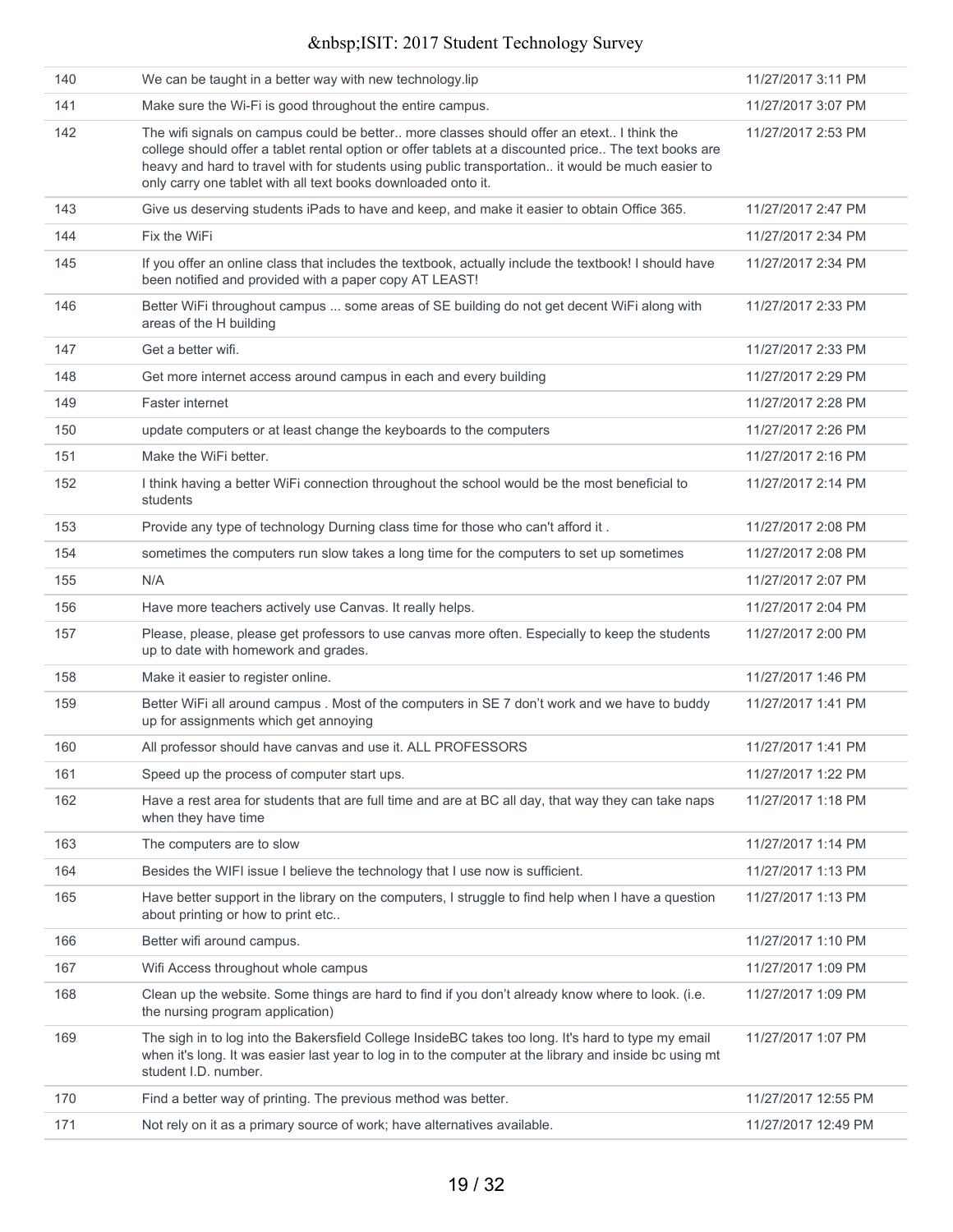| 172 | make the wifi faster                                                                                                                                                                                                                                                                                                                                                                                                     | 11/27/2017 12:44 PM |
|-----|--------------------------------------------------------------------------------------------------------------------------------------------------------------------------------------------------------------------------------------------------------------------------------------------------------------------------------------------------------------------------------------------------------------------------|---------------------|
| 173 | Faster wifi                                                                                                                                                                                                                                                                                                                                                                                                              | 11/27/2017 12:44 PM |
| 174 | Have a system in place to change email names to make the person who changed their name<br>legally: through marriage, to protect them from a spouse/significant other, or personal reasons.<br>Some people don't want to revisit an dead name.                                                                                                                                                                            | 11/27/2017 12:39 PM |
| 175 | The WiFi is too slow                                                                                                                                                                                                                                                                                                                                                                                                     | 11/27/2017 12:35 PM |
| 176 | The printers not charging me for jobs not printed.                                                                                                                                                                                                                                                                                                                                                                       | 11/27/2017 12:35 PM |
| 177 | Better WiFi.                                                                                                                                                                                                                                                                                                                                                                                                             | 11/27/2017 12:34 PM |
| 178 | Make the wifi more accessible and reliable.                                                                                                                                                                                                                                                                                                                                                                              | 11/27/2017 12:32 PM |
| 179 | Have more computers in the library and more staff to help students.                                                                                                                                                                                                                                                                                                                                                      | 11/27/2017 12:19 PM |
| 180 | Ensure major-related programs are installed on all computers on campus, rather than just in labs.                                                                                                                                                                                                                                                                                                                        | 11/27/2017 12:11 PM |
| 181 | Make the email domain shorter.                                                                                                                                                                                                                                                                                                                                                                                           | 11/27/2017 12:08 PM |
| 182 | Upgrade the wifi                                                                                                                                                                                                                                                                                                                                                                                                         | 11/27/2017 12:08 PM |
| 183 | provide more online classes                                                                                                                                                                                                                                                                                                                                                                                              | 11/27/2017 12:08 PM |
| 184 | have tech to loan out                                                                                                                                                                                                                                                                                                                                                                                                    | 11/27/2017 12:07 PM |
| 185 | get better computer systems.                                                                                                                                                                                                                                                                                                                                                                                             | 11/27/2017 12:07 PM |
| 186 | Let us know about Wifi                                                                                                                                                                                                                                                                                                                                                                                                   | 11/27/2017 12:00 PM |
| 187 | Improve the Wi-Fi                                                                                                                                                                                                                                                                                                                                                                                                        | 11/27/2017 11:54 AM |
| 188 | Get updated technology                                                                                                                                                                                                                                                                                                                                                                                                   | 11/27/2017 11:53 AM |
| 189 | N/A                                                                                                                                                                                                                                                                                                                                                                                                                      | 11/27/2017 11:51 AM |
| 190 | Personally, only the wifi on campus is my only concern, it is more of a hassle than useful in its<br>current state. Overall, I know there's people who struggle with canvas, it should be easier to use<br>by an average non-technology oriented person so that they could do online assignments as easily<br>as regular assignments.                                                                                    | 11/27/2017 11:45 AM |
| 191 | EVERTHING!!!!!! needs to be upgraded and all staff must be re trained and realize what is there<br>main purpose there is to help students not keep them at bc forvever with false information and<br>incorrect guidance!                                                                                                                                                                                                 | 11/27/2017 11:34 AM |
| 192 | Stronger WiFi signals.                                                                                                                                                                                                                                                                                                                                                                                                   | 11/27/2017 11:21 AM |
| 193 | Better connection everywhere like the gym area                                                                                                                                                                                                                                                                                                                                                                           | 11/27/2017 11:13 AM |
| 194 | I know allowing grades to be viewed on Canvas is an option, but some teachers don't post grades.<br>If I could view grades for every class that would be really helpful.                                                                                                                                                                                                                                                 | 11/27/2017 11:11 AM |
| 195 | please make it known to students what the wifi is so that it is easier to work on projects at school<br>with their own computers/phones.                                                                                                                                                                                                                                                                                 | 11/27/2017 11:08 AM |
| 196 | Make the WiFi better.                                                                                                                                                                                                                                                                                                                                                                                                    | 11/27/2017 11:06 AM |
| 197 | Better wifi                                                                                                                                                                                                                                                                                                                                                                                                              | 11/27/2017 11:05 AM |
| 198 | Make the pay-to-print system easier. For example, it is very inconvienent to have to pack up your<br>things from the library to run to the bookstore to pay ten cents and run back to the library hoping<br>there is still a table available all due to the fact of needing to print one sheet. If there was a system<br>in place to be able to pay in the library near the printer I feel that would be more effective. | 11/27/2017 11:03 AM |
| 199 | Fix the wi-fi. Make the Pay-for-print system something you can do quickly and easily online, or get<br>rid of it.                                                                                                                                                                                                                                                                                                        | 11/27/2017 11:02 AM |
| 200 | fix the wifi, it doesnt connect to iphones.                                                                                                                                                                                                                                                                                                                                                                              | 11/27/2017 10:59 AM |
| 201 | Use your student ID as a possible quick login to the campus Wifi instead of having to put your<br>whole email.                                                                                                                                                                                                                                                                                                           | 11/27/2017 10:57 AM |
| 202 | The computers at the computer lab are abysmally slow. Also the WiFi is very glitchy and causes<br>my laptop to lose connection a lot                                                                                                                                                                                                                                                                                     | 11/27/2017 10:50 AM |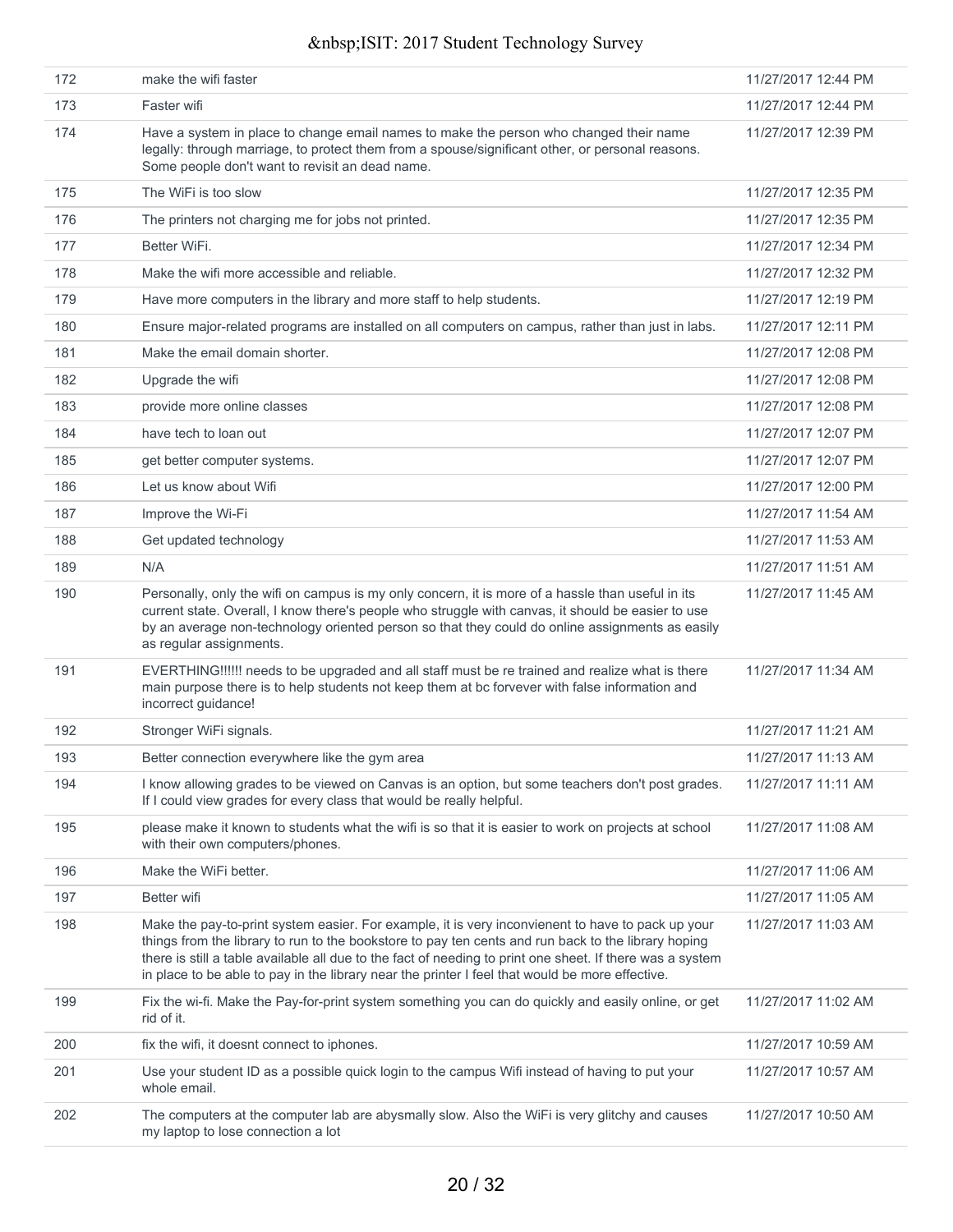| 203 | making the email more accessible such as from cellphone or home computers                                                                                                                                                                                                                                                                                                            | 11/27/2017 10:48 AM |
|-----|--------------------------------------------------------------------------------------------------------------------------------------------------------------------------------------------------------------------------------------------------------------------------------------------------------------------------------------------------------------------------------------|---------------------|
| 204 | Maybe for future BC students no give long email addresses and on BC website have more<br>informative announcements, and walk through steps to how to use BC email                                                                                                                                                                                                                    | 11/27/2017 10:41 AM |
| 205 | Stronger wifi connectivity                                                                                                                                                                                                                                                                                                                                                           | 11/27/2017 10:38 AM |
| 206 | Get better WiFi.                                                                                                                                                                                                                                                                                                                                                                     | 11/27/2017 10:35 AM |
| 207 | When I register for my classes, it would be nice to be automatically taken to the open classes for<br>my major instead of having to jump around by course. It would be nice to simply see a list of the<br>open classes for all my major and English/math requirements I have not completed. Right now it is<br>time consuming to see all the classes if I select a certain subject. | 11/27/2017 10:34 AM |
| 208 | Better wifi for students                                                                                                                                                                                                                                                                                                                                                             | 11/27/2017 10:33 AM |
| 209 | Don't pay for printing                                                                                                                                                                                                                                                                                                                                                               | 11/27/2017 10:31 AM |
| 210 | Let their be wifi access in and around the art buildings.                                                                                                                                                                                                                                                                                                                            | 11/27/2017 10:31 AM |
| 211 | Make the teachers use Canvas properly. It is a great resource but all of my professors this<br>semester refused to properly utilize it in one way or another.                                                                                                                                                                                                                        | 11/27/2017 10:30 AM |
| 212 | Shorten our emails                                                                                                                                                                                                                                                                                                                                                                   | 11/27/2017 10:29 AM |
| 213 | More technology and better WiFi                                                                                                                                                                                                                                                                                                                                                      | 11/27/2017 10:29 AM |
| 214 | I wish more classes would integrate canvas for at least grading if possible.                                                                                                                                                                                                                                                                                                         | 11/27/2017 10:29 AM |
| 215 | Better navigation on the website, inside BC, and myBanweb.                                                                                                                                                                                                                                                                                                                           | 11/27/2017 10:28 AM |
| 216 | Improve WiFi signal                                                                                                                                                                                                                                                                                                                                                                  | 11/27/2017 10:24 AM |
| 217 | Fix the canvas glitches                                                                                                                                                                                                                                                                                                                                                              | 11/27/2017 10:23 AM |
| 218 | Perhaps extend the BC wifi ? Many students, including myself, go to their cars during break and<br>try to do homework, but there is no wifi to allow us to do so. Would benefit many students!                                                                                                                                                                                       | 11/27/2017 10:19 AM |
| 219 | Paying for copies is a hassle.                                                                                                                                                                                                                                                                                                                                                       | 11/27/2017 10:14 AM |
| 220 | Please fix the WiFi so that students can access it in classrooms. (LA building).                                                                                                                                                                                                                                                                                                     | 11/27/2017 10:12 AM |
| 221 | Wi-fi connectivity is very poor in some places, like the lecture halls in the SE building.                                                                                                                                                                                                                                                                                           | 11/27/2017 10:09 AM |
| 222 | teach us how to use these things apps programs                                                                                                                                                                                                                                                                                                                                       | 11/27/2017 10:09 AM |
| 223 | More wi-fi coverage. There are certain areas around campus where access to internet is<br>unavailable.                                                                                                                                                                                                                                                                               | 11/27/2017 10:08 AM |
| 224 | n/a                                                                                                                                                                                                                                                                                                                                                                                  | 11/27/2017 10:06 AM |
| 225 | Better wifi!!                                                                                                                                                                                                                                                                                                                                                                        | 11/27/2017 10:06 AM |
| 226 | make the wifi better for mobile devices                                                                                                                                                                                                                                                                                                                                              | 11/27/2017 10:01 AM |
| 227 | Make sure all students are on an even plane with at home technology as with school technology. I<br>have an outdated laptop that won't even support Microsoft Word, so why bother using it at school?<br>Google Docs is my go to program so that I can access my documents at home and school.                                                                                       | 11/27/2017 9:59 AM  |
| 228 | Wifi access and speed of computers need to improve a bit sometimes takes a long time o load<br>pages                                                                                                                                                                                                                                                                                 | 11/27/2017 9:57 AM  |
| 229 | Make the wi-fi faster. Or at least better controlled in terms of speed when on mobile devices.                                                                                                                                                                                                                                                                                       | 11/27/2017 9:54 AM  |
| 230 | keep the school sites available specially during enrollment for classes.                                                                                                                                                                                                                                                                                                             | 11/27/2017 9:54 AM  |
| 231 | Better WiFi connection                                                                                                                                                                                                                                                                                                                                                               | 11/27/2017 9:51 AM  |
| 232 | Have better wifi connection in all the classrooms. Some buildings are extremely difficult to get wifi                                                                                                                                                                                                                                                                                | 11/27/2017 9:48 AM  |
| 233 | Better WiFi and please do NOT allow the teachers to use the videos without subtitles or videos<br>from YouTube. (I'm Deaf). It is very annoying that YouTube videos don't really have good subtitles.<br>I always watch the videos at home after watching it in the classroom to make sure I understand<br>clearly.                                                                  | 11/27/2017 9:45 AM  |
| 234 | Just a suggestionthe "@email.bakersfieldcollege.edu" is a little frustrating because it's so long.<br>Can it be shortened down to "@email.BC.edu"?                                                                                                                                                                                                                                   | 11/27/2017 9:42 AM  |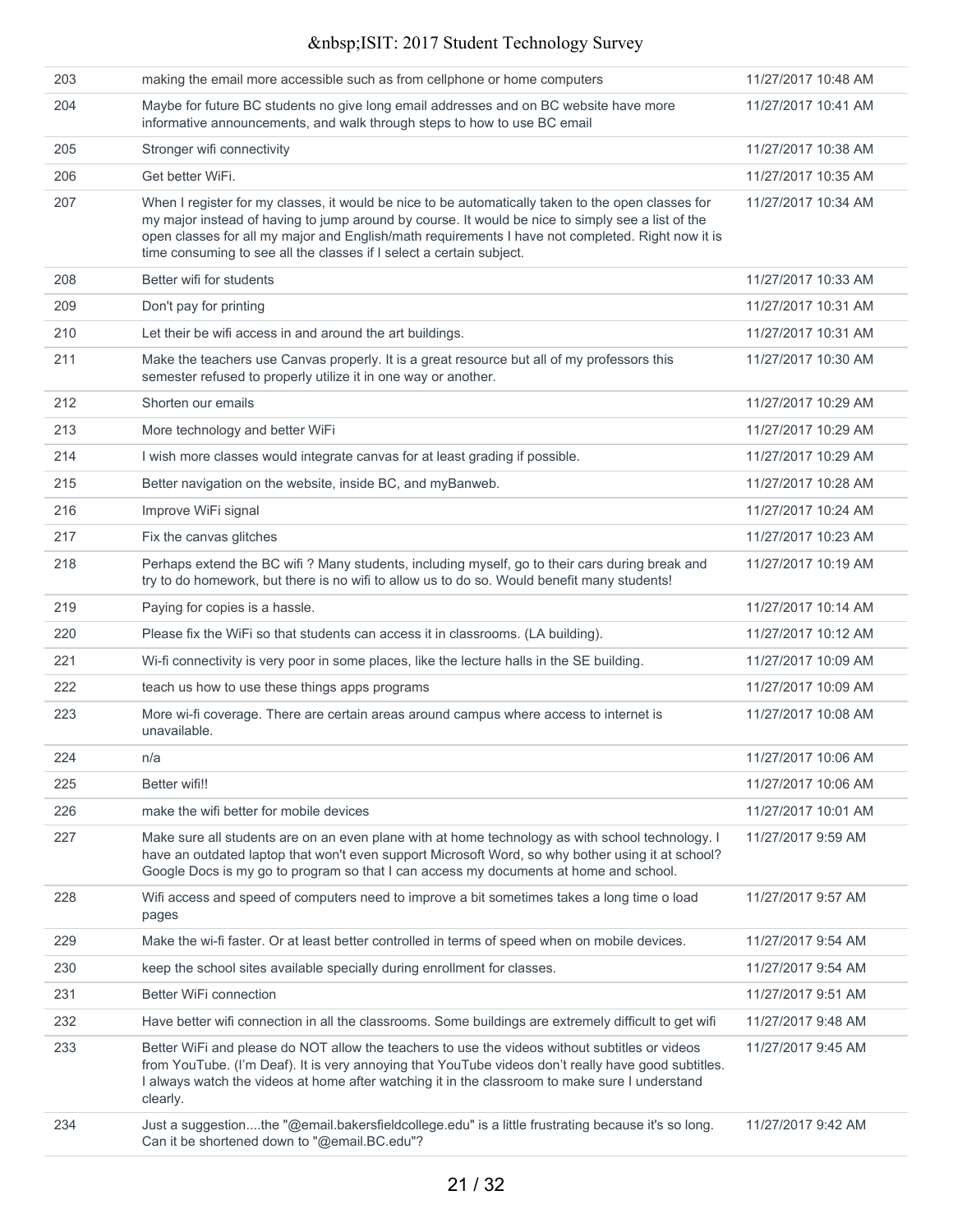| 235 | Counselors actually reply to emails you send to them one.                                                                                                                                                                                                                                                                                                                                           | 11/27/2017 9:42 AM |
|-----|-----------------------------------------------------------------------------------------------------------------------------------------------------------------------------------------------------------------------------------------------------------------------------------------------------------------------------------------------------------------------------------------------------|--------------------|
| 236 | Create a space within InsideBC for Public Safety Announcements and Campus Activities.                                                                                                                                                                                                                                                                                                               | 11/27/2017 9:40 AM |
| 237 | More online classes                                                                                                                                                                                                                                                                                                                                                                                 | 11/27/2017 9:40 AM |
| 238 | Provide more computers to the computer lab in delano bc. Provide bigger classrooms.                                                                                                                                                                                                                                                                                                                 | 11/27/2017 9:39 AM |
| 239 | SPSS program is too slow to operate in the computer lab.                                                                                                                                                                                                                                                                                                                                            | 11/27/2017 9:38 AM |
| 240 | Make print payment manager easier to find.                                                                                                                                                                                                                                                                                                                                                          | 11/27/2017 9:37 AM |
| 241 | Better wifi. More range at least                                                                                                                                                                                                                                                                                                                                                                    | 11/27/2017 9:37 AM |
| 242 | Just make wifi stronger. Let more classes use laptop                                                                                                                                                                                                                                                                                                                                                | 11/27/2017 9:35 AM |
| 243 | Place wifi extenders or more routers around campus.                                                                                                                                                                                                                                                                                                                                                 | 11/27/2017 9:34 AM |
| 244 | Better Wi-Fi service in the main campus.                                                                                                                                                                                                                                                                                                                                                            | 11/27/2017 9:33 AM |
| 245 | Maybe have stronger wifi                                                                                                                                                                                                                                                                                                                                                                            | 11/27/2017 9:33 AM |
| 246 | Wi-fi improvement so I can access it for classes.                                                                                                                                                                                                                                                                                                                                                   | 11/27/2017 9:33 AM |
| 247 | Give high internet access to everyplace in bakersfield college                                                                                                                                                                                                                                                                                                                                      | 11/27/2017 9:31 AM |
| 248 | Technology is such a dominant force in today's society I feel there should be tutoring center<br>aimed at this specific subjector program that will be used. Not having to learn it at the same time<br>while having to learn whatever said subject you are taking and it being of crucial use. If professors<br>are given a CLASS on how to use canvas; why is it not offered to students as well? | 11/27/2017 9:29 AM |
| 249 | Increase Wi-Fi routers.                                                                                                                                                                                                                                                                                                                                                                             | 11/27/2017 9:27 AM |
| 250 | have more outlets available                                                                                                                                                                                                                                                                                                                                                                         | 11/27/2017 9:26 AM |
| 251 | N/A                                                                                                                                                                                                                                                                                                                                                                                                 | 11/27/2017 9:25 AM |
| 252 | More teachers can use canvas, so you can follow your class grade and assignments that we're<br>missed.                                                                                                                                                                                                                                                                                              | 11/27/2017 9:25 AM |
| 253 | Keep it updated. Fix bugs and other crashing issues by using updated systems, hardware, etc.                                                                                                                                                                                                                                                                                                        | 11/27/2017 9:24 AM |
| 254 | It would be more useful is ALL instructors used Canvas.                                                                                                                                                                                                                                                                                                                                             | 11/27/2017 9:24 AM |
| 255 | Well they should have better systems because my grades do not show when I log in                                                                                                                                                                                                                                                                                                                    | 11/27/2017 9:22 AM |
| 256 | Update the wifi                                                                                                                                                                                                                                                                                                                                                                                     | 11/27/2017 9:21 AM |
| 257 | More on campus conputers                                                                                                                                                                                                                                                                                                                                                                            | 11/27/2017 9:18 AM |
| 258 | Better and longer range of wifi. In the LA building it's a little spotty.                                                                                                                                                                                                                                                                                                                           | 11/27/2017 9:18 AM |
| 259 | Improve the WiFi speed and range so it's worth using, and make it use student email login.                                                                                                                                                                                                                                                                                                          | 11/27/2017 9:18 AM |
| 260 | Require all professors to use Canvas to better inform students on current grades and assignments                                                                                                                                                                                                                                                                                                    | 11/27/2017 9:14 AM |
| 261 | So far so good for me.                                                                                                                                                                                                                                                                                                                                                                              | 11/27/2017 9:14 AM |
| 262 | Fix inside BC. The system was better before                                                                                                                                                                                                                                                                                                                                                         | 11/27/2017 9:12 AM |
| 263 | Maybe fix the printing system on a few computers since some of them don't pop up with the<br>confirmation prompt for printing a paper while other do                                                                                                                                                                                                                                                | 11/27/2017 9:11 AM |
| 264 | More phone charger ports would be helpful                                                                                                                                                                                                                                                                                                                                                           | 11/27/2017 9:10 AM |
| 265 | it would be cool if there was an app for the computer so i wouldnt have to keep going though my<br>phone or my laptop and bigger icons with bigger words                                                                                                                                                                                                                                            | 11/27/2017 9:08 AM |
| 266 | Build a lay down rest area for students in wheelchairs.                                                                                                                                                                                                                                                                                                                                             | 11/27/2017 9:07 AM |
| 267 | Canvas can be improved.                                                                                                                                                                                                                                                                                                                                                                             | 11/27/2017 9:06 AM |
| 268 | nothing; it is efficient                                                                                                                                                                                                                                                                                                                                                                            | 11/27/2017 9:06 AM |
| 269 | nothing                                                                                                                                                                                                                                                                                                                                                                                             | 11/27/2017 9:05 AM |
| 270 | I wasn't ever on campus I'm from Porterville and took Nutrition Online but Mrs. Miller did an<br>excellent job with reminders on Canvas or emailing back ASAP.                                                                                                                                                                                                                                      | 11/27/2017 9:04 AM |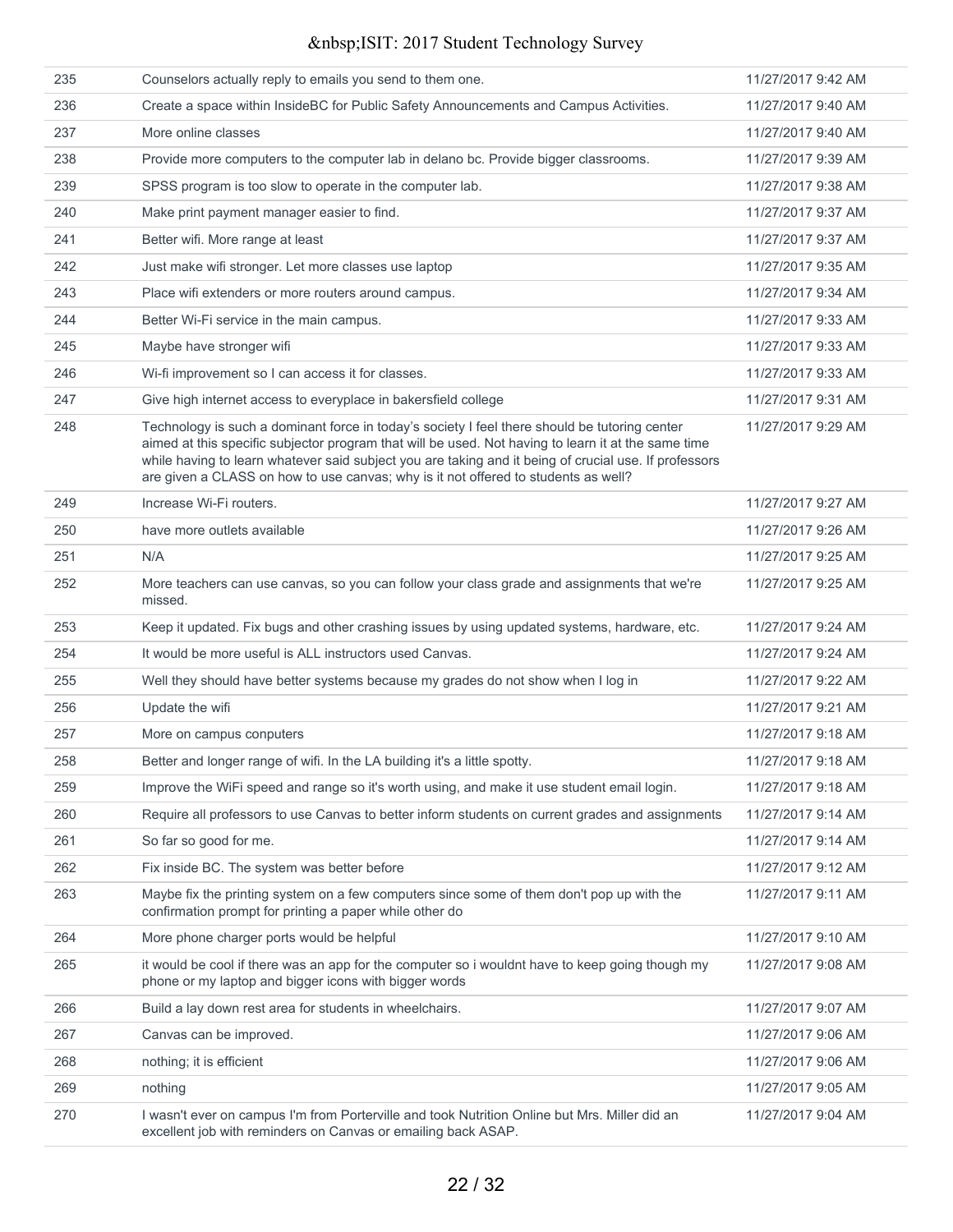| 271 | N/A                                                                                                                                                                                                                                                                                     | 11/27/2017 9:03 AM |
|-----|-----------------------------------------------------------------------------------------------------------------------------------------------------------------------------------------------------------------------------------------------------------------------------------------|--------------------|
| 272 | get better wifi to be able to handle such a large mass of people                                                                                                                                                                                                                        | 11/27/2017 9:01 AM |
| 273 | It all works very well for me.                                                                                                                                                                                                                                                          | 11/27/2017 9:00 AM |
| 274 | Improve Wi-Fi access campus-wide.                                                                                                                                                                                                                                                       | 11/27/2017 8:59 AM |
| 275 | Improve on-campus WiFi coverage.                                                                                                                                                                                                                                                        | 11/27/2017 8:59 AM |
| 276 | Get more faster computers so everyone can Finish their work faster and everyone has an<br>opportunity to do their work.                                                                                                                                                                 | 11/27/2017 8:59 AM |
| 277 | Speed up the internet                                                                                                                                                                                                                                                                   | 11/27/2017 8:58 AM |
| 278 | N/a                                                                                                                                                                                                                                                                                     | 11/27/2017 8:58 AM |
| 279 | Have a much better or simpler way to pay to print.                                                                                                                                                                                                                                      | 11/27/2017 8:55 AM |
| 280 | link all campus websites to one location.                                                                                                                                                                                                                                               | 11/27/2017 8:55 AM |
| 281 | Make the WiFi connection smoother and have less bugs.                                                                                                                                                                                                                                   | 11/27/2017 8:54 AM |
| 282 | Bakersfield College is doing everything right. There is nothing to change.                                                                                                                                                                                                              | 11/27/2017 8:51 AM |
| 283 | make better access to classrooms when it comes to signal.                                                                                                                                                                                                                               | 11/27/2017 8:51 AM |
| 284 | more wifi                                                                                                                                                                                                                                                                               | 11/27/2017 8:45 AM |
| 285 | Make printing more cost effective.                                                                                                                                                                                                                                                      | 11/27/2017 8:43 AM |
| 286 | Enhance the WiFi, in some areas it doesn't work                                                                                                                                                                                                                                         | 11/27/2017 8:41 AM |
| 287 | Apply more computers to use with faster access                                                                                                                                                                                                                                          | 11/27/2017 8:41 AM |
| 288 | Stop charging for printing and Pearson should be allowed to be used on campus.                                                                                                                                                                                                          | 11/27/2017 8:40 AM |
| 289 | make the wifi better to be able to use more websites, and making the pay to print feature easier to<br>use because not many people know how to use the thing.                                                                                                                           | 11/27/2017 8:38 AM |
| 290 | Tech guys need to stay up to date on what future programs need to be installed because it can<br>create an inconvenience if not already loaded.                                                                                                                                         | 11/27/2017 8:38 AM |
| 291 | Internet's speed is too slow, it takes long time to open a webpage. For example, last time when we<br>took the test, it took about 10 minutes to open the webpage that made student get more nervous.<br>That would be great if there have any way to improve this.                     | 11/27/2017 8:37 AM |
| 292 | Better Wi-Fi since the campus is so congested and also explain the pay-for-print system better<br>because I still have no idea how that works.                                                                                                                                          | 11/27/2017 8:36 AM |
| 293 | Have all the teachers use canvas so it's easier to see our assignments                                                                                                                                                                                                                  | 11/27/2017 8:36 AM |
| 294 | No comment                                                                                                                                                                                                                                                                              | 11/27/2017 8:34 AM |
| 295 | Better acces to the wifi across certain parts of campus.                                                                                                                                                                                                                                | 11/27/2017 8:34 AM |
| 296 | Bakersfield College can improve use of technology by having more workshops that discuss<br>information on and use of the different tools provided such as Aleks, Jaws, etc. that not all<br>students know about. This way those programs are used more if necessary for classroom help. | 11/27/2017 8:33 AM |
| 297 | Better WiFi network throughout campus, please no potholes.                                                                                                                                                                                                                              | 11/27/2017 8:33 AM |
| 298 | Free printing                                                                                                                                                                                                                                                                           | 11/27/2017 8:33 AM |
| 299 | Improve the wifi speed capability so my laptop stops giving me error messages.                                                                                                                                                                                                          | 11/27/2017 8:32 AM |
| 300 | Perhaps a more efficient Wi-Fi system.                                                                                                                                                                                                                                                  | 11/27/2017 8:31 AM |
| 301 | have tje intructor talk abojt problems fro our homework, so it would be better to underatand. since<br>we dint habe assistance                                                                                                                                                          | 11/27/2017 8:30 AM |
| 302 | Have a requirement for teachers to use the same platform for grading, its kinda difficult to figure<br>out grades whne they arent on the same website.                                                                                                                                  | 11/27/2017 8:30 AM |
| 303 | More computers in upstairs library.                                                                                                                                                                                                                                                     | 11/27/2017 8:29 AM |
| 304 | Update systems and computers.                                                                                                                                                                                                                                                           | 11/27/2017 8:29 AM |
|     |                                                                                                                                                                                                                                                                                         |                    |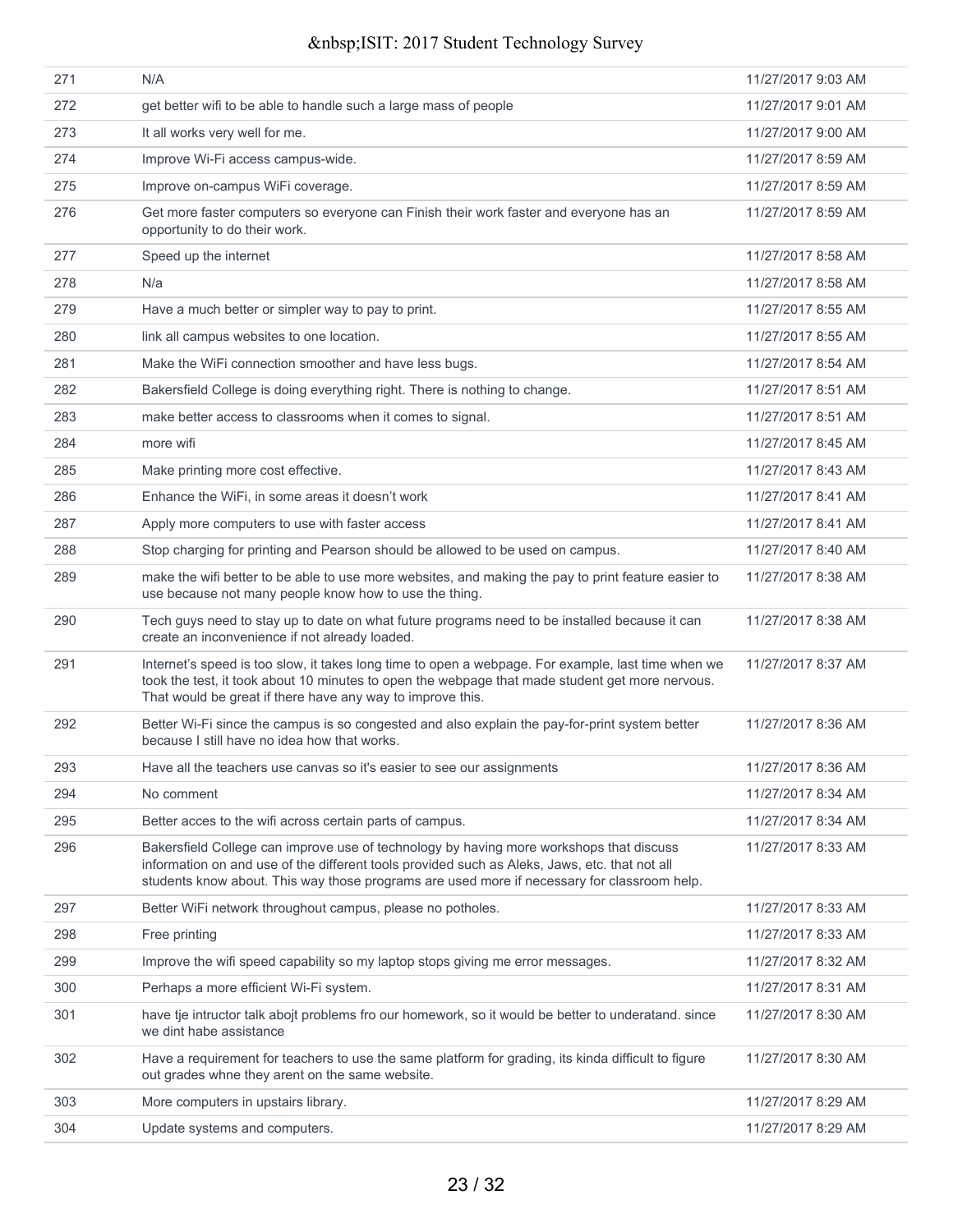| 305 | Free printing                                                                                                                                                                                                                                                     | 11/27/2017 8:26 AM |
|-----|-------------------------------------------------------------------------------------------------------------------------------------------------------------------------------------------------------------------------------------------------------------------|--------------------|
| 306 | Upgrade the wi-fi!                                                                                                                                                                                                                                                | 11/27/2017 8:25 AM |
| 307 | Make WiFi connections and ranges stronger. Needing to use google docs and other internet<br>websites is hard when you can't stay connected during class                                                                                                           | 11/27/2017 8:25 AM |
| 308 | Access to more computers, maybe another computer lab.                                                                                                                                                                                                             | 11/27/2017 8:25 AM |
| 309 | -Improve WiFi -Newer, faster computers in library                                                                                                                                                                                                                 | 11/27/2017 8:25 AM |
| 310 | Having more work online for I can get better at it.                                                                                                                                                                                                               | 11/27/2017 8:24 AM |
| 311 | Add projectors or smart boards                                                                                                                                                                                                                                    | 11/27/2017 8:20 AM |
| 312 | have all teachers post grades online and update weekly or at least monthly                                                                                                                                                                                        | 11/27/2017 8:17 AM |
| 313 | Improve the wi-fi range. When there is range the wi-fi isnt slow but the range is bad                                                                                                                                                                             | 11/27/2017 8:17 AM |
| 314 | Expand their Wi-Fi areas.                                                                                                                                                                                                                                         | 11/27/2017 8:17 AM |
| 315 | <b>Better WiFi</b>                                                                                                                                                                                                                                                | 11/27/2017 8:16 AM |
| 316 | Make the pay-for-print site available from student homes because not everyone has their own<br>credit card to use and don't want to risk losing someone else's having to bring it to school to use.                                                               | 11/27/2017 8:16 AM |
| 317 | Fix the WiFi connectivity problem                                                                                                                                                                                                                                 | 11/27/2017 8:13 AM |
| 318 | Stop using outdated software and computers. It's extremely annoying waiting 5+min sometimes<br>just for the computer to turn on, then more time logging in.                                                                                                       | 11/27/2017 8:13 AM |
| 319 | Stronger wifi to all buildings                                                                                                                                                                                                                                    | 11/27/2017 8:12 AM |
| 320 | The WiFi connection                                                                                                                                                                                                                                               | 11/27/2017 8:12 AM |
| 321 | Make sure everything works and if something doesn't workout signs around to let everyone know<br>that it doesn't work                                                                                                                                             | 11/27/2017 8:10 AM |
| 322 | Secure wifi                                                                                                                                                                                                                                                       | 11/27/2017 8:10 AM |
| 323 | Have professors update and grade canvis weekly                                                                                                                                                                                                                    | 11/27/2017 8:10 AM |
| 324 | Better connection for wifi                                                                                                                                                                                                                                        | 11/27/2017 8:09 AM |
| 325 | Not sure                                                                                                                                                                                                                                                          | 11/27/2017 8:09 AM |
| 326 | Improve the WiFi speed so it doesn't lag or consistently drop. An actual full coverage of the<br>campus would be nice instead of certain Hotspot locations. Everyone I know or overhead talked<br>about how they don't like to use the WiFi because it's so slow. | 11/27/2017 8:08 AM |
| 327 | Respond and repair to computer issues in a more timely manner. SE7 has had computer issues<br>since day one of Fall 2017 semester start.                                                                                                                          | 11/27/2017 8:08 AM |
| 328 | Make faster WiFi!                                                                                                                                                                                                                                                 | 11/27/2017 8:07 AM |
| 329 | Improve wifi                                                                                                                                                                                                                                                      | 11/27/2017 8:06 AM |
| 330 | Faster and better wifi                                                                                                                                                                                                                                            | 11/27/2017 8:06 AM |
| 331 | I'm not sure if this applies to you or my cellphone coverage, but I have class in the library and<br>sometimes the signal is really bad.                                                                                                                          | 11/27/2017 8:05 AM |
| 332 | Bakersfield College technology is already wonderful, and the only thing I would just suggest is that<br>Bakersfield College stays up to date with technology. Other than that I think everything is great.                                                        | 11/27/2017 8:05 AM |
| 333 | Think BC is doing a good job now                                                                                                                                                                                                                                  | 11/27/2017 8:05 AM |
| 334 | Wi-Fi could use some improvement                                                                                                                                                                                                                                  | 11/27/2017 8:05 AM |
| 335 | WiFi seems sketchy in some areas of the campus.                                                                                                                                                                                                                   | 11/27/2017 8:03 AM |
| 336 | Create more outlets for us to charge our laptops                                                                                                                                                                                                                  | 11/27/2017 8:03 AM |
| 337 | Improve wifi.                                                                                                                                                                                                                                                     | 11/27/2017 8:02 AM |
| 338 | Have new computers                                                                                                                                                                                                                                                | 11/27/2017 8:02 AM |
| 339 | You guys do a good job.                                                                                                                                                                                                                                           | 11/27/2017 8:01 AM |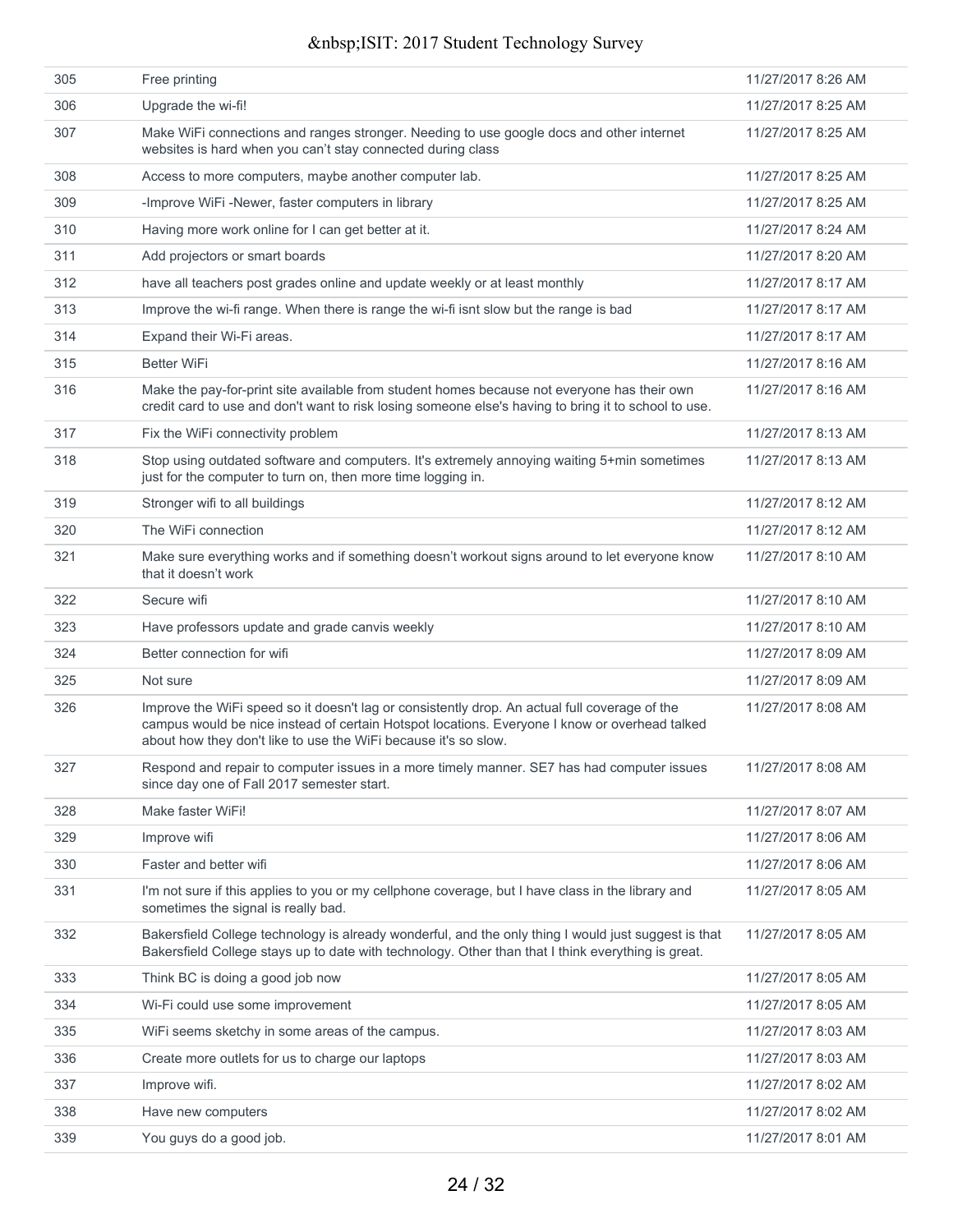| 340 | They can actually have all my teachers use canvas. One of my teachers doesn't use canvas and I<br>have no clue what my grade is.                                                    | 11/27/2017 8:00 AM |
|-----|-------------------------------------------------------------------------------------------------------------------------------------------------------------------------------------|--------------------|
| 341 | Have better stronger WiFi sometimes it doesn't reach my classes or a place I can study.                                                                                             | 11/27/2017 8:00 AM |
| 342 | upgrade                                                                                                                                                                             | 11/27/2017 7:58 AM |
| 343 | Make WiFi more available. Not just in the classrooms.                                                                                                                               | 11/27/2017 7:56 AM |
| 344 | Easier wifi connection                                                                                                                                                              | 11/27/2017 7:56 AM |
| 345 | Update the WiFi so that personal computers and phones can be used on campus for school<br>related activities.                                                                       | 11/27/2017 7:56 AM |
| 346 | faster networks and computers. Ive the wifi is very slow as well.                                                                                                                   | 11/27/2017 7:55 AM |
| 347 | Inprove the wifi signal strength and speed.                                                                                                                                         | 11/27/2017 7:55 AM |
| 348 | Have more computer areas available to work on class projects other than math or English with<br>available printers.                                                                 | 11/27/2017 7:55 AM |
| 349 | Provide wi-fi throughout the whole campus.                                                                                                                                          | 11/27/2017 7:54 AM |
| 350 | Better Wi-fi access                                                                                                                                                                 | 11/27/2017 7:54 AM |
| 351 | Improve wifi connectivity                                                                                                                                                           | 11/27/2017 7:54 AM |
| 352 | Require teachers to integrate canvas into their grading system                                                                                                                      | 11/27/2017 7:53 AM |
| 353 | Get faster WiFi it's spotty in some areas and some classroom maybe more extenders and better<br>coverage.                                                                           | 11/27/2017 7:53 AM |
| 354 | Bakersfield College can have better WiFi for students computers/phones because it is extremely<br>slow in some buildings.                                                           | 11/27/2017 7:53 AM |
| 355 | Try and updating the hardware when necessary.                                                                                                                                       | 11/27/2017 7:52 AM |
| 356 | Nothing so far everything seems good the way it is                                                                                                                                  | 11/27/2017 7:52 AM |
| 357 | Fix the wifi so that we don't have to login every time and have it available everywhere on campus.                                                                                  | 11/27/2017 7:51 AM |
| 358 | I should have to sign into the WiFi on a weekly basis                                                                                                                               | 11/27/2017 7:50 AM |
| 359 | Better WiFi range when not in a classroom.                                                                                                                                          | 11/27/2017 7:50 AM |
| 360 | Have better computers in the EOP&S office sometimes they do not work it bothers me so much<br>and if it possible to have word on every computer on campus.                          | 11/27/2017 7:49 AM |
| 361 | New technology would be a great start, not state of art equipment but more new equipment can<br>definitely help out with academic success                                           | 11/27/2017 7:49 AM |
| 362 | Let students use their own technology in class for class related purposes.                                                                                                          | 11/27/2017 7:48 AM |
| 363 | Stronger wifi and safe internet                                                                                                                                                     | 11/27/2017 7:48 AM |
| 364 | Upgrade and optimize computers in all labs. Each computer should be up-to-date on software<br>installed on each device- there is no logical reason why this hasn't taken place yet. | 11/27/2017 7:48 AM |
| 365 | Provide better wifi throughout the school in all buildings                                                                                                                          | 11/27/2017 7:47 AM |
| 366 | Install Phone/Electronic Charging Stations Please                                                                                                                                   | 11/27/2017 7:47 AM |
| 367 | I think they are already doing a great job.                                                                                                                                         | 11/27/2017 7:47 AM |
| 368 | <b>Better WiFi</b>                                                                                                                                                                  | 11/27/2017 7:46 AM |
|     |                                                                                                                                                                                     |                    |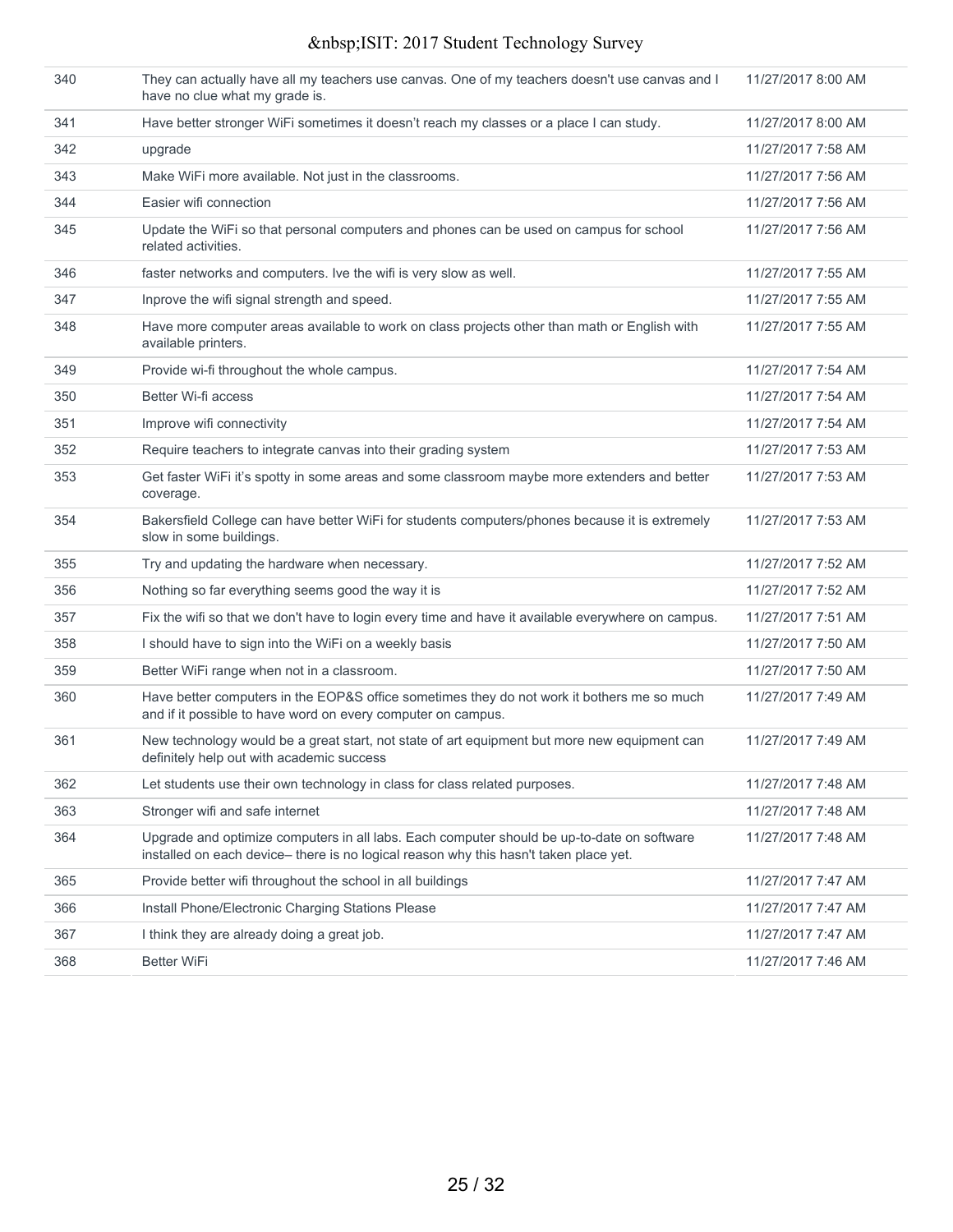## Q5 When you need support for campus provided technology, which sources do you typically use?

Answered: 586 Skipped: 95

|                      | <b>ANSWER CHOICES</b>                                                                                                                                                                                                           |        | <b>RESPONSES</b>    |     |
|----------------------|---------------------------------------------------------------------------------------------------------------------------------------------------------------------------------------------------------------------------------|--------|---------------------|-----|
|                      | Your peers, friends or family                                                                                                                                                                                                   | 61.60% |                     | 361 |
| Your instructors     |                                                                                                                                                                                                                                 | 47.95% |                     | 281 |
|                      | The lab assistants                                                                                                                                                                                                              | 17.41% |                     | 102 |
|                      | Search Google, YouTube, or another online source                                                                                                                                                                                | 42.49% |                     | 249 |
|                      | The BC Help Desk                                                                                                                                                                                                                | 16.21% |                     | 95  |
| <b>Library Staff</b> |                                                                                                                                                                                                                                 | 17.92% |                     | 105 |
|                      | <b>Total Respondents: 586</b>                                                                                                                                                                                                   |        |                     |     |
|                      |                                                                                                                                                                                                                                 |        |                     |     |
| #                    | WHAT WAS THE TECHNOLOGY YOU NEEDED HELP WITH?                                                                                                                                                                                   |        | <b>DATE</b>         |     |
| 1                    | Resolving connection issues via WiFi, educated myself in lost connections (not alone on this<br>matter), at times via internet connections btwn home & BC "TLS" errors BC side (Per Google<br>analytical & Web Site Identity)   |        | 12/3/2017 10:28 AM  |     |
| $\overline{2}$       | Login issues                                                                                                                                                                                                                    |        | 11/30/2017 10:36 PM |     |
| 3                    | the system in general computers are slow running                                                                                                                                                                                |        | 11/30/2017 1:53 PM  |     |
| 4                    | Always the print-to-pay or having difficulties with the printer itself. During late evening classes we<br>do not have ANYONE to ask for help such as office staff, or help desk people and even our<br>instructors cannot help. |        | 11/30/2017 10:50 AM |     |
| 5                    | Mainly the Apps                                                                                                                                                                                                                 |        | 11/30/2017 9:39 AM  |     |
| 6                    | Sometimes the turn it in through canvas doesn't work                                                                                                                                                                            |        | 11/30/2017 8:01 AM  |     |
| $\overline{7}$       | logging in                                                                                                                                                                                                                      |        | 11/30/2017 6:05 AM  |     |
| 8                    | computer                                                                                                                                                                                                                        |        | 11/30/2017 1:13 AM  |     |
| 9                    | Canvas, wifi access                                                                                                                                                                                                             |        | 11/29/2017 5:05 PM  |     |
| 10                   | Logging on and Registering for classes and navigating through the canvas app.                                                                                                                                                   |        | 11/29/2017 1:30 PM  |     |
| 11                   | A misunderstanding. Nothing BC did.                                                                                                                                                                                             |        | 11/29/2017 12:39 PM |     |
| 12                   | Computer, phone                                                                                                                                                                                                                 |        | 11/29/2017 10:49 AM |     |
| 13                   | The pay-to-print.                                                                                                                                                                                                               |        | 11/29/2017 9:33 AM  |     |
| 14                   | Accessing Canvas.                                                                                                                                                                                                               |        | 11/29/2017 8:32 AM  |     |
| 15                   | Usually just getting different aspects of BC's online system to work with me.                                                                                                                                                   |        | 11/29/2017 5:44 AM  |     |
| 16                   | How to add money onto account in order to print paper                                                                                                                                                                           |        | 11/29/2017 1:53 AM  |     |
| 17                   | Registering for classes.                                                                                                                                                                                                        |        | 11/29/2017 12:03 AM |     |
| 18                   | Errors on my end that can easily be fixed.                                                                                                                                                                                      |        | 11/28/2017 10:39 PM |     |
| 19                   | Pay-for-print, and sometimes finding things at Inside BC                                                                                                                                                                        |        | 11/28/2017 10:14 PM |     |
| 20                   | Printing from the library and registration process online.                                                                                                                                                                      |        | 11/28/2017 10:03 PM |     |
| 21                   | Wi-Fi and canvas and inside BC                                                                                                                                                                                                  |        | 11/28/2017 8:54 PM  |     |
| 22                   | none                                                                                                                                                                                                                            |        | 11/28/2017 8:52 PM  |     |
|                      |                                                                                                                                                                                                                                 |        |                     |     |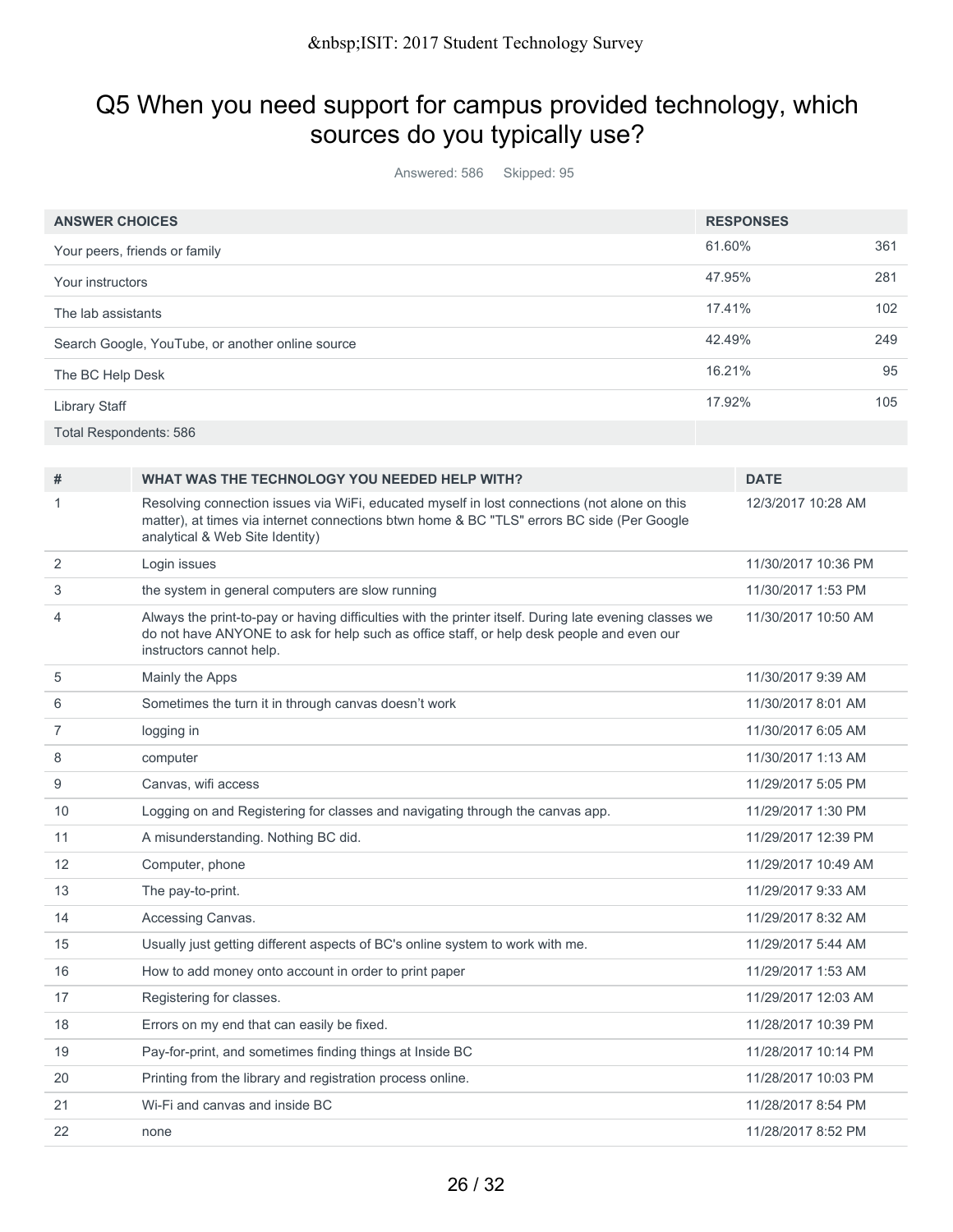| 23 | Printing                                                                                                                                                                                                                                                                                                                                                                                         | 11/28/2017 8:24 PM  |
|----|--------------------------------------------------------------------------------------------------------------------------------------------------------------------------------------------------------------------------------------------------------------------------------------------------------------------------------------------------------------------------------------------------|---------------------|
| 24 | Canvas when I first used it while I was in summer school.                                                                                                                                                                                                                                                                                                                                        | 11/28/2017 7:56 PM  |
| 25 | wifi                                                                                                                                                                                                                                                                                                                                                                                             | 11/28/2017 4:51 PM  |
| 26 | Printing                                                                                                                                                                                                                                                                                                                                                                                         | 11/28/2017 4:33 PM  |
| 27 | The technology is often unreliable when I need it. There has been many tech issues that delay the<br>instructors lecture or lesson.                                                                                                                                                                                                                                                              | 11/28/2017 4:28 PM  |
| 28 | <b>SAM</b>                                                                                                                                                                                                                                                                                                                                                                                       | 11/28/2017 2:10 PM  |
| 29 | printing and just computer access                                                                                                                                                                                                                                                                                                                                                                | 11/28/2017 1:45 PM  |
| 30 | none really rarely canvas                                                                                                                                                                                                                                                                                                                                                                        | 11/28/2017 11:01 AM |
| 31 | Where to find information on the BC website. Scholarship website is frustrating. Says to answer<br>the next question only if you mark "yes". However if the question doesn't apply to your situation<br>you still have to put at least "n/a" or else your screen lights up like a Christmas tree from all of the<br>red error messages! I nearly quit finalizing the form on numerous occasions. | 11/28/2017 10:03 AM |
| 32 | with turn it in, I didn't know were to find the app that checks your submitted work                                                                                                                                                                                                                                                                                                              | 11/28/2017 8:43 AM  |
| 33 | WiFi access                                                                                                                                                                                                                                                                                                                                                                                      | 11/28/2017 8:28 AM  |
| 34 | research papers                                                                                                                                                                                                                                                                                                                                                                                  | 11/28/2017 8:23 AM  |
| 35 | N/A                                                                                                                                                                                                                                                                                                                                                                                              | 11/28/2017 5:27 AM  |
| 36 | Not seeing grades on canvas.                                                                                                                                                                                                                                                                                                                                                                     | 11/28/2017 2:37 AM  |
| 37 | How to use canvas                                                                                                                                                                                                                                                                                                                                                                                | 11/28/2017 12:58 AM |
| 38 | In class labs                                                                                                                                                                                                                                                                                                                                                                                    | 11/27/2017 11:34 PM |
| 39 | Canvas                                                                                                                                                                                                                                                                                                                                                                                           | 11/27/2017 11:20 PM |
| 40 | Im a freshman but so far I've only needed help using the printer                                                                                                                                                                                                                                                                                                                                 | 11/27/2017 11:18 PM |
| 41 | One time Revel wasn't working for me.                                                                                                                                                                                                                                                                                                                                                            | 11/27/2017 9:58 PM  |
| 42 | Pay for print information                                                                                                                                                                                                                                                                                                                                                                        | 11/27/2017 9:40 PM  |
| 43 | Plato Lab few semesters ago.                                                                                                                                                                                                                                                                                                                                                                     | 11/27/2017 9:10 PM  |
| 44 | See above comments.                                                                                                                                                                                                                                                                                                                                                                              | 11/27/2017 9:05 PM  |
| 45 | finding books, class scheduling                                                                                                                                                                                                                                                                                                                                                                  | 11/27/2017 8:37 PM  |
| 46 | Wifi                                                                                                                                                                                                                                                                                                                                                                                             | 11/27/2017 8:35 PM  |
| 47 | Just help navigating some of the research sites like ebsco or jstor, but was generally satisfied after<br>being shown what to do.                                                                                                                                                                                                                                                                | 11/27/2017 8:18 PM  |
| 48 | i was confused on how to add funds to my BC account.                                                                                                                                                                                                                                                                                                                                             | 11/27/2017 8:08 PM  |
| 49 | Printing out paper in the library while on the computer.                                                                                                                                                                                                                                                                                                                                         | 11/27/2017 7:46 PM  |
| 50 | i was assisting a relative during their application and online testing and a link was working on<br>campus but not outside. the file needed to be moved and related that to the help desk                                                                                                                                                                                                        | 11/27/2017 7:08 PM  |
| 51 | Finding things on the BC website. I just used the search bar.                                                                                                                                                                                                                                                                                                                                    | 11/27/2017 6:53 PM  |
| 52 | CNC programing                                                                                                                                                                                                                                                                                                                                                                                   | 11/27/2017 6:43 PM  |
| 53 | Accessing peer reviewed articles.                                                                                                                                                                                                                                                                                                                                                                | 11/27/2017 6:41 PM  |
| 54 | Instruction regarding the use of Canvas.                                                                                                                                                                                                                                                                                                                                                         | 11/27/2017 6:33 PM  |
| 55 | computer                                                                                                                                                                                                                                                                                                                                                                                         | 11/27/2017 6:28 PM  |
| 56 | Obtaining different web tools for various subjects.                                                                                                                                                                                                                                                                                                                                              | 11/27/2017 6:05 PM  |
| 57 | Library                                                                                                                                                                                                                                                                                                                                                                                          | 11/27/2017 5:55 PM  |
| 58 | Fix the Wi-Fi                                                                                                                                                                                                                                                                                                                                                                                    | 11/27/2017 5:55 PM  |
|    |                                                                                                                                                                                                                                                                                                                                                                                                  |                     |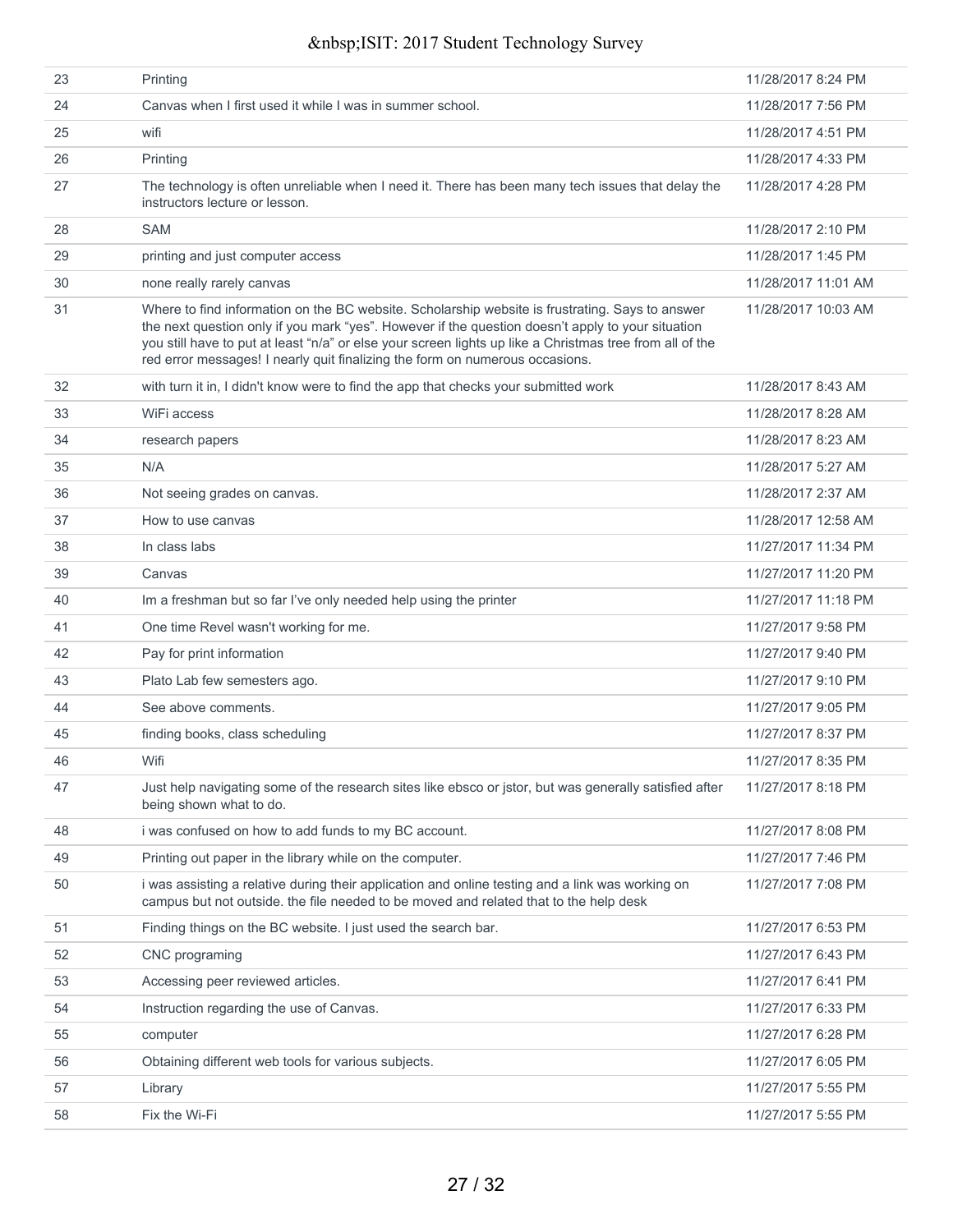| 59 | sign in issues, registration issues, downloading needed software to open programs used in<br>courses.                                                                                                                     | 11/27/2017 5:33 PM  |
|----|---------------------------------------------------------------------------------------------------------------------------------------------------------------------------------------------------------------------------|---------------------|
| 60 | Mostly inside BC or printer computers                                                                                                                                                                                     | 11/27/2017 5:29 PM  |
| 61 | The school wifi was down.                                                                                                                                                                                                 | 11/27/2017 5:24 PM  |
| 62 | Format or WiFi                                                                                                                                                                                                            | 11/27/2017 5:14 PM  |
| 63 | Canvas                                                                                                                                                                                                                    | 11/27/2017 4:37 PM  |
| 64 | Using Canvas.                                                                                                                                                                                                             | 11/27/2017 4:19 PM  |
| 65 | As stated in #3, but I usually figure something out on my own or finish assignments at home.                                                                                                                              | 11/27/2017 4:14 PM  |
| 66 | bc computers                                                                                                                                                                                                              | 11/27/2017 4:02 PM  |
| 67 | Classes                                                                                                                                                                                                                   | 11/27/2017 3:56 PM  |
| 68 | Computers                                                                                                                                                                                                                 | 11/27/2017 3:47 PM  |
| 69 | Mostly what was going in with my personal laptop.                                                                                                                                                                         | 11/27/2017 3:47 PM  |
| 70 | Canvas                                                                                                                                                                                                                    | 11/27/2017 3:40 PM  |
| 71 | Canvas                                                                                                                                                                                                                    | 11/27/2017 3:23 PM  |
| 72 | Learning Canvas, printing and where to find certain online sources for Process Paper.                                                                                                                                     | 11/27/2017 3:22 PM  |
| 73 | I needed help with the computer. I was having a problem with the computer and the librarian<br>helped.                                                                                                                    | 11/27/2017 3:11 PM  |
| 74 | Printing and adding money to my account                                                                                                                                                                                   | 11/27/2017 2:53 PM  |
| 75 | I don't need help unless one of the copiers in the library breaks down.                                                                                                                                                   | 11/27/2017 2:47 PM  |
| 76 | Ways to upload documents that I didn't know how to.                                                                                                                                                                       | 11/27/2017 2:42 PM  |
| 77 | <b>Access to Canvas</b>                                                                                                                                                                                                   | 11/27/2017 2:42 PM  |
| 78 | Printing                                                                                                                                                                                                                  | 11/27/2017 2:34 PM  |
| 79 | To print, to play videos on Aleks                                                                                                                                                                                         | 11/27/2017 2:34 PM  |
| 80 | N/A                                                                                                                                                                                                                       | 11/27/2017 2:29 PM  |
| 81 | can't remember                                                                                                                                                                                                            | 11/27/2017 2:26 PM  |
| 82 | when I first started i was unaware how to print, register for classes and the staff was very helpful. It<br>did take a bit longer than i expected to get the assistance but considering they did not have<br>enough help. | 11/27/2017 2:24 PM  |
| 83 | Inside bc area                                                                                                                                                                                                            | 11/27/2017 2:08 PM  |
| 84 | how to send emails with attached files and a good way to find articles for research.                                                                                                                                      | 11/27/2017 2:08 PM  |
| 85 | Business Math, Accounting, Mr. Ivey Best teacher ever Award                                                                                                                                                               | 11/27/2017 2:04 PM  |
| 86 | Printing out papers.                                                                                                                                                                                                      | 11/27/2017 2:00 PM  |
| 87 | Registering for classes.                                                                                                                                                                                                  | 11/27/2017 1:46 PM  |
| 88 | How to manage the online library sources.                                                                                                                                                                                 | 11/27/2017 1:32 PM  |
| 89 | faster way to log on                                                                                                                                                                                                      | 11/27/2017 1:18 PM  |
| 90 | During this semester I did not need any help, but I have used Canvas plenty of times this semester<br>and I just follow the instructors directions.                                                                       | 11/27/2017 1:13 PM  |
| 91 | Library computer                                                                                                                                                                                                          | 11/27/2017 1:13 PM  |
| 92 | Canvas                                                                                                                                                                                                                    | 11/27/2017 1:10 PM  |
| 93 | Inside BC                                                                                                                                                                                                                 | 11/27/2017 1:09 PM  |
| 94 | For different class assignments.                                                                                                                                                                                          | 11/27/2017 1:07 PM  |
| 95 | Canvas                                                                                                                                                                                                                    | 11/27/2017 12:49 PM |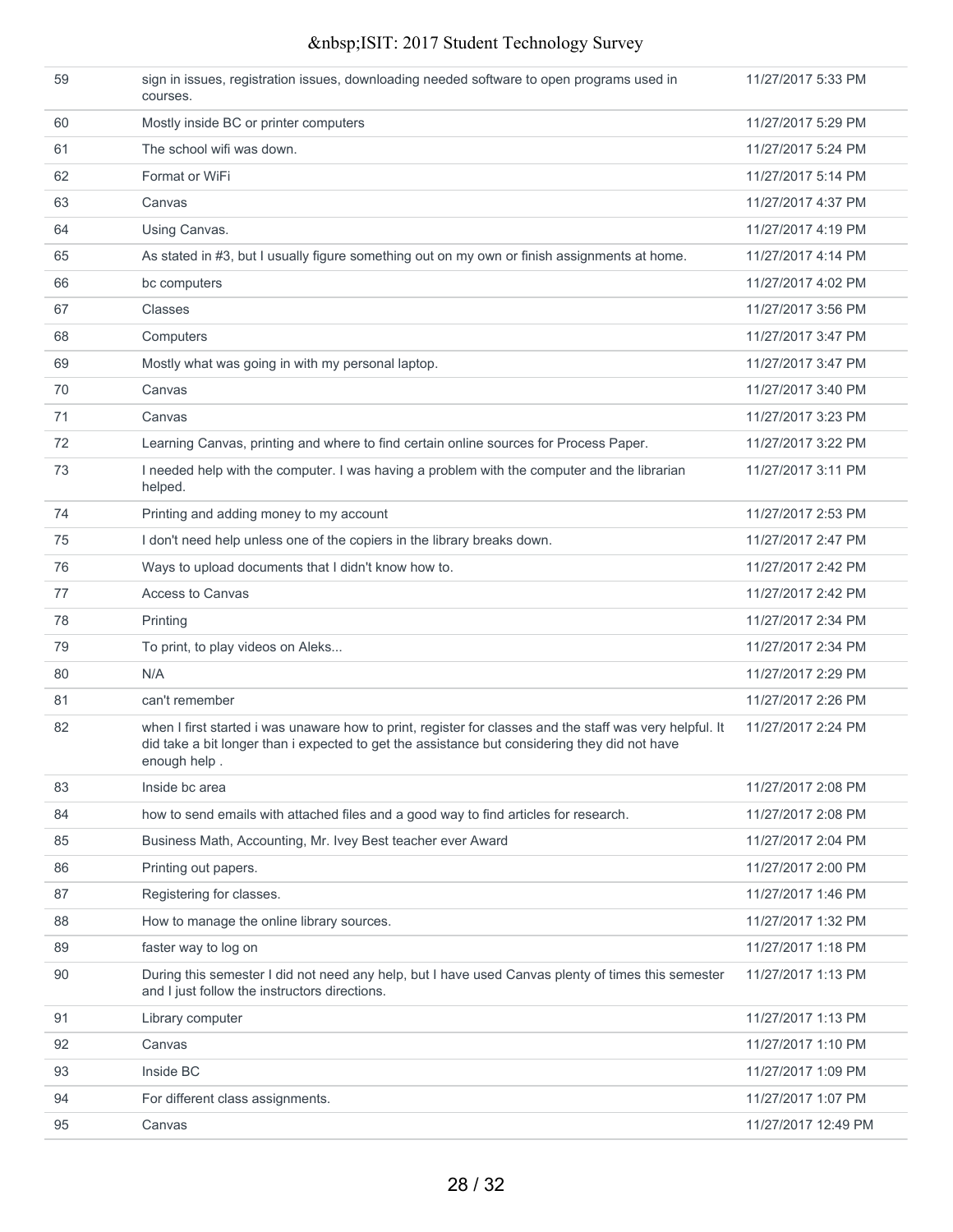| 96  | research                                                                               | 11/27/2017 12:42 PM |
|-----|----------------------------------------------------------------------------------------|---------------------|
| 97  | EBSCOhost or other systems like it.                                                    | 11/27/2017 12:39 PM |
| 98  | Canvas and pay printing before i knew how to use them.                                 | 11/27/2017 12:35 PM |
| 99  | <b>Printing Problems</b>                                                               | 11/27/2017 12:34 PM |
| 100 | how to use my laptop                                                                   | 11/27/2017 12:24 PM |
| 101 | logging on or finding certain sites                                                    | 11/27/2017 12:15 PM |
| 102 | Canvas                                                                                 | 11/27/2017 12:05 PM |
| 103 | Loading print to go                                                                    | 11/27/2017 11:29 AM |
| 104 | Logging into the Wifi.                                                                 | 11/27/2017 10:57 AM |
| 105 | Printing information from Pearson's MyMathLab                                          | 11/27/2017 10:37 AM |
| 106 | None                                                                                   | 11/27/2017 10:31 AM |
| 107 | N/A                                                                                    | 11/27/2017 10:30 AM |
| 108 | WiFi                                                                                   | 11/27/2017 10:24 AM |
| 109 | Plato                                                                                  | 11/27/2017 10:23 AM |
| 110 | Canvas                                                                                 | 11/27/2017 10:23 AM |
| 111 | Bc portal                                                                              | 11/27/2017 10:14 AM |
| 112 | Pay for print system. WiFi.                                                            | 11/27/2017 10:12 AM |
| 113 | n/a                                                                                    | 11/27/2017 10:06 AM |
| 114 | Adding money to my account so that I could print.                                      | 11/27/2017 9:59 AM  |
| 115 | Needed help for coding Java.                                                           | 11/27/2017 9:54 AM  |
| 116 | finding specific files that professors provide but don't typically show up in canvas   | 11/27/2017 9:54 AM  |
| 117 | Finding a program on the computer                                                      | 11/27/2017 9:48 AM  |
| 118 | Videos                                                                                 | 11/27/2017 9:45 AM  |
| 119 | Pay for print. I now know how to use it thanks to the Student Operators :)             | 11/27/2017 9:42 AM  |
| 120 | Making sure my BC profile was updated.                                                 | 11/27/2017 9:42 AM  |
| 121 | Uploading to Canvas                                                                    | 11/27/2017 9:40 AM  |
| 122 | Finding resources for my research in the computer lab.                                 | 11/27/2017 9:38 AM  |
| 123 | Navigating bc website                                                                  | 11/27/2017 9:37 AM  |
| 124 | Wifi                                                                                   | 11/27/2017 9:33 AM  |
| 125 | Canvas and Aleks when needed.                                                          | 11/27/2017 9:29 AM  |
| 126 | research                                                                               | 11/27/2017 9:26 AM  |
| 127 | The computer lab computers in the student success lab.                                 | 11/27/2017 9:24 AM  |
| 128 | pay for print                                                                          | 11/27/2017 9:08 AM  |
| 129 | Print earlier this semester.                                                           | 11/27/2017 9:07 AM  |
| 130 | ebsco host                                                                             | 11/27/2017 9:06 AM  |
| 131 | I didn't know how to use this report system on Mindtap and my instructor clarified it. | 11/27/2017 9:04 AM  |
| 132 | Question about Canvas                                                                  | 11/27/2017 9:03 AM  |
| 133 | printing and no I don't I just try not to use it or find another avenue                | 11/27/2017 9:01 AM  |
| 134 | Printers because the sent files were not listed when I needed to print                 | 11/27/2017 9:01 AM  |
| 135 | <b>Student Government computers</b>                                                    | 11/27/2017 8:59 AM  |
| 136 | Locating the copy machine                                                              | 11/27/2017 8:58 AM  |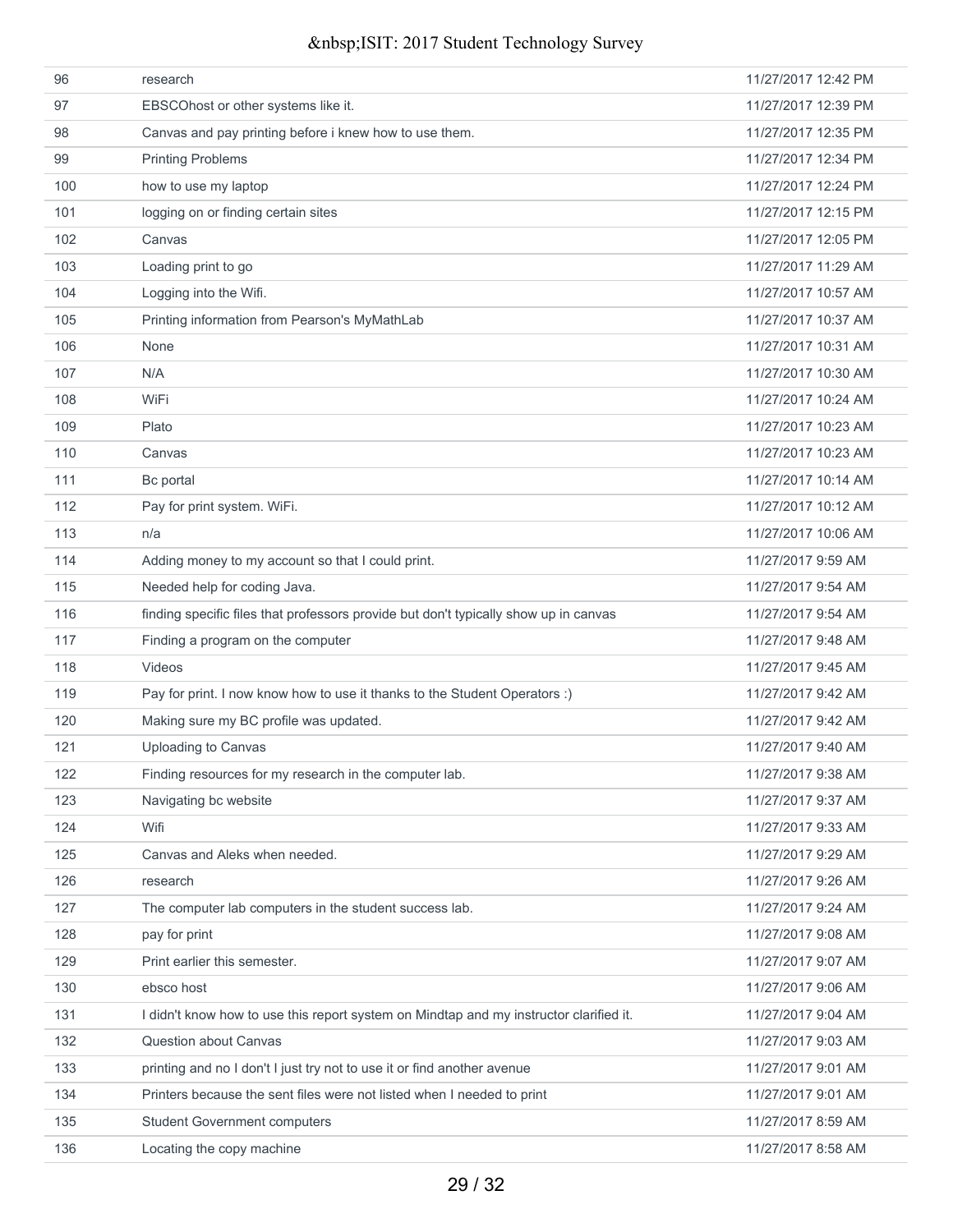| 137 | With the pay to print system. I just ask who ever is around                                                                                                | 11/27/2017 8:56 AM |
|-----|------------------------------------------------------------------------------------------------------------------------------------------------------------|--------------------|
| 138 | Pay to print                                                                                                                                               | 11/27/2017 8:55 AM |
| 139 | setting up canvas                                                                                                                                          | 11/27/2017 8:55 AM |
| 140 | Printing in the library.                                                                                                                                   | 11/27/2017 8:51 AM |
| 141 | question                                                                                                                                                   | 11/27/2017 8:51 AM |
| 142 | Computer labs                                                                                                                                              | 11/27/2017 8:42 AM |
| 143 | Pay to print                                                                                                                                               | 11/27/2017 8:42 AM |
| 144 | The pay for printing. I don't know how to create an account                                                                                                | 11/27/2017 8:41 AM |
| 145 | Internet                                                                                                                                                   | 11/27/2017 8:41 AM |
| 146 | I don't understand the question.                                                                                                                           | 11/27/2017 8:40 AM |
| 147 | Wi-fi                                                                                                                                                      | 11/27/2017 8:38 AM |
| 148 | I didn't need any help with technology, but if I did I would ask my peers or instructors.                                                                  | 11/27/2017 8:36 AM |
| 149 | More information about wi-fi access                                                                                                                        | 11/27/2017 8:34 AM |
| 150 | Printing or internet problems                                                                                                                              | 11/27/2017 8:33 AM |
| 151 | Knowledge of everything                                                                                                                                    | 11/27/2017 8:33 AM |
| 152 | Canvas- I solved issue myself, person helping me couldn't even figure out which class i was in and<br>even told me i wasn't ever signed up for said class. | 11/27/2017 8:32 AM |
| 153 | Finding certain links to my class                                                                                                                          | 11/27/2017 8:30 AM |
| 154 | Logging onto Canvas                                                                                                                                        | 11/27/2017 8:30 AM |
| 155 | Canvas and the inside BC portal.                                                                                                                           | 11/27/2017 8:29 AM |
| 156 | The pay to print system                                                                                                                                    | 11/27/2017 8:25 AM |
| 157 | In my opinion the pay to print system could use some improvements.                                                                                         | 11/27/2017 8:25 AM |
| 158 | KCCD course registration system.                                                                                                                           | 11/27/2017 8:23 AM |
| 159 | Inside BC                                                                                                                                                  | 11/27/2017 8:22 AM |
| 160 | Keyboard didnt work, screen froze, monitor blacked out                                                                                                     | 11/27/2017 8:17 AM |
| 161 | Printing.                                                                                                                                                  | 11/27/2017 8:17 AM |
| 162 | Aleks                                                                                                                                                      | 11/27/2017 8:16 AM |
| 163 | Printing from a computer after logging myself off                                                                                                          | 11/27/2017 8:16 AM |
| 164 | Inside BC                                                                                                                                                  | 11/27/2017 8:13 AM |
| 165 | turn it in                                                                                                                                                 | 11/27/2017 8:13 AM |
| 166 | The printers                                                                                                                                               | 11/27/2017 8:10 AM |
| 167 | The drawing pen tablet for the Mac computers. The hard drive wasn't updated so the computer<br>couldn't detect it when it was inserted.                    | 11/27/2017 8:08 AM |
| 168 | Using the printer in the library                                                                                                                           | 11/27/2017 8:07 AM |
| 169 | Computers and printers                                                                                                                                     | 11/27/2017 8:06 AM |
| 170 | Print out a page from the computer lab, I was unaware that it's only by credit card not cash                                                               | 11/27/2017 8:05 AM |
| 171 | A few questions on how to find something on canvas.                                                                                                        | 11/27/2017 8:05 AM |
| 172 | Printing and loading money on my card                                                                                                                      | 11/27/2017 8:05 AM |
| 173 | getting access to the wi-fi                                                                                                                                | 11/27/2017 8:05 AM |
| 174 | <b>Reset Password</b>                                                                                                                                      | 11/27/2017 8:04 AM |
| 175 | Wifi                                                                                                                                                       | 11/27/2017 8:02 AM |
|     |                                                                                                                                                            |                    |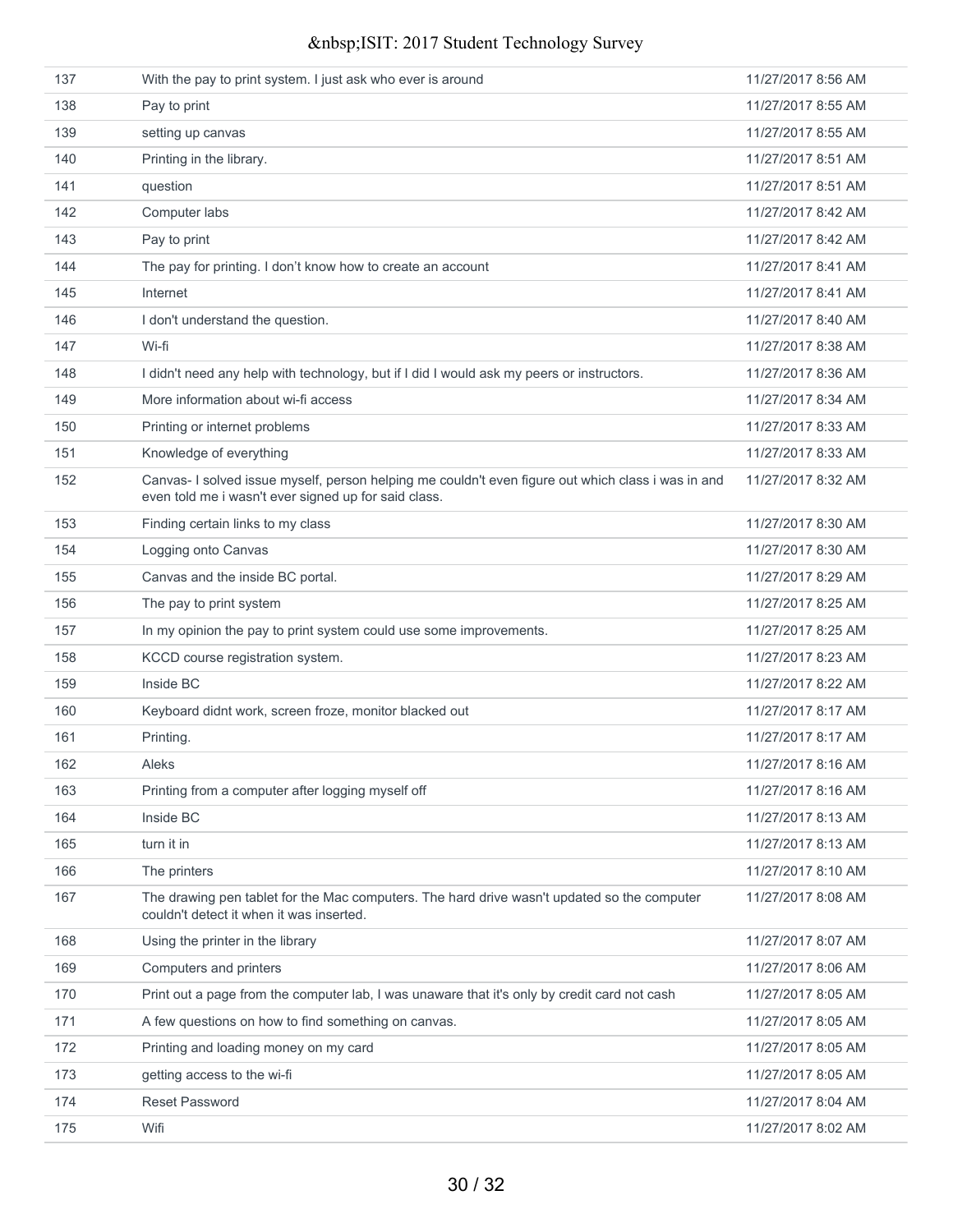| 176 | Just finding a few things for research.                                                                                     | 11/27/2017 8:01 AM |
|-----|-----------------------------------------------------------------------------------------------------------------------------|--------------------|
| 177 | To study.                                                                                                                   | 11/27/2017 8:00 AM |
| 178 | computers                                                                                                                   | 11/27/2017 7:58 AM |
| 179 | Getting the login page for the scholarship website to work. Used the BC help desk and hey got it<br>working.                | 11/27/2017 7:56 AM |
| 180 | computers                                                                                                                   | 11/27/2017 7:55 AM |
| 181 | Logging on                                                                                                                  | 11/27/2017 7:55 AM |
| 182 | Email                                                                                                                       | 11/27/2017 7:54 AM |
| 183 | <b>Merging Mailboxes</b>                                                                                                    | 11/27/2017 7:54 AM |
| 184 | I can't think of a time that I needed help, but I would most likely use google before reaching out to<br>someone on campus. | 11/27/2017 7:53 AM |
| 185 | Improving WiFi connection                                                                                                   | 11/27/2017 7:53 AM |
| 186 | The inside bc portal would not work.                                                                                        | 11/27/2017 7:50 AM |
| 187 | Research website such as Ebsco                                                                                              | 11/27/2017 7:49 AM |
| 188 | A computer in the lab at the humanities building wouldn't let me log in.                                                    | 11/27/2017 7:48 AM |
| 189 | Printing from school computers.                                                                                             | 11/27/2017 7:48 AM |
| 190 | Computer wasn't working                                                                                                     | 11/27/2017 7:46 AM |